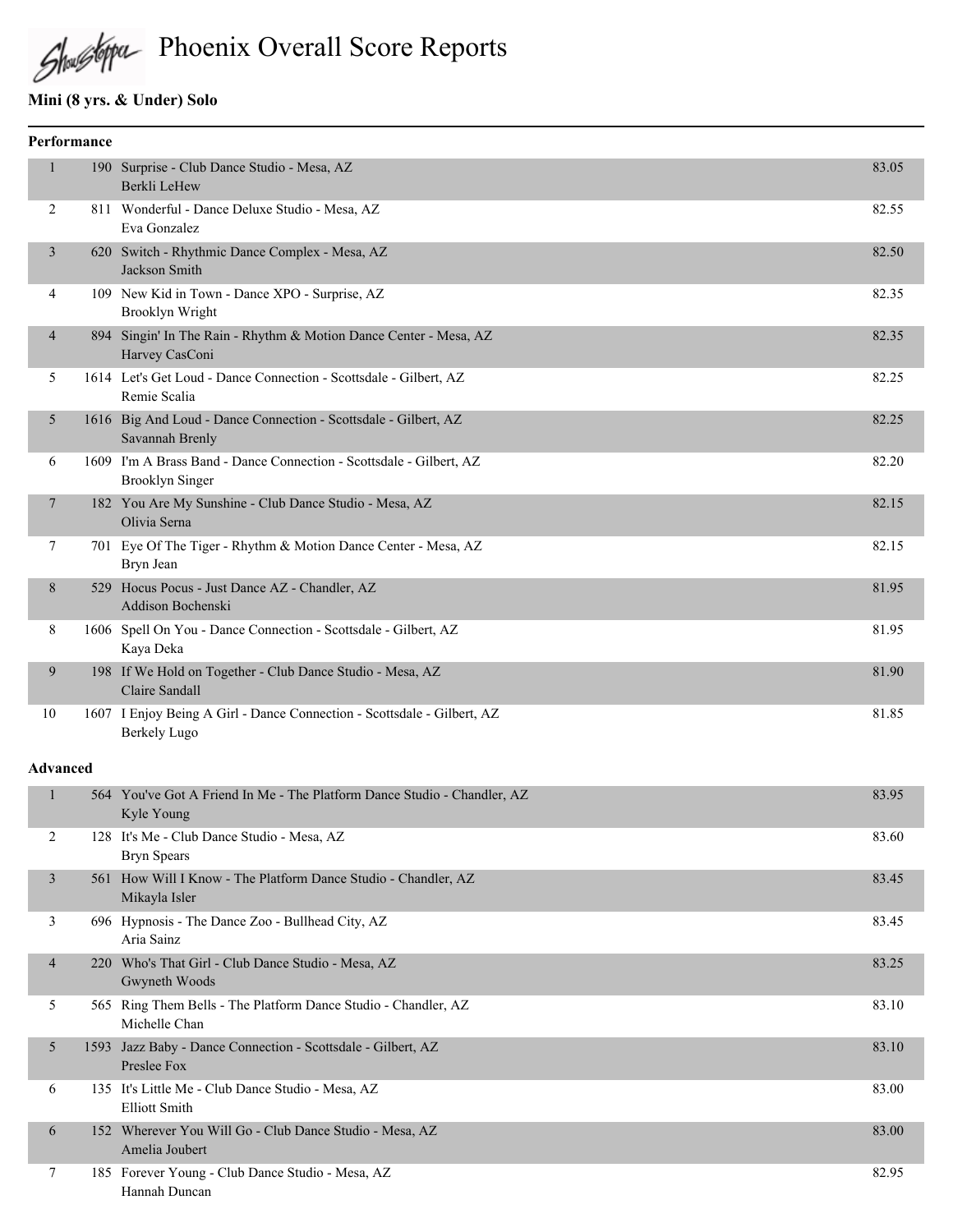|    | 126 Fabulous - Club Dance Studio - Mesa, AZ              | 82.90 |
|----|----------------------------------------------------------|-------|
|    | Nixie Vance                                              |       |
| 9  | 164 You'll Be in My Heart - Club Dance Studio - Mesa, AZ | 82.85 |
|    | Eastyn Vose                                              |       |
| 10 | 810 Strongest Suit - Dance Deluxe Studio - Mesa, AZ      | 82.75 |
|    | Remi Skidmore                                            |       |

### **Competitive**

|                |      | 120 Not About Angels - Club Dance Studio - Mesa, AZ<br>Bella Linman      | 84.70 |
|----------------|------|--------------------------------------------------------------------------|-------|
| 2              | 147  | Beautiful Dreamer - Club Dance Studio - Mesa, AZ<br>Navy Forrest         | 84.55 |
| $\overline{2}$ | 225  | Without Hope - Club Dance Studio - Mesa, AZ<br>Tatum Self                | 84.55 |
| 3              |      | 137 Angels - Club Dance Studio - Mesa, AZ<br>Finley Nielsen              | 84.20 |
| 4              | 146  | Heavy Heart - Club Dance Studio - Mesa, AZ<br>Nicole Soto                | 83.95 |
| 5.             |      | 174 Every Mother's Prayer - Club Dance Studio - Mesa, AZ<br>Lily Tameron | 83.50 |
| 6              | 1114 | Entering Light - Dance Connection 2 - Chandler, AZ<br>Dejana Kostur      | 83.30 |
| 7              | 207  | Smile Girls - Club Dance Studio - Mesa, AZ<br>Nicola Fleming             | 83.20 |
| 8              | 141  | It's a Small World - Club Dance Studio - Mesa, AZ<br>Poppy Cunningham    | 83.00 |
| 9              | 813  | Keep Breathing - Dance Deluxe Studio - Mesa, AZ<br><b>Emily Collins</b>  | 82.85 |
| 10             | 1103 | Perfectly Marvelous - Dance Connection 2 - Chandler, AZ<br>Ramsey Landry | 82.80 |

# **Mini (8 yrs. & Under) Duet/Trio**

|                | Performance |                                                                                                           |        |
|----------------|-------------|-----------------------------------------------------------------------------------------------------------|--------|
| 1              |             | 1010 Reflection - Revolution Dance & Academy of the Arts - Mesa, AZ<br>Brynlee Gooch, Trinity Gavigan     | 109.15 |
| 2              | 890         | Blues Brothers - Rhythm & Motion Dance Center - Mesa, AZ<br>Harvey CasConi, Dutch Miller                  | 108.90 |
| 3              |             | 1153 I Do My Thang - The Studance Lab - Avondale, AZ<br>Amoriah Saldana, Maliyah Hernandez, NahLa Terrell | 108.80 |
| 4              | 517         | Choo Choo Ch'Boogie - Just Dance AZ - Chandler, AZ<br>Luna Gonzalez, Bella Leora Leon                     | 108.75 |
| 5              |             | 518 Wannabe - Just Dance AZ - Chandler, AZ<br>Everleigh Simons, Jaycelyn Dirksmeyer                       | 108.25 |
| 6              | 705         | Conga - The Dance Zoo - Bullhead City, AZ<br>Audra Oates, Kyleigh Short                                   | 108.10 |
| $\overline{7}$ | 1040        | Dear Future Husband - The Movement Studio - Prescott, AZ<br>Quinn Flood, Morgan McCamish, Auden Smith     | 108.05 |
| 8              | 1031        | Hall of Fame - The Movement Studio - Prescott, AZ<br>Adelynn Espinoza, Emma Jo Palguta                    | 108.00 |
| 9              | 897         | When I Grow Up - Rhythm & Motion Dance Center - Mesa, AZ<br>Camryn Huxley, Tenley Keister, Emma Tener     | 107.95 |
| 10             | 858         | Under The Sea - Dance Deluxe Studio - Mesa, AZ<br>Haven Bryan, Easton Noe                                 | 107.65 |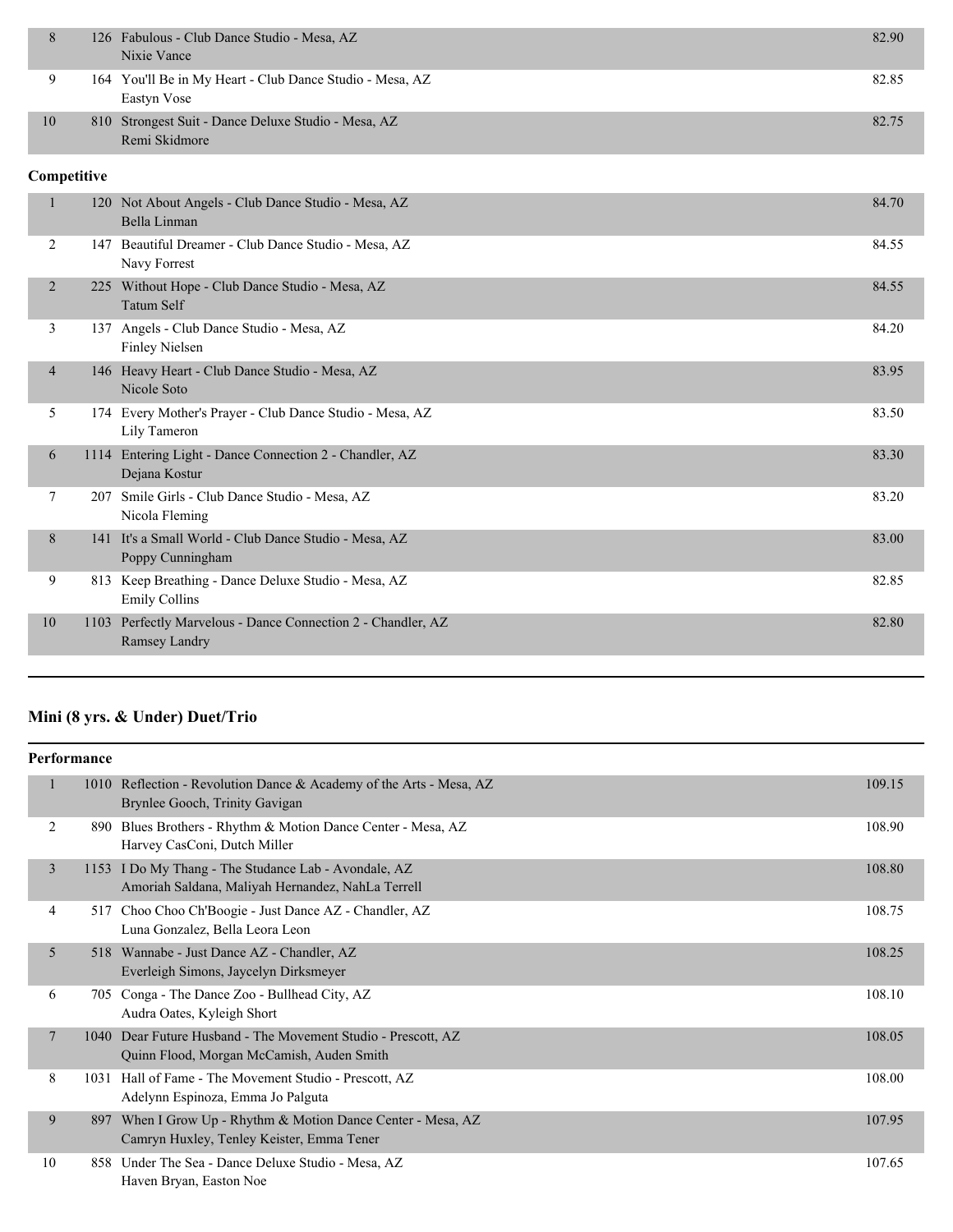|                    | 758 What You Want - Dance Deluxe Studio - Mesa, AZ            | 84.35  |
|--------------------|---------------------------------------------------------------|--------|
|                    | Haylie Birchman, Brielle Bailey, Remi Skidmore                |        |
| ↑                  | 759 Baby Mine - Dance Deluxe Studio - Mesa, AZ                | 84.20  |
|                    | Aleeza Qureshi, Alexa Schwarze, Kaydence Lawton               |        |
| 3                  | 887 Powerpuff Girls - Rhythm & Motion Dance Center - Mesa, AZ | 82.70  |
|                    | Victoria Bermudez, Olivia Jacobs, Lena Hanson                 |        |
|                    |                                                               |        |
| <b>Competitive</b> |                                                               |        |
|                    | 761 Time After Time - Dance Deluxe Studio - Mesa, AZ          | 112.55 |
|                    | Kamdyn Arnold, Emily Collins, Kaydence Mardis                 |        |
|                    | 760 Grown - Dance Deluxe Studio - Mesa, AZ                    | 111.50 |

| Brighton Taylor, Aly Bea                          |        |
|---------------------------------------------------|--------|
| 468 Tomorrow - Diamond Dance Works - Phoenix, AZ  | 110.85 |
| Mia Cincoski, Josephine Marshall, Adily Levenbaum |        |

#### **Mini (8 yrs. & Under) Small**

### **Performance** 1 1519 Bop - Dance Connection - Scottsdale - Gilbert, AZ 110.40 Presley Ament, Natalie Bundy, Dylan Colling, Kennedy Ellinwood, Simone Henson, Chloe Iancu, Skylar Joslin, Remie Scalia, Sophia Spivak 2 514 Forever Young - Just Dance AZ - Chandler, AZ 109.85 Lealand Wilson, Addison Bochenski, Ellie Christensen, Aylena Griffin 3 751 Never Grow Up - Dance Deluxe Studio - Mesa, AZ 109.45 Hayden Birchman, Claire Connett, Ariella Cusimano, Hadley Davis, Maribel Gonzalez-Colin, Kennedy Miller, Avery Stephens 4 1118 Hallelujah - Revolution Dance & Academy of the Arts - Mesa, AZ 109.25 Kylee Bradford, Peyton Weaver, Bryxton Smith-Szymczak, Scarlette Maramonte, Sydney Bradford 5 515 Aye Carumba - Just Dance AZ - Chandler, AZ 109.15 and the state of the state of the state of the state of the state of the state of the state of the state of the state of the state of the state of the state of the st Addison Bochenski, Ivy Gibson, Yaretzi Lopez, Katelyn Sarullo, Gushijji Gata, Naa Lomotey, Ellie Christensen 6 977 Shake the Room - Revolution Dance & Academy of the Arts - Mesa, AZ 109.05 Bryxton Smith-Szymczak, Elisa Flores, Scarlette Maramonte, Peyton Weaver, Kylee Bradford, Sydney Bradford 7 748 When We Grow Up - Dance Deluxe Studio - Mesa, AZ 109.00 Allie Aston, Livian Bailey, Hayden Birchman, Ariella Cusimano, Charlotte Hebting, Annaliese Hurtado, Emily Kinion, Kennedy Lyell, Azury Muhammad 8 654 Worry - Elektro Academy - Mesa, AZ 108.90 Niah Corpeno, Noa Grace Lundberg, Ariana Ramirez, London Shipman, June Townley 9 516 Girl Party - Just Dance AZ - Chandler, AZ 108.80 Jaycelyn Dirksmeyer, Jessa Flores, Mila Garcia, Luna Gonzalez, Samantha Ikard, Savannah LaFragola, Bella Elora Leon, Everleigh Simons, Cadence Prater 9 1132 Cool Kitty - The Studance Lab - Avondale, AZ 108.80 Amoriah Saldana, Arlette Pasillas, Apple Naranjo, Maliyah Hernandez, Mia Ocaranza, Norah Laborin, Penelope Kunzmann 9 1522 Speaking French - Dance Connection - Scottsdale - Gilbert, AZ 108.80 Harper OMalley, Eloise Barra, Savannah Brenly, Scarlett Brenly, Ava Crawford, Ivy Crogan, Charley Krewson, Clara Jordan, Penelope Picore 10 738 Cooking With Grease - Dance Deluxe Studio - Mesa, AZ 108.70 Aubrey Aguilar, Amaya Seamster, Paige Graber, Emeline Mallette, Brooklyn Mudgett, Jezenia Munoz, Thais Peñuelas Alvarado, Delaynee Odell, Milah Valenzuela **Advanced**

| 343 Love Shack - CanDance Studios - queen creek, AZ                                             | 111.30 |
|-------------------------------------------------------------------------------------------------|--------|
| Addison Arechiga, Skyla Hiser, Malia Robinson, Colette Stutzman, Caydence Zuehlke, Xiamiya Reed |        |
|                                                                                                 |        |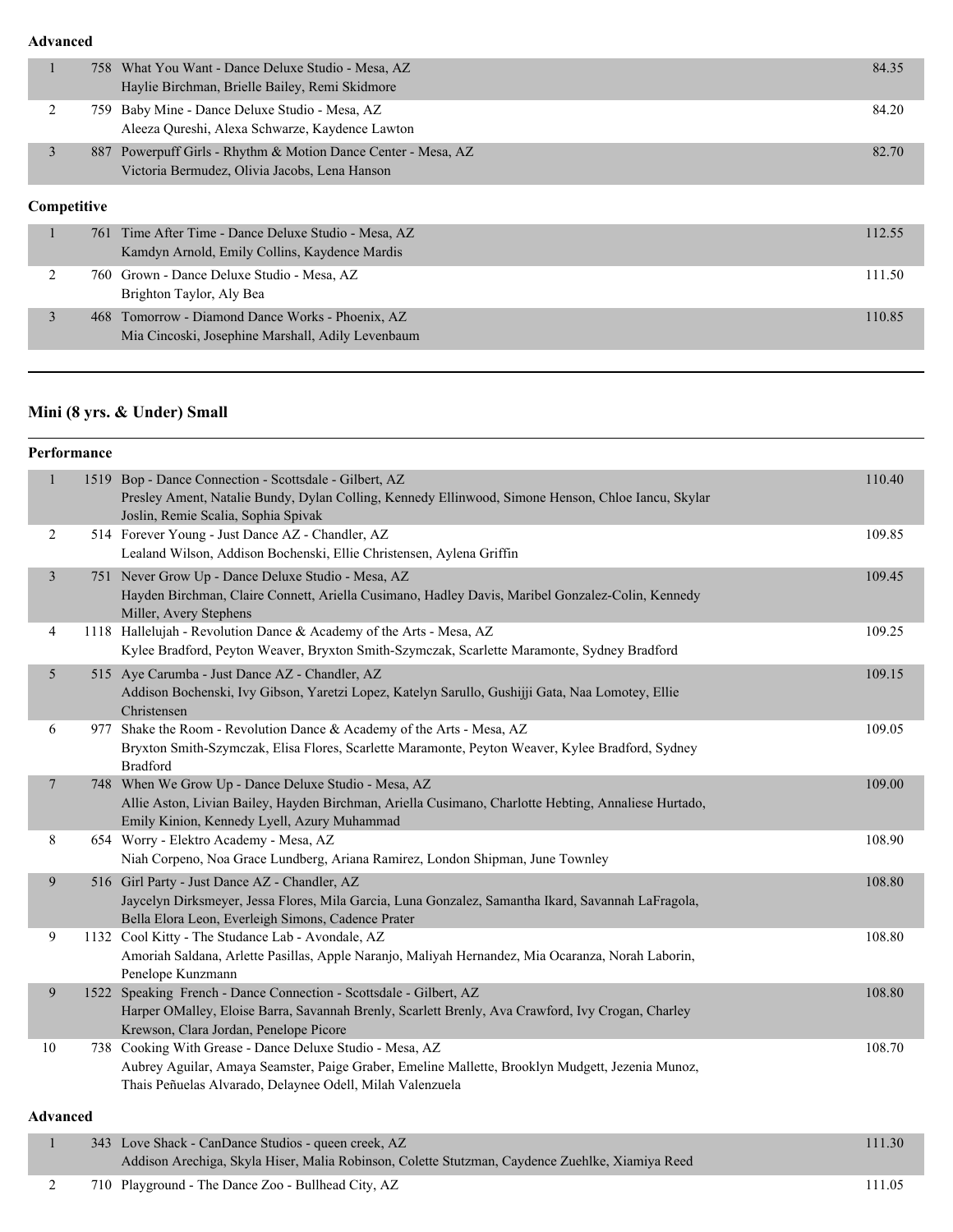| Kaitlyn Marin, Molly Crocker, Presley Laster, Aria Sainz |  |
|----------------------------------------------------------|--|
|----------------------------------------------------------|--|

| 3  |     | 754 Cafe' Parfait - Dance Deluxe Studio - Mesa, AZ<br>Mia Mateo, Leighton Lyell, Maribel Gonzalez-Colin, Adelina Quintanilla, McKenzie Costa, Amara<br>Kircher, Alexa Schwarze, Kaydence Lawton, Haylie Birchman | 111.00 |
|----|-----|------------------------------------------------------------------------------------------------------------------------------------------------------------------------------------------------------------------|--------|
| 4  |     | 753 Rainbow Connection - Dance Deluxe Studio - Mesa, AZ<br>Brielle Bailey, Alexa Schwarze, Amara Kircher, Leighton Lyell, Remi Skidmore, Kaydence Lawton                                                         | 110.70 |
| 5  |     | 1507 Name Game - Dance Connection - Scottsdale - Gilbert, AZ<br>Brooklyn Singer, Nolan Steele, Katie Sturla, Preslee Fox, Lily Hennessy, Maddie Vick, Aria Woon,<br>Olivia Decio, Camille Payne                  | 110.60 |
| 6  |     | 1154 I Wanna Rock - The Studance Lab - Avondale, AZ<br>Giselle Jimenez, Imani Romero, Laylah Reyes, Markee Thurman, Isabella Tavor, Josephine Rodriguez,<br>Theresa Perez, Mia Ojeda, NahLa Terrell              | 110.55 |
| 7  |     | 1515 Copa Cabana - Dance Connection - Scottsdale - Gilbert, AZ<br>Avery Adams, Kaya Deka, Olivia Decio, Quinn Duarte, Berkely Lugo, Paris Patton, Nolan Steele,<br>Brooklyn Singer, Katie Sturla                 | 110.35 |
| 8  |     | 627 Mini Martians - Rhythm & Motion Dance Center - Mesa, AZ<br>Briella Quintero, Bryn Jean, Cammy Dees, Lena Hanson, Olivia Jacobs, Victoria Bermudez, Idalis Patino                                             | 110.20 |
| 9  |     | 724 Young and Beautiful - The Dance Zoo - Bullhead City, AZ<br>Ella White, Kaitlyn Marin, Molly Crocker, Parker DeWitt, Paige Schmidt, Vittoria Ramos, Presley Laster,<br>Aria Sainz                             | 110.15 |
| 10 | 725 | Danse' Danse' Danse' - The Dance Zoo - Bullhead City, AZ<br>Kaitlyn Marin, Ella White, Molly Crocker, Parker DeWitt, Aria Sainz, Vittoria Ramos, Presley Laster                                                  | 110.10 |

### **Competitive**

|   |      | 764 Blackbird - Dance Deluxe Studio - Mesa, AZ<br>Kamdyn Arnold, Aly Bea, Haylie Birchman, Emily Collins, Kaydence Mardis, Aleeza Qureshi                                                                                | 112.95 |
|---|------|--------------------------------------------------------------------------------------------------------------------------------------------------------------------------------------------------------------------------|--------|
| 2 | 763. | Cheetah Girls - Dance Deluxe Studio - Mesa, AZ<br>Kamdyn Arnold, Aleeza Qureshi, Kaydence Mardis, Brighton Taylor                                                                                                        | 112.70 |
| 3 |      | 1503 Ave' Maria - Dance Connection - Scottsdale - Gilbert, AZ<br>Aashna Birdi, Drae Epting, Preslee Fox, Lily Hennessy, Brooklyn Krewson, Piper Patel, Taylor Vaccaro,<br>Rayelle Vandenheuvel, Kalli Wells              | 111.75 |
| 4 |      | 476 What A Wonderful World - Diamond Dance Works - Phoenix, AZ<br>Tenley Fedina, Mataya Pladegeman, Brooklyn Sharr, Mia Cincoski, Josephine Marshall, Isabela Davila,<br>Bella Childs, Ayla Narayanappa, Adily Levenbaum | 111.15 |
| 5 |      | 477 Conga - Diamond Dance Works - Phoenix, AZ<br>Tenley Fedina, Mataya Pladegeman, Brooklyn Sharr, Mia Cincoski, Josephine Marshall, Isabela Davila,<br>Bella Childs, Ayla Narayanappa, Adily Levenbaum                  | 110.80 |
| 6 | 475  | Hot Stuff - Diamond Dance Works - Phoenix, AZ<br>Tenley Fedina, Mataya Pladegeman, Brooklyn Sharr, Mia Cincoski, Josephine Marshall, Isabela Davila,<br>Bella Childs, Ayla Narayanappa, Adily Levenbaum                  | 110.75 |
| 7 |      | 465 We Like to Party - Diamond Dance Works - Phoenix, AZ<br>Hannah Wright, Hadleigh Sheldon, Gianna Cicogna, Capri Cacchiotti, Mquinzie Figueroa                                                                         | 109.40 |
| 8 |      | 466 Grown - Diamond Dance Works - Phoenix, AZ<br>Mquinzie Figueroa, Hannah Wright, Hadleigh Sheldon, Gianna Cicogna, Capri Cacchiotti                                                                                    | 109.30 |

# **Mini (8 yrs. & Under) Large**

| Performance |                                                                                                        |        |  |  |  |
|-------------|--------------------------------------------------------------------------------------------------------|--------|--|--|--|
|             | 1518 Never Fully Dressed - Dance Connection - Scottsdale - Gilbert, AZ                                 | 110.35 |  |  |  |
|             | Hayden Abbate, Alyvia Aguilar, Natalie Bundy, Presley Ament, Kennedy Ellinwood, Dylan Colling, Luna    |        |  |  |  |
|             | Finateri, Simone Henson, Skylar Joslin, Chloe Iancu, Cate Sarratt, Remie Scalia, Delaney Sobraske,     |        |  |  |  |
|             | Sophia Spivak, Victoria Vickers, Alexis Wright                                                         |        |  |  |  |
|             | 83 Hard Knock Life - Dance XPO - Surprise, AZ                                                          | 109.95 |  |  |  |
|             | Everlyn Huerta, Kaya Allred, Abrielle Moxie, Arian Rasmussen, Brooklyn Wright, Lexi Cox, Abigail       |        |  |  |  |
|             | Hubbard, Brighton Proctor, Emma Sautia, Siana Rodriguez                                                |        |  |  |  |
|             | 741 Material Girls - Dance Deluxe Studio - Mesa, AZ                                                    | 109.95 |  |  |  |
|             | Olivia Williams, Eva Gonzalez, Harper Heinze, Lauren Allison, Ellie Mullan, Kaylee Kesner, Perla Soto, |        |  |  |  |
|             | Mikayla Albrecht, Delaney Ewing, Alexandra Mayo                                                        |        |  |  |  |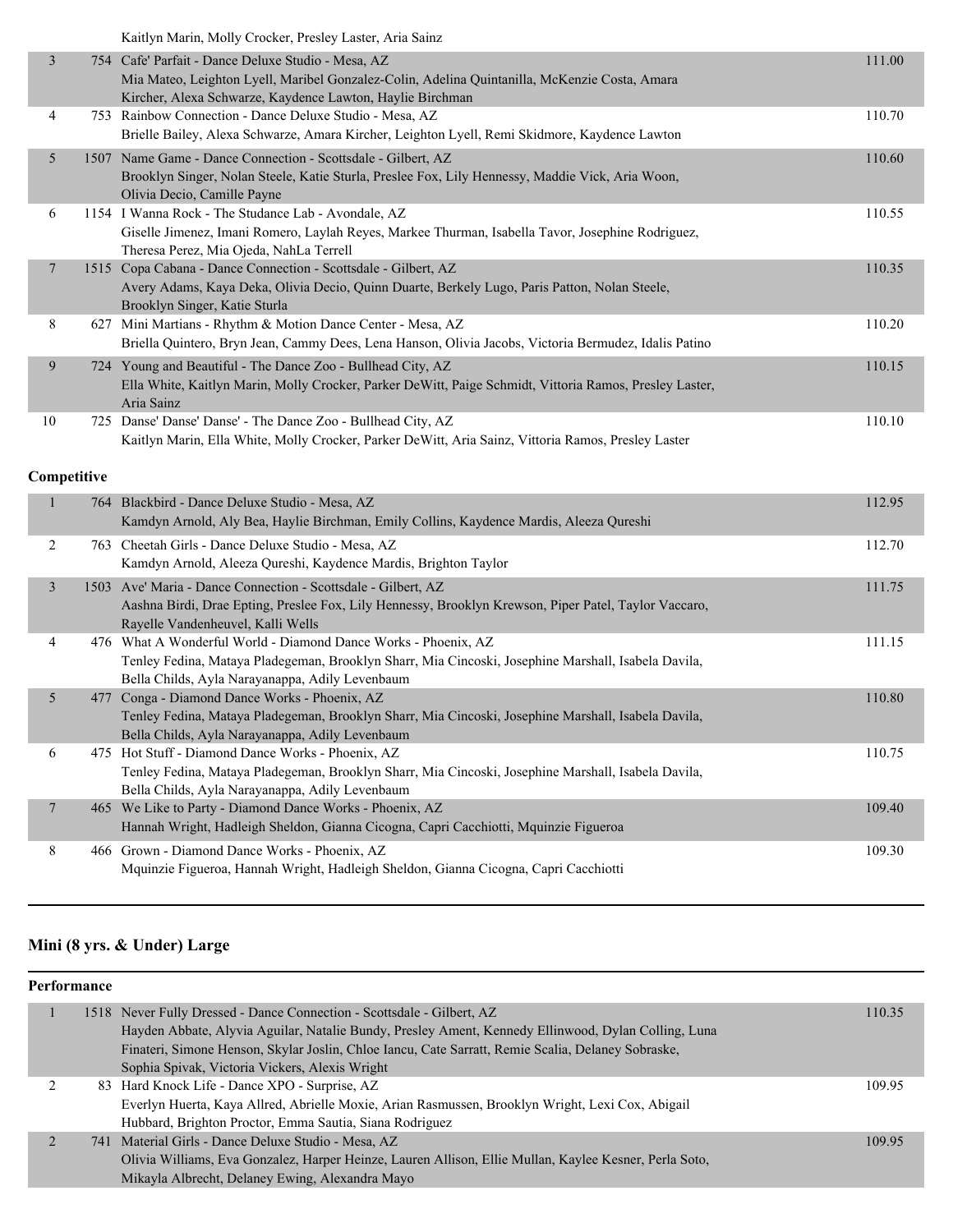| 3                       | 742 Tomorrow - Dance Deluxe Studio - Mesa, AZ                                                           | 109.90 |
|-------------------------|---------------------------------------------------------------------------------------------------------|--------|
|                         | Eva Gonzalez, Olivia Williams, Ellie Mullan, Kaylee Kesner, Lauren Allison, Mikayla Albrecht, Perla     |        |
|                         | Soto, Harper Heinze, Alexandra Mayo, Delaney Ewing                                                      |        |
| $\overline{4}$          | 749 Cute Chicks - Dance Deluxe Studio - Mesa, AZ                                                        | 109.60 |
|                         | Allie Aston, Livian Bailey, Hayden Birchman, Lily Conaway, Claire Connett, Ariella Cusimano, Hadley     |        |
|                         | Davis, Charlotte Hebting, Dana Homes, Annaliese Hurtado, Emily Kinion, Kennedy Lyell, Kennedy           |        |
|                         | Miller, Azury Muhammad, Emerson Mullan, Avery Stephens                                                  |        |
| 5                       | 1517 Right Type of Mood - Dance Connection - Scottsdale - Gilbert, AZ                                   | 109.45 |
|                         | Hayden Abbate, Alyvia Aguilar, Presley Ament, Natalie Bundy, Dylan Colling, Kennedy Ellinwood, Luna     |        |
|                         | Finateri, Simone Henson, Skylar Joslin, Chloe Iancu, Cate Sarratt, Remie Scalia, Delaney Sobraske,      |        |
|                         | Sophia Spivak, Victoria Vickers, Alexis Wright                                                          |        |
| 6                       | 37 Fancy Nancy - Dance XPO - Surprise, AZ                                                               | 109.25 |
|                         | Arian Rasmussen, Brooklyn Wright, Emma Sautia, Everlyn Huerta, Abigail Hubbard, Abrielle Moxie,         |        |
|                         | Brighton Proctor, Lexi Cox, Kaya Allred, Siana Rodriguez                                                |        |
| 7                       | 866 Stupid Cupid - L.A. Dance - Peoria, AZ                                                              | 108.90 |
|                         | Blayke Atchley, Tatum Crain, Evelyn Dana, Briana Delgado, Addie Estrelle, Taylor Frazer, Emree Krupa,   |        |
|                         | Harper Moncrieff, Reese Raper, Harper Schmidt, Reece McCullough                                         |        |
| 8                       | 1520 Bushel & A Peck - Dance Connection - Scottsdale - Gilbert, AZ                                      | 108.80 |
|                         | Harper OMalley, Ashtyn Adams, Eloise Barra, Charlise Branski, Savannah Brenly, Scarlett Brenly, Beaux   |        |
|                         | Burton, Birdie Carlenzoli, Jordan Carr, Ava Crawford, Ivy Crogan, Isla Duarte, Mia Huang, Clara Jordan, |        |
|                         | Charley Krewson, Penelope Picore, Juliana Schubert, Paisley Vickery                                     |        |
| 9                       | 1509 Rockin Robin - Dance Connection - Scottsdale - Gilbert, AZ                                         | 108.75 |
|                         | Hayden Abbate, Alyvia Aguilar, Presley Ament, Natalie Bundy, Dylan Colling, Kennedy Ellinwood, Luna     |        |
|                         | Finateri, Simone Henson, Chloe Iancu, Skylar Joslin, Cate Sarratt, Remie Scalia, Delaney Sobraske,      |        |
|                         | Sophia Spivak, Alexis Wright, Victoria Vickers                                                          |        |
| 10                      | 750 Yacht Club - Dance Deluxe Studio - Mesa, AZ                                                         | 108.70 |
|                         | Allie Aston, Livian Bailey, Hayden Birchman, Lily Conaway, Claire Connett, Ariella Cusimano, Hadley     |        |
|                         | Davis, Charlotte Hebting, Dana Homes, Annaliese Hurtado, Emily Kinion, Kennedy Lyell, Kennedy           |        |
|                         | Miller, Azury Muhammad, Emerson Mullan, Avery Stephens                                                  |        |
|                         |                                                                                                         |        |
| <b>Advanced</b>         |                                                                                                         |        |
| $\mathbf{1}$            | 1513 76 Trombones - Dance Connection - Scottsdale - Gilbert, AZ                                         | 110.55 |
|                         | Avery Adams, Jaznique Baptista-Burns, Madison Cadieux, Olivia Decio, Kaya Deka, Quinn Duarte,           |        |
|                         | Ashtyn Fay, Libby Johnson, Paris Patton, Berkely Lugo, Camille Payne, Merin Powell, Olivia Reinard,     |        |
|                         | Sienna Schubert, Brooklyn Singer, Nolan Steele, Katie Sturla, Rinna Valentine                           |        |
| 2                       | 69 Second Star to the Right - Club Dance Studio - Mesa, AZ                                              | 110.45 |
|                         | Haven Berwick, Karsyn Brewer, Kennedi Cartwright, McKenzie Caryl, Charlotte Cook, Amelia Joubert,       |        |
|                         | Arianna Mendez, Sailor Moyers, Penelope Ortiz, Ava Palmer, Paislee Perkins, Amelia Schnecker, Eastyn    |        |
|                         | Vose, Sophie Walter, Claire Sandall                                                                     |        |
| $\overline{\mathbf{3}}$ | 755 Princess Inside You - Dance Deluxe Studio - Mesa, AZ                                                | 110.35 |
|                         | Mia Mateo, Zoey Lake, Leighton Lyell, Maribel Gonzalez-Colin, Adelina Quintanilla, McKenzie Costa,      |        |
|                         | Amara Kircher, Alexa Schwarze, Brielle Bailey, Jordynn Lafferty, Addy Stafford                          |        |
| 4                       | 75 Forever Young - Club Dance Studio - Mesa, AZ                                                         | 110.25 |
|                         | Allison DeCarlo, Madison Dowd, Hannah Duncan, Ivy Gressley, Kaitlyn Jenkins, Landrie Kuhni, Emilee      |        |
|                         | McKenzie, Brooklyn Mullins, Holland Stephan, Elle Jones, Ivy Scotto, Olivia Smith, Brooklyn Barney,     |        |
|                         | Cara Hart                                                                                               |        |
| 5                       | 74 Little Shop - Club Dance Studio - Mesa, AZ                                                           | 110.10 |
|                         | Elle Jones, Mackenzie Moriarty, Ivy Scotto, Brooklyn Barney, Allison DeCarlo, Madison Dowd, Hannah      |        |
|                         | Duncan, Kaitlyn Jenkins, Landrie Kuhni, Brooklyn Mullins, Emily Myrkin, Quinn Papke, Holland            |        |
|                         |                                                                                                         |        |

| 6 | 868 Imagine A King - L.A. Dance - Peoria, AZ                                                             | 110.05 |
|---|----------------------------------------------------------------------------------------------------------|--------|
|   | Nora Lukas, Makenzie Plouffe, Mari Stateczny, Jalissa Streeter, Kate Daniels, Isla Fraser, Lexi Johnson, |        |
|   | Amelia Coppola, Destinee Dunn, Lorelei Sanderson, McKenna McCullough                                     |        |
| 7 | 66 Boogie Woogie Bugle Boy - Club Dance Studio - Mesa, AZ                                                | 110.00 |
|   | Haven Berwick, Karsyn Brewer, Kinsley Bruce, McKenzie Caryl, Kensington Ferrin, Amelia Joubert,          |        |
|   | Berkli LeHew, Arianna Mendez, Penelope Ortiz, Navy Palmer, Paislee Perkins, Vivian Snider, Emery         |        |
|   | Spender, Olivia Tenorio, Ariah Valenzuela, Emersyn Varker, Sophie Walter, Norah Woody                    |        |
| 8 | 72 Put on a Happy Face - Club Dance Studio - Mesa, AZ                                                    | 109.90 |
|   | Cara Hart, Hannah Slater, Allison DeCarlo, Hannah Duncan, Quinn Papke, Rebecca Beginski, Landyn          |        |
|   | Blissett, Aria Chaidez, Oakley Cox, Quinn Fanzo, Sofia Fern, Brynlee Michael, Addison Pichette, Ruby     |        |
|   | Powell, Stella Stoltz, Emilee McKenzie                                                                   |        |
| 9 | 70 Route 66 - Club Dance Studio - Mesa, AZ                                                               | 109.75 |
|   |                                                                                                          |        |

Stephan, Lillie Zweifler, Ivy Gressley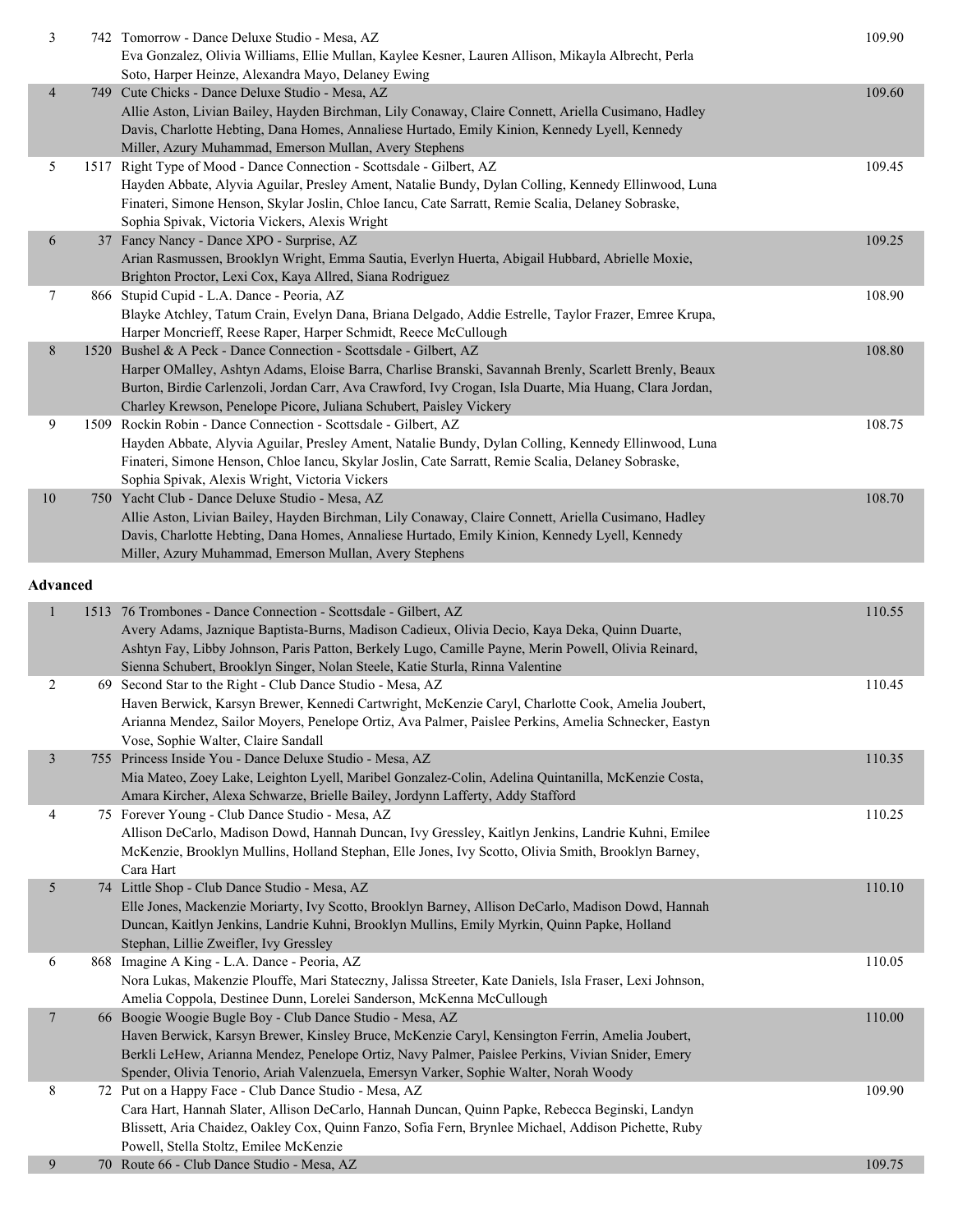|                | Skye Reed, Brinley Spender, Stella Stoltz, Claire Taylor, Rebecca Beginski, Marleigh Bergquist, Landyn<br>Blissett, Aria Chaidez, Oakley Cox, Sadie Darland, Sofia Fern, Kendall Haushalter, Maggie Herring,<br>Brynlee Michael, Ruby Powell, Charlotte Prescott, Hannah Slater, Eva Tinti |        |
|----------------|--------------------------------------------------------------------------------------------------------------------------------------------------------------------------------------------------------------------------------------------------------------------------------------------|--------|
| $10\,$         | 867 Dive In The Pool - L.A. Dance - Peoria, AZ                                                                                                                                                                                                                                             | 109.70 |
|                | Amelia Coppola, Destinee Dunn, Isla Fraser, Jalissa Streeter, Kate Daniels, Lexi Johnson, Lorelei<br>Sanderson, Makenzie Plouffe, McKenna McCullough, Nora Lukas, Mari Stateczny                                                                                                           |        |
| $10\,$         | 1508 ABC - Dance Connection - Scottsdale - Gilbert, AZ                                                                                                                                                                                                                                     | 109.70 |
|                | Avery Adams, Jaznique Baptista-Burns, Madison Cadieux, Olivia Decio, Kaya Deka, Quinn Duarte,                                                                                                                                                                                              |        |
|                | Ashtyn Fay, Libby Johnson, Berkely Lugo, Camille Payne, Merin Powell, Paris Patton, Olivia Reinard,                                                                                                                                                                                        |        |
|                | Sienna Schubert, Brooklyn Singer, Katie Sturla, Nolan Steele, Rinna Valentine                                                                                                                                                                                                              |        |
| Competitive    |                                                                                                                                                                                                                                                                                            |        |
| $\mathbf{1}$   | 863 You Raise Me Up - Dance Deluxe Studio - Mesa, AZ                                                                                                                                                                                                                                       | 112.50 |
|                | Kaydence Mardis, Kamdyn Arnold, Haylie Birchman, Aleeza Qureshi, Brighton Taylor, Aly Bea, Brielle                                                                                                                                                                                         |        |
|                | Bailey, Remi Skidmore, Emily Collins, Aracely Lee                                                                                                                                                                                                                                          |        |
| $\mathbf{1}$   | 864 Step In Time - Dance Deluxe Studio - Mesa, AZ                                                                                                                                                                                                                                          | 112.50 |
|                | Aria Bongiorno, Colleen Heinze, Kaydence Mardis, Kamdyn Arnold, Haylie Birchman, Aleeza Qureshi,                                                                                                                                                                                           |        |
|                | Brighton Taylor, Aly Bea, Remi Skidmore, Brielle Bailey, Emily Collins, Aracely Lee                                                                                                                                                                                                        |        |
| $\overline{2}$ | 865 September - Dance Deluxe Studio - Mesa, AZ                                                                                                                                                                                                                                             | 112.30 |
|                | Chloe Stafford, Caitlyn Pauley, Brighton Taylor, Brielle Bailey, Bella Diaz, Aria Bongiorno, Aracely Lee,<br>Aly Bea, Alexa Schwarze, Aleeza Qureshi, Kaydence Mardis, Kamdyn Arnold, Jaylynn Owen, Haylie                                                                                 |        |
|                | Birchman, Gavin Schwarze, Emily Collins, Remi Skidmore, Kaydence Lawton                                                                                                                                                                                                                    |        |
| 3              | 1501 Big Noise - Dance Connection - Scottsdale - Gilbert, AZ                                                                                                                                                                                                                               | 111.60 |
|                | Aashna Birdi, Katie Byerley, Lucy Crogan, Drae Epting, Preslee Fox, Lily Hennessy, Brooklyn Krewson,                                                                                                                                                                                       |        |
|                | Olivia Larsen, Harper Patel, Piper Patel, Reese Perry, Alston Smith, Pre Tate, Taylor Vaccaro, Rayelle                                                                                                                                                                                     |        |
|                | Vandenheuvel, Maddie Vick, Addie Wagner, Kalli Wells, Aria Woon                                                                                                                                                                                                                            |        |
| $\overline{4}$ | 953 Waltz of the Dolls - Ascend Dance Academy - Phoenix, AZ                                                                                                                                                                                                                                | 111.25 |
|                | Vienna Chuang, Veronica Bielick, Taylor Sutherland, Natalia Irpino, Madison Shafa, Ariana Oh, Alyssa                                                                                                                                                                                       |        |
|                | Martinez, Nora Riley, Lily LeBlanc, Emmaree Armstrong                                                                                                                                                                                                                                      |        |
| 4              | 1504 Hold Your Hand - Dance Connection - Scottsdale - Gilbert, AZ                                                                                                                                                                                                                          | 111.25 |
|                | Aashna Birdi, Drae Epting, Preslee Fox, Lily Hennessy, Brooklyn Krewson, Olivia Larsen, Harper Patel,                                                                                                                                                                                      |        |
|                | Piper Patel, Reese Perry, Pre Tate, Taylor Vaccaro, Rayelle Vandenheuvel, Maddie Vick, Kalli Wells,                                                                                                                                                                                        |        |
|                | Aria Woon                                                                                                                                                                                                                                                                                  |        |
| 5              | 1502 Chop - Dance Connection - Scottsdale - Gilbert, AZ                                                                                                                                                                                                                                    | 110.70 |
|                | Aashna Birdi, Katie Byerley, Lucy Crogan, Drae Epting, Preslee Fox, Lily Hennessy, Brooklyn Krewson,                                                                                                                                                                                       |        |
|                | Olivia Larsen, Harper Patel, Piper Patel, Reese Perry, Alston Smith, Pre Tate, Taylor Vaccaro, Rayelle                                                                                                                                                                                     |        |
|                | Vandenheuvel, Maddie Vick, Addie Wagner, Kalli Wells, Aria Woon                                                                                                                                                                                                                            |        |

# **Mini (8 yrs. & Under) Super**

| Performance     |    |                                                                                                                                                                                                                                                                                                                                                                                                                                                                                                                                      |        |
|-----------------|----|--------------------------------------------------------------------------------------------------------------------------------------------------------------------------------------------------------------------------------------------------------------------------------------------------------------------------------------------------------------------------------------------------------------------------------------------------------------------------------------------------------------------------------------|--------|
|                 |    | 64 Carwash - Club Dance Studio - Mesa, AZ<br>Maryn Jamison, Maile Allen, Riley Bagnoli, Holland Bergquist, Lainey Bulbulian, Sybil Conway, Capri<br>Cox, Faye Cunningham, Lola Forrest, Avril Guthrie, Sailor Hilmo, Ava Hoon, Alaina Igleski, Tatum<br>Kenney, Frankie Lang, Clara Lawless, Shelby Malin, Lola Mann, Daisy Markham, Payson Marshall,<br>Kinley Martz, Anniston Moore, Avery Palacios, Claire Sandall, Olivia Serna, Peighton St. George, Rigley<br>Tils, Mila Van Hemert, Brooke White, Goldie Nielsen, Goldie Hill | 108.75 |
| <b>Advanced</b> |    |                                                                                                                                                                                                                                                                                                                                                                                                                                                                                                                                      |        |
|                 |    | 345 NYC - CanDance Studios - queen creek, AZ<br>Ava Jones, Macie Broadbent, Violet Rush, Addison Arechiga, Skyla Hiser, Dallas Jacobs, Mikaela<br>Rivera, Malia Robinson, Alonah Roebuck, Colette Stutzman, Londyn Gazda, Brielle Jackson, Preslie Ball,<br>Paisley Morgan, Aurora Peluffo, Isla Gardner, Caydence Zuehlke, Abigail Gibson, Xiamiya Reed, Emma<br>Mowery                                                                                                                                                             | 110.45 |
| 2               |    | 67 Love Shack - Club Dance Studio - Mesa, AZ<br>Kendall Alcantar, Haven Berwick, Mariah Bland, Aspen Brandt, Kennedi Cartwright, Charlotte Cook,<br>Kinsley Cook, Nadya Mollo, Sailor Moyers, Ava Palmer, Audrey Perkinson, Amelia Schnecker, Hazel<br>Silverman, Leslie Soto, Olivia Tenorio, Eastyn Vose, Scarlett Robison, Harper Rosenbaugh, Harper<br>Scates, Paislee Perkins, Amelia Joubert                                                                                                                                   | 110.15 |
| 3               | 73 | Land of a Thousand Dances - Club Dance Studio - Mesa, AZ                                                                                                                                                                                                                                                                                                                                                                                                                                                                             | 109.65 |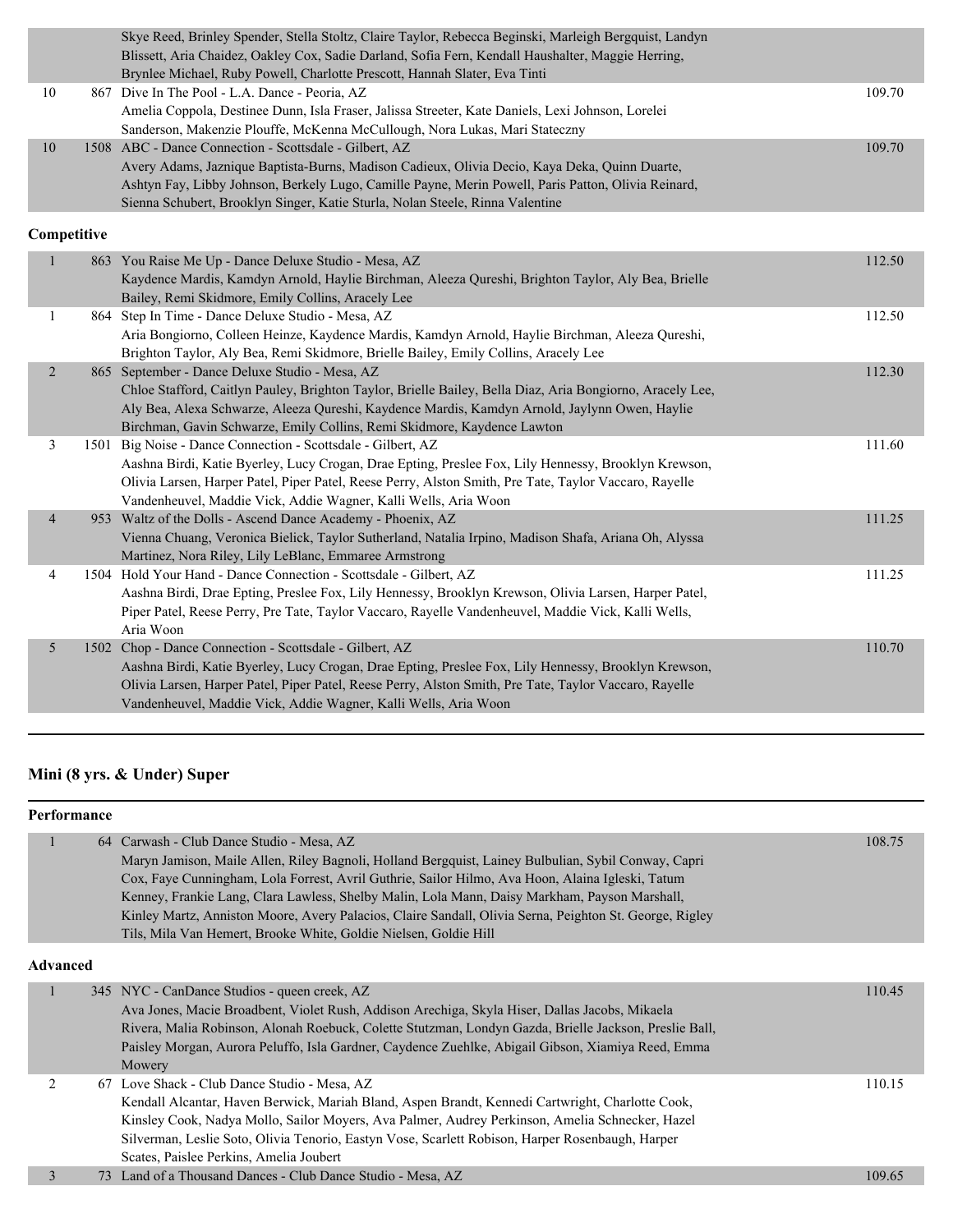Ryker Brooks, Vanessa Bustamante, Hannah Duncan, Addyson Edwards, Penelope Gerle, Ivy Gressley, Charlotte Holbrook, Kaitlyn Jenkins, Elle Jones, Madison Kavanaugh, Landri Kuhni, Adalyn Kutchel, Chloe Kuzdas, Ivy Lang, Lola Lang, Emilee McKenzie, Kensley Miller, Charly Pickett, Cadence Schutter, Kennadi Searcy, Emily Smith, Olivia Smith, Hadley Wheeler, Hannah White

 4 1357 Hot Hot Hot - Dance Connection 2 - Chandler, AZ 109.30 Giuliana Hermes, Addison Anderson, Bliss Bunker, Brielle Schabron, Brielle Lopez, Brielyn Rosales, Capriana Camacho, Ella-Claire Monti, Everly Wyrick, Gianna Killworth, Haven Olson, Isaiah Imholt, Joanna Delbridge, Kinsley Camp, Lauren Susser, Lenyx Colbert, Malia White, Mckenzie Trent, Millie Porter, Sawyer Boughn

#### **Junior (9 - 11 yrs.) Solo**

|                | Performance |                                                                                             |       |
|----------------|-------------|---------------------------------------------------------------------------------------------|-------|
| $\mathbf{1}$   |             | 523 Satan's Little Lamb - Just Dance AZ - Chandler, AZ<br>Aylena Griffin                    | 84.25 |
| $\mathbf{1}$   |             | 1043 Perfectly Evil - Warehouse Dance Studio - Phoenix, AZ<br>Kate Levine                   | 84.25 |
| 2              |             | 1047 With or Without You - The Platform Dance Studio - Chandler, AZ<br>Dove Winter          | 83.95 |
| 3              |             | 1006 Soldier - Revolution Dance & Academy of the Arts - Mesa, AZ<br>Rilynn Wagner           | 83.65 |
| $\overline{4}$ |             | 255 Adelaide's Lament - All That Dance, Inc - Flagstaff, AZ<br><b>Addison Rosario</b>       | 83.35 |
| 5              |             | 669 Somebody's Someone - Rhythm & Motion Dance Center - Mesa, AZ<br><b>Briella Quintero</b> | 83.10 |
| 5              |             | 950 Till I Fall Asleep - The Platform Dance Studio - Chandler, AZ<br><b>Athena Drakatos</b> | 83.10 |
| 6              |             | 1610 I'm Still Standing - Dance Connection - Scottsdale - Gilbert, AZ<br>Nolan Steele       | 82.85 |
| 7              |             | 600 Size - Gotta Dance Company - Peoria, AZ<br>Gianna Halverson                             | 82.80 |
| 8              |             | 51 Let It Be - Dance XPO - Surprise, AZ<br>Brynn Thackrah                                   | 82.75 |
| 9              |             | 829 Work Me Down - Dance Deluxe Studio - Mesa, AZ<br>Mikayla Albrecht                       | 82.60 |
| 9              |             | 872 Full Of Grace - L.A. Dance - Peoria, AZ<br>Alabama Sisemore                             | 82.60 |
| 10             |             | 188 Acceptance - Club Dance Studio - Mesa, AZ<br>Vanessa Bustamante                         | 82.55 |
| 10             |             | 253 I Look to You - All That Dance, Inc - Flagstaff, AZ<br>Piper Robinson                   | 82.55 |
| 10             |             | 706 Sh-Boom - Rhythm & Motion Dance Center - Mesa, AZ<br>Victoria Bermudez                  | 82.55 |
| 10             |             | 875 Bo\$\$ - L.A. Dance - Peoria, AZ<br><b>Bria Oliver</b>                                  | 82.55 |

#### **Advanced**

| 411 Thule - CanDance Studios - queen creek, AZ<br>Dallas Jacobs            | 86.45 |
|----------------------------------------------------------------------------|-------|
| 835 Small - Dance Deluxe Studio - Mesa, AZ<br>Aracely Lee                  | 85.95 |
| 593 Lost Without You - Gotta Dance Company - Peoria, AZ<br>Catalina Parker | 85.80 |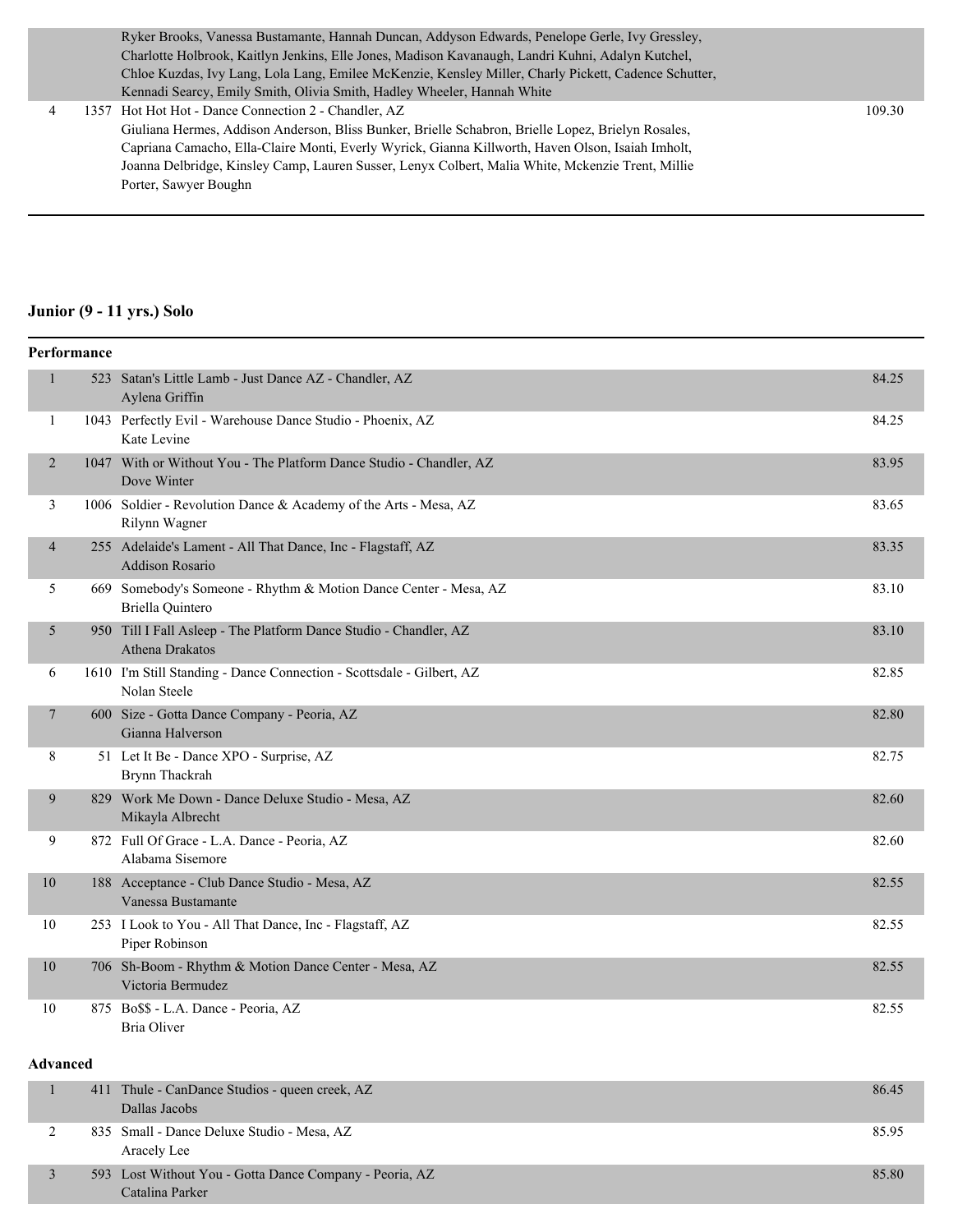| 4  |      | 426 Farewell - CanDance Studios - queen creek, AZ<br>Amy Peterson                | 85.75 |
|----|------|----------------------------------------------------------------------------------|-------|
| 5  |      | 648 Searching - Phoenix Dance Studio - Phoenix, AZ<br>Isabella Harlan            | 85.60 |
| 5  |      | 1125 Caution - The Studance Lab - Avondale, AZ<br>Aiyana Mephaul                 | 85.60 |
| 6  |      | 413 Maps - CanDance Studios - queen creek, AZ<br>Sophia Jenkins                  | 85.55 |
| 7  |      | 1578 Little Bird - Dance Connection - Scottsdale - Gilbert, AZ<br>Lucy Wirick    | 85.50 |
| 8  |      | 577 Water And Light - Gotta Dance Company - Peoria, AZ<br>Ava Janke              | 85.45 |
| 8  | 1571 | Joanne - Dance Connection - Scottsdale - Gilbert, AZ<br>Gabbi Lujan              | 85.45 |
| 9  | 1573 | Shimmy With Me - Dance Connection - Scottsdale - Gilbert, AZ<br>Elle Slepak      | 85.35 |
| 10 | 928  | In the Embers - Dance Nation - Glendale, AZ<br>Lily Wolfer                       | 85.30 |
| 10 | 1567 | Believe - Dance Connection - Scottsdale - Gilbert, AZ<br>Bella Dyer              | 85.30 |
| 10 | 1584 | Raise The Roof - Dance Connection - Scottsdale - Gilbert, AZ<br>Hannah Iacovelli | 85.30 |

### **Competitive**

|                |      | 588 Don't Talk - Gotta Dance Company - Peoria, AZ<br>Karson Keller        | 85.95 |
|----------------|------|---------------------------------------------------------------------------|-------|
| 2              |      | 837 No Greater Love - Dance Deluxe Studio - Mesa, AZ<br>Vanessa Soto      | 85.70 |
| $\overline{3}$ | 105  | Mr. Monotony - Dance Connection 2 - Chandler, AZ<br>Madison Machado       | 85.65 |
| 4              |      | 571 I Gotcha - The Platform Dance Studio - Chandler, AZ<br>Olivia Jacobs  | 85.55 |
| 5              |      | 582 Lost - Gotta Dance Company - Peoria, AZ<br>Mariah Reuvers             | 85.50 |
| 6              |      | 156 Summer Air - Club Dance Studio - Mesa, AZ<br>Hannah Bozer             | 85.35 |
| $\overline{7}$ |      | 569 Lately - The Platform Dance Studio - Chandler, AZ<br>Aliyah Middleton | 85.30 |
| 8              |      | 1096 Lola - Dance Connection 2 - Chandler, AZ<br>Layton Mckinley          | 85.15 |
| 9              |      | 159 I Double Dare You - Club Dance Studio - Mesa, AZ<br>Oakley Hill       | 85.10 |
| 9              | 1111 | Winter Song - Dance Connection 2 - Chandler, AZ<br>Lexi Bahena            | 85.10 |
| 10             | 589  | See Me - Gotta Dance Company - Peoria, AZ<br><b>Trystan Thibault</b>      | 85.05 |

# **Junior (9 - 11 yrs.) Duet/Trio**

| Performance |  |                                                                                                                     |       |
|-------------|--|---------------------------------------------------------------------------------------------------------------------|-------|
|             |  | 270 Sweet Dreams - All That Dance, Inc - Flagstaff, AZ<br>Ciena Perez, Aleia Neal                                   | 82.30 |
|             |  | 672 Remember Me This Way - Rhythm & Motion Dance Center - Mesa, AZ<br>Samantha Udell, Kinzie Burrows, Harmony Fuery | 82.00 |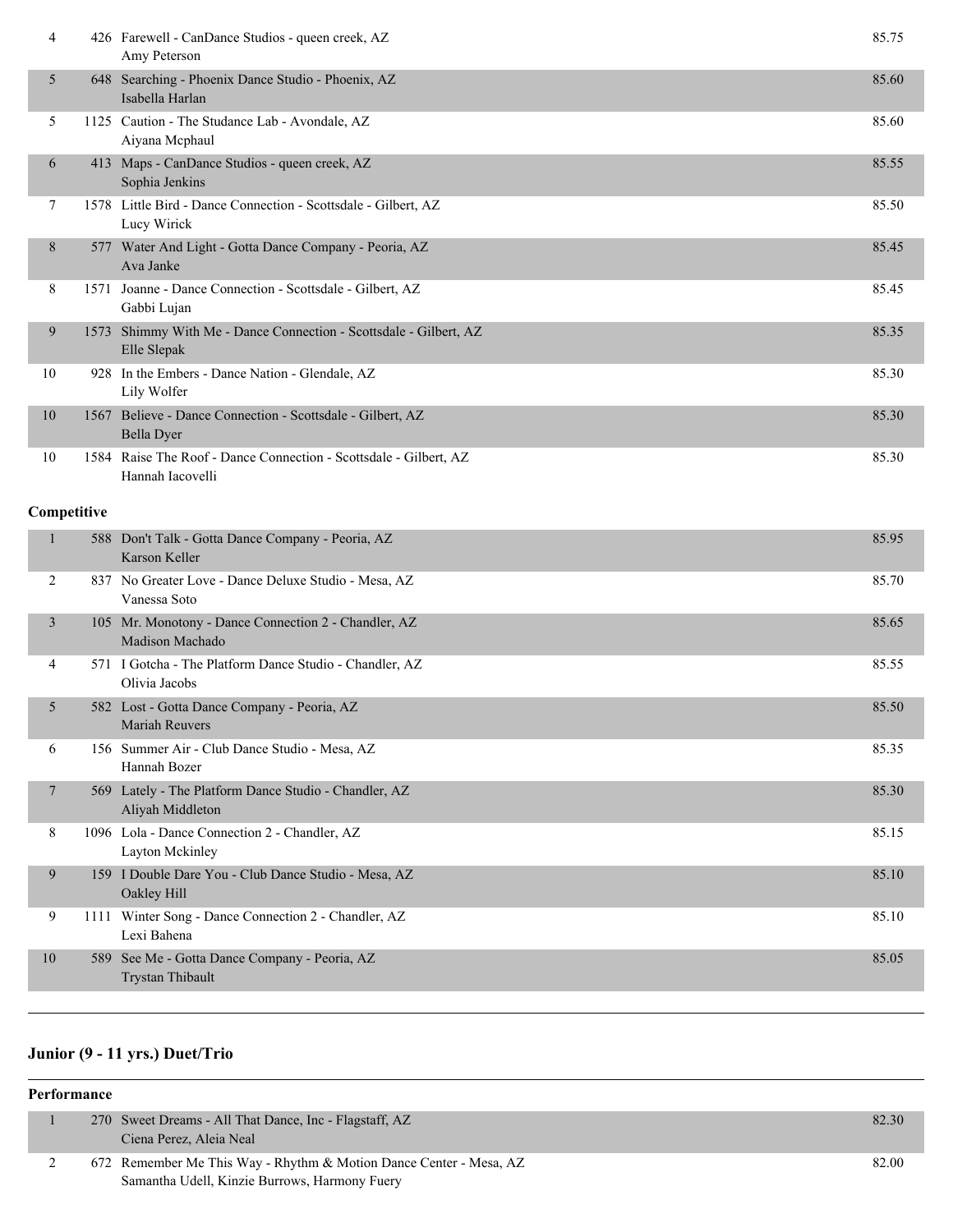| 3 | 275 Knock on Wood - All That Dance, Inc - Flagstaff, AZ<br>Piper Daniel, Piper Robinson, Lexi Simon          | 81.95 |
|---|--------------------------------------------------------------------------------------------------------------|-------|
| 4 | 1000 Stand By Me - Revolution Dance & Academy of the Arts - Mesa, AZ<br>Kylee Bradford, Sydney Bradford      | 81.80 |
| 5 | 1080 Lullaby - Desert Sun Performing Arts - Maricopa, AZ<br>Audrey Ketcham, Brinleigh Thorp                  | 81.55 |
| 6 | 896 Gift Of A Friend - Rhythm & Motion Dance Center - Mesa, AZ<br>Lyndsey Sollis, Lauren Sollis, Lyla Sollis | 81.50 |
| 7 | 665 Feel The Light - Rhythm & Motion Dance Center - Mesa, AZ<br>Zara Reinoso, Briella Quintero               | 81.25 |
|   | 1083 Grace - Desert Sun Performing Arts - Maricopa, AZ<br>Madyson Ansley, NaKyhia Yarber                     | 81.25 |
| 8 | 272 Born to Entertain - All That Dance, Inc - Flagstaff, AZ<br>Charlotte Core, Gracelyn Graham               | 81.00 |
|   |                                                                                                              |       |

|                | 1467 | Goreki - Dance Connection - Scottsdale - Gilbert, AZ<br>Kinley Esplin, Kinley O'Keefe, Lucy Wirick             | 112.65 |
|----------------|------|----------------------------------------------------------------------------------------------------------------|--------|
| 2              |      | 1155 Bang Bang - The Studance Lab - Avondale, AZ<br>Aiyana McPhaul, Aiyana Urrutia                             | 112.45 |
| $\overline{3}$ |      | 768 My Momma Told Me - Dance Deluxe Studio - Mesa, AZ<br>Jazzy Diaz, Chloe Stafford, Aracely Lee               | 112.25 |
| 4              |      | 606 Another One Bites The Dust - Gotta Dance Company - Peoria, AZ<br>Catalina Parker, Ava Janke, Zoie Lundberg | 111.95 |
| 5              |      | 707 Monet - Rhythm & Motion Dance Center - Mesa, AZ<br>Addyson Korver, Teresa Hanson, Tinsley Stickle          | 111.70 |
| 6              |      | 274 Momma Make Three - All That Dance, Inc - Flagstaff, AZ<br>Macy Smyers, Addison Rosario, Kaylynn Bird       | 111.50 |
| $\tau$         | 1045 | CIRCUS CIRCUS - Warehouse Dance Studio - Phoenix, AZ<br>Shea Levine, Kate Levine                               | 111.40 |
| 8              | 721  | Cavalier - The Dance Zoo - Bullhead City, AZ<br>Elle Lucchino, Ximena Perez                                    | 111.35 |
| 8              |      | 915 Take My Hand - Dance Nation - Glendale, AZ<br>Evelynn McCarty, Lily Wolfer, Bella Bjordahl                 | 111.35 |
| 8              | 1013 | Dance With Me - Revolution Dance & Academy of the Arts - Mesa, AZ<br>Abigail Duck, Austyn Cote, Kaiya Fischer  | 111.35 |
| 9              | 853  | Bop To The Top - Dance Deluxe Studio - Mesa, AZ<br>Gavin Schwarze, Colleen Heinze                              | 111.20 |
| 10             |      | 995 Hold Me While You Wait - Revolution Dance & Academy of the Arts - Mesa, AZ<br>Abigail Duck, Kaiya Fischer  | 111.00 |
| 10             |      | 1146 What's the Word - The Studance Lab - Avondale, AZ<br>Imani Romero, Jasmine Estrada, Markee Thurman        | 111.00 |

### **Competitive**

|   | 771 Can You Friends Do This? - Dance Deluxe Studio - Mesa, AZ<br>Vanessa Soto, Gage Davis | 114.55 |
|---|-------------------------------------------------------------------------------------------|--------|
|   | 857 No Air - Dance Deluxe Studio - Mesa, AZ<br>Vanessa Soto, Gage Davis                   | 114.30 |
| 3 | 608 Not Alone - Gotta Dance Company - Peoria, AZ<br>Mariah Reuvers, Karson Koller         | 114.25 |
| 4 | 716 Smile - The Dance Zoo - Bullhead City, AZ<br>Jaeli Richardson, Italia Torres          | 113.75 |
| 5 | 379 Bites the Dust - CanDance Studios - queen creek, AZ<br>Zachary Gibson, Amy Peterson   | 113.50 |
| 6 | 604 Wide Awake - Gotta Dance Company - Peoria, AZ<br>Trystan Thibault, Brynlee Barker     | 113.20 |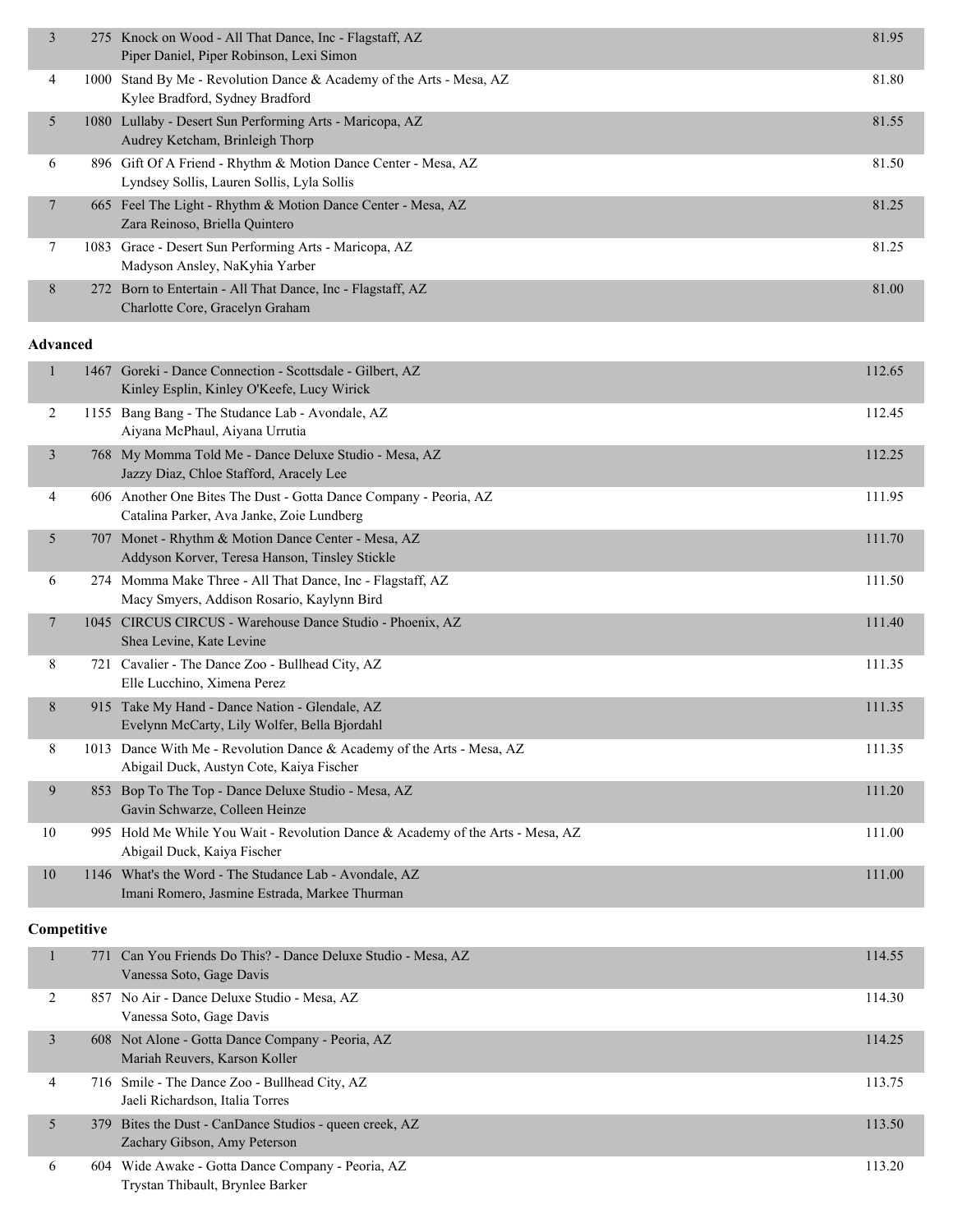# **Junior (9 - 11 yrs.) Small**

|                 | Performance |                                                                                                                                                                                                              |        |
|-----------------|-------------|--------------------------------------------------------------------------------------------------------------------------------------------------------------------------------------------------------------|--------|
| $\mathbf{1}$    |             | 981 That's Not My Name - Revolution Dance & Academy of the Arts - Mesa, AZ<br>Hayley Cross, Rilynn Wagner, Sofia Kemp, Avalynn Smith                                                                         | 110.90 |
| $\overline{c}$  |             | 980 Forever Young - Revolution Dance & Academy of the Arts - Mesa, AZ<br>Sofia Kemp, Avalynn Smith, Hayley Cross, Rilynn Wagner                                                                              | 110.15 |
| $\mathfrak{Z}$  |             | 510 I Blame You - Just Dance AZ - Chandler, AZ<br>Madelyn Ava Johnson, Ariah Cazares, Regina Morris, Leeanna Dennison, Amber Baker, Aylena Griffin,<br>Lealand Wilson                                        | 109.90 |
| 4               |             | 512 Game Time - Just Dance AZ - Chandler, AZ<br>Madelyn Ava Johnson, Lillian Marr, Regina Morris, Lealand Wilson, Ariah Cazares, Leeanna Dennison,<br>Amber Baker, Ellie Christensen, Aylena Griffin         | 109.85 |
| 5               |             | 511 Glam - Just Dance AZ - Chandler, AZ<br>Madelyn Ava Johnson, Ariah Cazares, Aylena Griffin, Leeanna Dennison, Amber Baker, Regina Morris,<br>Lealand Wilson                                               | 109.65 |
| 6               |             | 280 Lemon - All That Dance, Inc - Flagstaff, AZ<br>Ciena Perez, Alissandra Whitehair-Hook, Brooke Fendley, Brynn Conway, Shelby Sharp                                                                        | 109.55 |
| 6               |             | 541 Only Hope - Elite Dance Academy - Surprise, AZ<br>Mckenna Andersen, Chloe Hurn, Alayah Withrow, Briella Russell                                                                                          | 109.55 |
| $\tau$          |             | 539 Mercy - Elite Dance Academy - Surprise, AZ<br>Mckenna Andersen, Chloe Hurn, Alayah Withrow, Briella Russell                                                                                              | 109.30 |
| 8               |             | 1054 Pokinoi - Desert Sun Performing Arts - Maricopa, AZ<br>Audrey Ketcham, Saminah Lister, Brinleigh Thorp, Juli Dillman, Madyson Ansley, Sofia Harris                                                      | 109.15 |
| 8               |             | 1055 Applause - Desert Sun Performing Arts - Maricopa, AZ<br>Audrey Ketcham, Saminah Lister, Brinleigh Thorp, Madyson Ansley, NaKyhia Yarber, Makayla<br>Mellstrom                                           | 109.15 |
| 9               |             | 1135 Do the Dance - The Studance Lab - Avondale, AZ<br>Brianna Lopez, Hailey Flanagan, Ivy Miranda, Izabella Sucanick, Macy Langley, Tori Whitehead,<br>Ximena Sanchez, Alane Acreos Barrera                 | 109.00 |
| 10              |             | 279 1, 2 Step - All That Dance, Inc - Flagstaff, AZ<br>Charlotte Core, Aleia Neal, Gracelyn Graham, Piper Daniel, Kendall Gross                                                                              | 108.85 |
| <b>Advanced</b> |             |                                                                                                                                                                                                              |        |
| $\mathbf{1}$    |             | 859 Jet Set - Dance Deluxe Studio - Mesa, AZ<br>Madison Ferry, Jordyn Chase, Jaylynn Owen, Colleen Heinze, Brielle Bailey, Bella Diaz, Aria Bongiorno,<br>Aracely Lee, Addy Stafford                         | 112.60 |
| 2               |             | 625 Not Enough - Rhythm & Motion Dance Center - Mesa, AZ<br>Elizabeth Frey, Elianna Betancourt, Lexi Guy, Madelyn Miller, Reagan Aeppli, Sydney Pearce, Teresa<br>Hanson, Addyson Korver                     | 112.45 |
| $\mathfrak{Z}$  |             | 1498 Look At Me - Dance Connection - Scottsdale - Gilbert, AZ<br>Giuliana Decio, Estee Earnhardt, Taylor Ford, Olivia Hansen, Hannah Iacovelli, Camilla Montero,<br>Kennedy Smith, Drew Vick, Azalea Barnett | 112.30 |
| 4               |             | 909 Ain't Nothing Wrong - Dance Nation - Glendale, AZ<br>Caitlyn Viol, Evelynn McCarty, Bella Bjordahl, Hadley Ou, Adison Vassallo, Indy Rhoades, Lily Wolfer,<br>Lily Todd                                  | 112.05 |
| 5               |             | 1499 Gently Weeps - Dance Connection - Scottsdale - Gilbert, AZ<br>Bliss Aragon, Ellie Clyne, Milan Cooper, Calista Joslin, Camilla Montero, Reese Randall, Georgia Steele,<br>Kai Tate, Drew Vick           | 112.00 |
| 6               |             | 632 Welcome To Duloc - Rhythm & Motion Dance Center - Mesa, AZ<br>Lexi Guy, Teresa Hanson, Zara Reinoso, Jacob Vella, Harvey CasConi, Caitlyn Dees, Lillian Fernando,<br>Brie Medley, VeraNika White         | 111.95 |
| $\overline{7}$  |             | 621 Big Things Poppin' - Rhythmic Dance Complex - Mesa, AZ<br>Jackson Smith, Dominic Harris, Keller Roose, Kollin Claypool, Ryan Rule, Nathan Rule, Urijah Alvarez,<br>Xander Harris                         | 111.80 |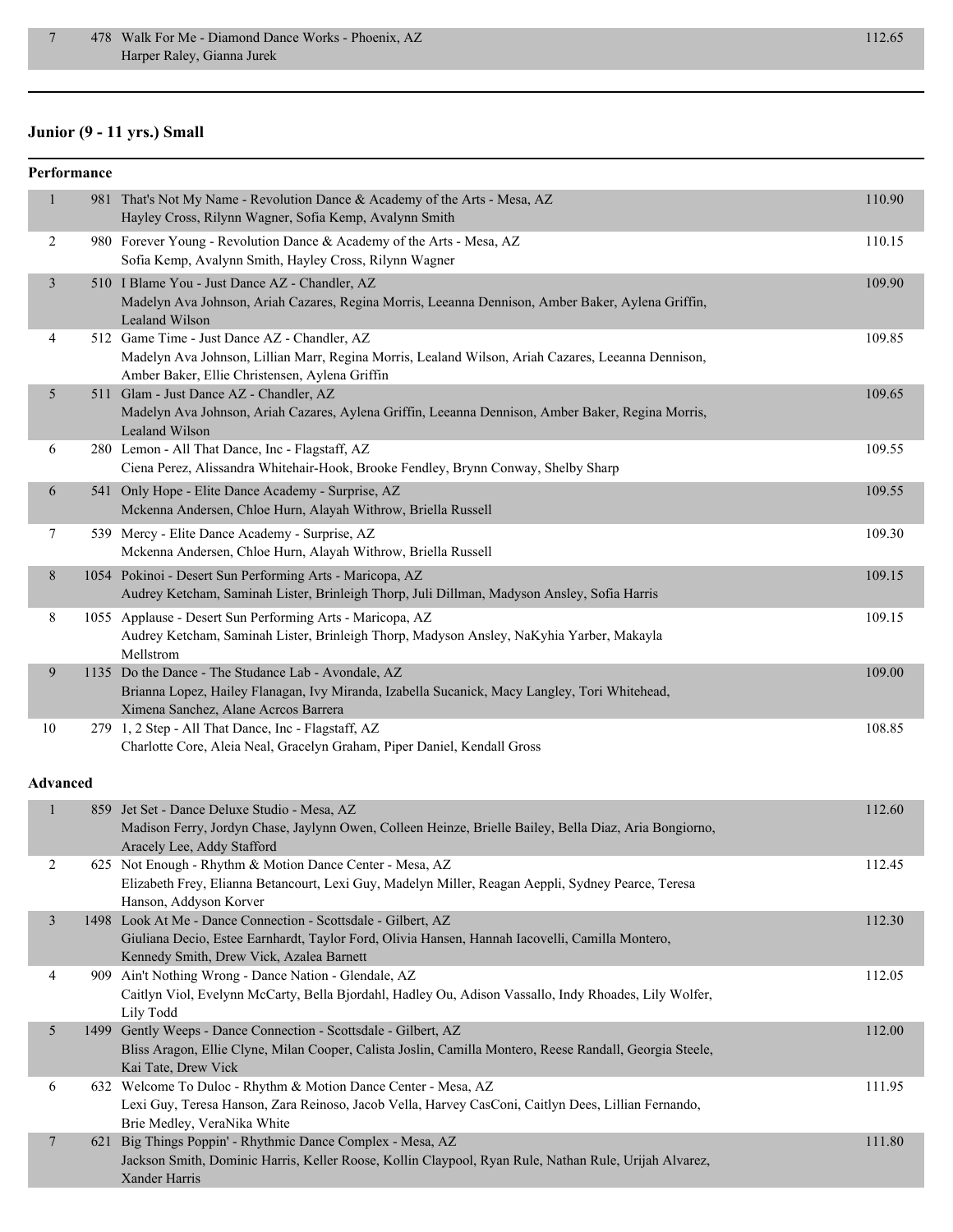| $\,8\,$        |             | 651 The End - Phoenix Dance Studio - Phoenix, AZ<br>Nevaeh Spata, Addison Sawyer, Hannah Breese, Gabriella Grantman, Isabella Harlan                                                                        | 111.60 |
|----------------|-------------|-------------------------------------------------------------------------------------------------------------------------------------------------------------------------------------------------------------|--------|
| 9              |             | 983 How it Ends - Revolution Dance & Academy of the Arts - Mesa, AZ<br>Austyn Cote, Kennedy Burleson, Robert Lancaster II, Iyanna Schmidt                                                                   | 111.55 |
| 10             |             | 860 The Call - Dance Deluxe Studio - Mesa, AZ<br>Madison Ferry, Jordynn Lafferty, Jazzy Diaz, Jaylynn Owen, Chloe Stafford, Aria Bongiorno, Addy<br>Stafford, Aracely Lee, Aleeza Qureshi                   | 111.50 |
|                | Competitive |                                                                                                                                                                                                             |        |
|                |             | 769 Attention - Dance Deluxe Studio - Mesa, AZ<br>Gage Davis, Aracely Lee, Kaydence Mardis, Vanessa Soto                                                                                                    | 114.35 |
| $\overline{2}$ |             | 1488 That Chick - Dance Connection - Scottsdale - Gilbert, AZ<br>Jiya Birdi, Jayda Bouey, Alyvia Chen, Lola Lewis, Madee Richardson, Charlie Simon, Kate Cherrington,<br>Racquelle Arellano, Kinley O'Keefe | 114.25 |
| $\overline{3}$ |             | 772 Blue - Dance Deluxe Studio - Mesa, AZ<br>Jazzy Diaz, Colleen Heinze, Tiyonna Flores, Gage Davis, Ruby Roman, Vanessa Soto                                                                               | 114.10 |
| 4              |             | 1493 Black & Gold - Dance Connection - Scottsdale - Gilbert, AZ<br>Hudson Kean, Gabbi Lujan, Elle Slepak, Nina Stipp, Lucy Wirick, Alexia Anspach, Racquelle Arellano,<br>Kate Cherrington, Bella Dyer      | 114.00 |
| 5              |             | 770 Feel The Love - Dance Deluxe Studio - Mesa, AZ<br>Logan Adams, Vanessa Soto, Gage Davis, Tiyonna Flores, Ruby Roman, Emily Collins                                                                      | 113.95 |
| 6              |             | 1489 Hit The Road - Dance Connection - Scottsdale - Gilbert, AZ<br>Alyvia Chen, Jayda Bouey, Claire Wirick, Racquelle Arellano, Kinley Esplin, Gabbi Lujan, Kinley<br>O'Keefe, Katie Townes, Lucy Wirick    | 113.55 |
| $\overline{7}$ |             | 767 Work - Dance Deluxe Studio - Mesa, AZ<br>Aly Bea, Chloe Stafford, Jazzy Diaz, Colleen Heinze, Kamdyn Arnold, Brighton Taylor                                                                            | 113.45 |
| 8              |             | 346 Locomotion - CanDance Studios - queen creek, AZ<br>Camila Besecker, Violet Rush, Dallas Jacobs, Isla Gardner, Isabella Giannina, Abigail Gibson, Amy<br>Peterson, Sophia Jenkins, Macy Buchholz         | 113.35 |
| 9              |             | 488 My Boyfriends Back - Diamond Dance Works - Phoenix, AZ<br>Riley Ziegenhorn, Miquala Figueroa, Mckenzie Motzouris, Harper Raley, Gianna Jurek, Elivia Huffman,<br>Abigail Wright                         | 112.20 |
| 10             |             | 485 Shallow - Diamond Dance Works - Phoenix, AZ<br>Riley Ziegenhorn, Miquala Figueroa, Mckenzie Motzouris, Harper Raley, Gianna Jurek, Elivia Huffman,<br>Abigail Wright                                    | 111.80 |

# **Junior (9 - 11 yrs.) Large**

| Performance |      |                                                                                                                                              |        |
|-------------|------|----------------------------------------------------------------------------------------------------------------------------------------------|--------|
|             |      | 871 Dream Come True - L.A. Dance - Peoria, AZ<br>Emma Hampson, Ava Wilhelm, Bria Oliver, Kaylee Scott, Alabama Sisemore, Macey Storey, Molly | 111.05 |
|             |      | Heydenreich, Kadence Kelly, Sophie DaBell, Sofia Estrella, Genesis Romero, Olivia Sullins                                                    |        |
| 2           | 1527 | Forget About the Boy - Dance Connection - Scottsdale - Gilbert, AZ                                                                           | 110.90 |
|             |      | Aftynn Bonnstetter, Lola Cestero, Payton Cohen, Genevieve Costello, Emma Darroch, Addison Cruz,                                              |        |
|             |      | Makenna Gallagher, Piper Ford, Lillian Jordan, Molly Klimes, Giuliana Sisco, Bella Zamora, Christina                                         |        |
|             |      | Zawaneh, Alyana Tobias                                                                                                                       |        |
| 3           |      | 1529 Dance With Me - Dance Connection - Scottsdale - Gilbert, AZ                                                                             | 110.85 |
|             |      | Aftynn Bonnstetter, Lola Cestero, Payton Cohen, Piper Ford, Genevieve Costello, Christina Zawaneh,                                           |        |
|             |      | Bella Zamora, Emma Darroch, Addison Cruz, Lillian Jordan, Makenna Gallagher, Molly Klimes, Giuliana                                          |        |
|             |      | Sisco, Alyana Tobias                                                                                                                         |        |
| 4           |      | 1528 Forever Young (Group) - Dance Connection - Scottsdale - Gilbert, AZ                                                                     | 110.65 |
|             |      | Lola Cestero, Payton Cohen, Genevieve Costello, Addison Cruz, Emma Darroch, Piper Ford, Makenna                                              |        |
|             |      | Gallagher, Lillian Jordan, Molly Klimes, Giuliana Sisco, Alyana Tobias, Bella Zamora, Christina                                              |        |
|             |      | Zawaneh, Aftynn Bonnstetter                                                                                                                  |        |
| 5           | 743  | I Need A Hero - Dance Deluxe Studio - Mesa, AZ                                                                                               | 110.60 |
|             |      | Harper Heinze, Eva Gonzalez, Lauren Allison, Kaylee Kesner, Ellie Mullan, Perla Soto, Easton Darger,                                         |        |
|             |      | Mikayla Albrecht, Delaney Ewing, Jayden Quintanilla, Alexandra Mayo                                                                          |        |
| 6           |      | 870 Show Out - L.A. Dance - Peoria, AZ                                                                                                       | 110.40 |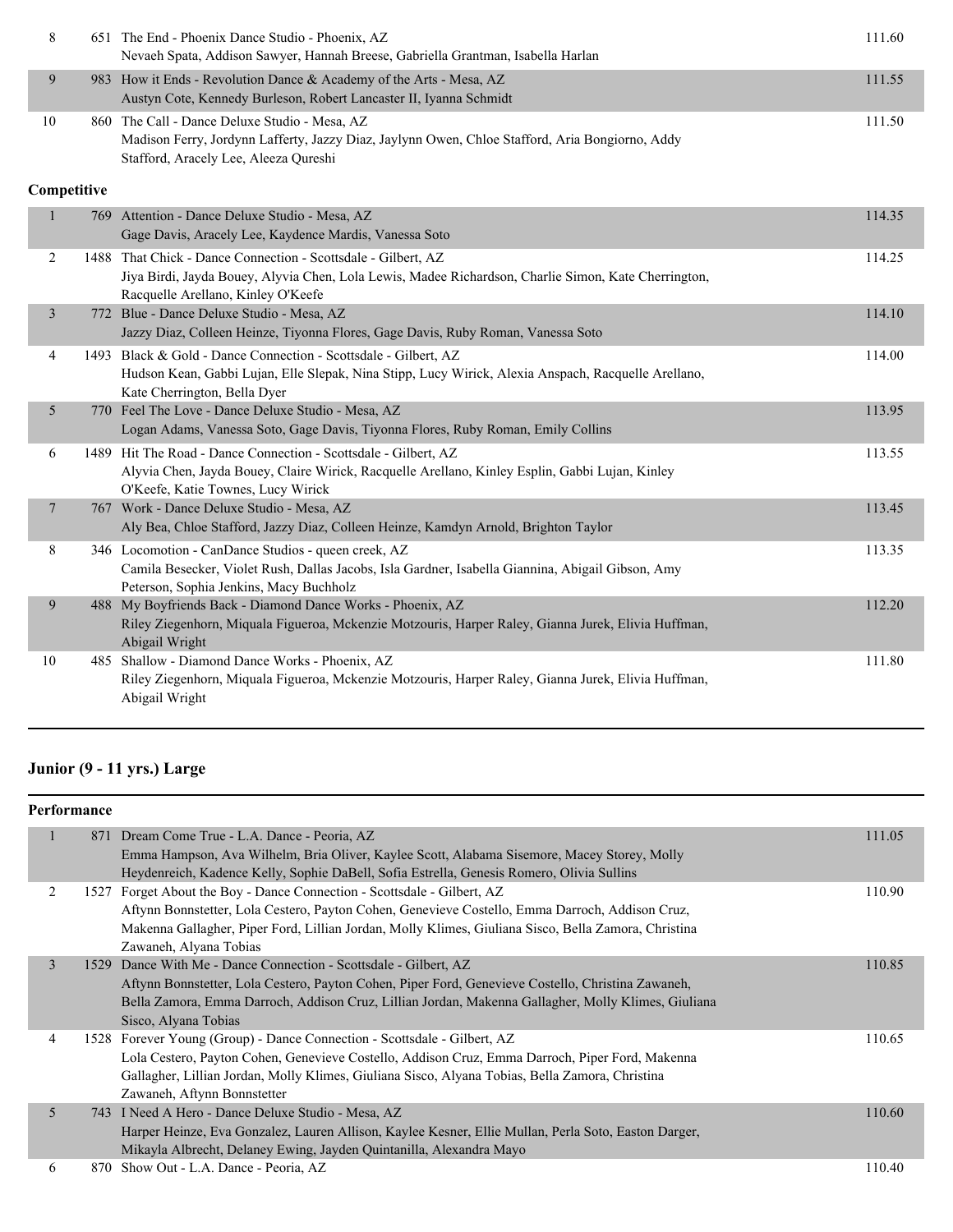|                 | Kadence Kelly, Alabama Sisemore, Ava Wilhelm, Bria Oliver, Emma Hampson, Genesis Romero, Kaylee<br>Scott, Macey Storey, Molly Heydenreich, Olivia Sullins, Sofia Estrella, Sophie DaBell |        |
|-----------------|------------------------------------------------------------------------------------------------------------------------------------------------------------------------------------------|--------|
| $\overline{7}$  | 439 Ay Caramba - CanDance Studios - queen creek, AZ                                                                                                                                      | 110.20 |
|                 | Tasheana Bartley, Evelyn Ervin, Keynifert Garcia, Yeyla Garcia, Chelsea Harman, Ellie Hernandez,                                                                                         |        |
|                 | Emma LeRoy, Patience Perry, Mia Smythe, Gianna Stott, Tabitha Toscano, Renee Trijillo, Jayde                                                                                             |        |
|                 | Villanueva, Amya Washington, Elizabeth Shandera                                                                                                                                          |        |
| 8               | 746 Circus - Dance Deluxe Studio - Mesa, AZ                                                                                                                                              | 109.75 |
|                 | Isabel Akins, Izabella Zakaria, Erin Abril, London Pierson, Gianna Santizo, Gracie Rowe, Maggie Le,                                                                                      |        |
|                 | Scarlett Peterman, Abigail Novak, Devinny Odell, Tatum Clark, Jessica Nguyen, Tianna Reynolds, Nikki                                                                                     |        |
|                 | Moss                                                                                                                                                                                     |        |
| 9               | 283 Cold Hearted - All That Dance, Inc - Flagstaff, AZ                                                                                                                                   | 109.30 |
|                 | Ashley Doering, Elizabeth DeWitt, Cassidy Koppisch, Conley Martin, Aleia Neal, Lexi Simon, Charlotte                                                                                     |        |
|                 | Core, Gracelyn Graham, Ciena Perez, Piper Daniel                                                                                                                                         |        |
| 10              | 548 My Boyfriend's Back - CanDance Studios - queen creek, AZ                                                                                                                             | 109.05 |
|                 | Tasheana Bartley, Evelyn Ervin, Keynifert Garcia, Yeyla Garcia, Riley Hayes, Ellie Hernandez, Emma                                                                                       |        |
|                 | LeRoy, Blake Long, Patience Perry, Elizabeth Shandera, Mia Smythe, Gianna Stott, Tabitha Toscano,                                                                                        |        |
|                 | Renee Trijillo, Jayde Villanueva, Amya Washington                                                                                                                                        |        |
|                 |                                                                                                                                                                                          |        |
| <b>Advanced</b> |                                                                                                                                                                                          |        |
| $\mathbf{1}$    | 1137 Headphones - The Studance Lab - Avondale, AZ                                                                                                                                        | 112.60 |
|                 | Aiyana McPhaul, Aiyana Urrutia, Isabella Flores, Kenzie Aldridge, Madeline Droptiny, Melody Ramirez,                                                                                     |        |
|                 | Neveah Martinez, Olivia Spillman, Anahi Torres, Hailey Baker, Jasmine Estrada                                                                                                            |        |
| $\mathbf{1}$    | 1495 Mama Makes Three - Dance Connection - Scottsdale - Gilbert, AZ                                                                                                                      | 112.60 |
|                 | Azalea Barnett, Bliss Aragon, Milan Cooper, Chloe Corona, Giuliana Decio, Estee Earnhardt, Hannah                                                                                        |        |
|                 | Iacovelli, Calista Joslin, Camilla Montero, Reese Randall, Kennedy Smith, Georgia Steele, Drew Vick                                                                                      |        |
| $\overline{2}$  | 344 Lip Gloss - CanDance Studios - queen creek, AZ                                                                                                                                       | 112.20 |
|                 | Addison Arechiga, Skyla Hiser, Dallas Jacobs, Mikaela Rivera, Malia Robinson, Alonah Roebuck, Colette                                                                                    |        |
|                 | Stutzman, Isla Gardner, Caydence Zuehlke, Abigail Gibson, Violet Rush, Camila Besecker, Macie                                                                                            |        |
|                 | Broadbent, Brielle Jackson, Xiamiya Reed, Paisley Morgan, Aurora Peluffo, Sophia Jenkins                                                                                                 |        |
| 3               | 1497 No Can Do - Dance Connection - Scottsdale - Gilbert, AZ                                                                                                                             | 112.05 |
|                 | Azalea Barnett, Bliss Aragon, Ellie Clyne, Chloe Corona, Milan Cooper, Estee Earnhardt, Giuliana Decio,                                                                                  |        |
|                 | Olivia Hansen, Taylor Ford, Hannah Iacovelli, Calista Joslin, Camilla Montero, Reese Randall, Kennedy                                                                                    |        |
|                 | Smith, Jax Smith, Georgia Steele, Kai Tate, Drew Vick                                                                                                                                    |        |
| $\overline{4}$  | 347 House of Keta - CanDance Studios - queen creek, AZ                                                                                                                                   | 111.90 |
|                 | Violet Rush, Camila Besecker, Macie Broadbent, Alonah Roebuck, Isla Gardner, Emma Mowery, Kyjah                                                                                          |        |
|                 | Ogden, Brielle Jackson, Macy Buchholz, Claire Flack, Ava Hughes, Paisley Morgan, Taylor Reynolds,                                                                                        |        |
|                 | Sophia Jenkins                                                                                                                                                                           |        |
| 5               | 1500 Throw It Back - Dance Connection - Scottsdale - Gilbert, AZ                                                                                                                         | 111.55 |
|                 | Bliss Aragon, Ellie Clyne, Milan Cooper, Chloe Corona, Giuliana Decio, Taylor Ford, Olivia Hansen,                                                                                       |        |
|                 | Camilla Montero, Reese Randall, Jax Smith, Kennedy Smith, Kai Tate, Drew Vick                                                                                                            |        |
| 6               | 1354 Bamboo Jacks - Dance Connection 2 - Chandler, AZ                                                                                                                                    | 111.50 |
|                 | Mallory Jackson, Rylee Lauritzen, Armani Morales, Isabella Valles, Jordyn Villicana, Cate Babcock,                                                                                       |        |
|                 | Eleanor Colombe, Aniston Dye, Samantha Fischer, Hailey Thurmond, Addison Babcock, Suri Bai, Macey                                                                                        |        |
|                 | Cook, Addison Cuevas, Valerie Curran, Khole Ellard, Braelyn Foster                                                                                                                       |        |
| $\tau$          | 348 Kiss the Girl - CanDance Studios - queen creek, AZ                                                                                                                                   | 111.45 |
|                 | Violet Rush, Brielle Jackson, Dallas Jacobs, Mikaela Rivera, Alonah Roebuck, Camila Besecker, Macie                                                                                      |        |
|                 | Broadbent, Isla Gardner, Abigail Gibson, Amy Peterson, Kali Hawkins, Xiamiya Reed, Kyjah Ogden,                                                                                          |        |
|                 | Felicity Crowl, Sophia Jenkins                                                                                                                                                           |        |
| $\overline{7}$  | 1017 Friend Like Me - Revolution Dance & Academy of the Arts - Mesa, AZ                                                                                                                  | 111.45 |
|                 | Sofia Kemp, Hayley Cross, Rilynn Wagner, Mackenzie Tobin, Austyn Cote, Iyanna Schmidt, Robert                                                                                            |        |
|                 | Lancaster II, Abigail Duck, Kaiya Fischer, Catherine Travis, Kennedy Burleson, Julia Goodchild                                                                                           |        |
| 8               | 1136 Boogie Wonderland - The Studance Lab - Avondale, AZ                                                                                                                                 | 111.40 |
|                 | Jasmine Estrada, Aiyana McPhaul, Aiyana Urrutia, Isabella Flores, Kenzie Aldridge, Madeline Droptiny,                                                                                    |        |
|                 | Neveah Martinez, Olivia Spillman, Melody Ramirez, Hailey Baker, Anahi Torres                                                                                                             |        |
| $8\,$           | 1496 Rock Your Soul - Dance Connection - Scottsdale - Gilbert, AZ                                                                                                                        | 111.40 |
|                 | Bliss Aragon, Ellie Clyne, Milan Cooper, Chloe Corona, Giuliana Decio, Estee Earnhardt, Taylor Ford,                                                                                     |        |
|                 | Olivia Hansen, Hannah Iacovelli, Calista Joslin, Camilla Montero, Reese Randall, Jax Smith, Kennedy                                                                                      |        |
|                 | Smith, Georgia Steele, Kai Tate, Drew Vick, Azalea Barnett                                                                                                                               |        |
| 9               | 911 What I Was Born To Do - Dance Nation - Glendale, AZ                                                                                                                                  | 111.15 |
|                 | Lily Todd, Evelynn McCarty, Ella Meyeres, Casey Nunziato-Cruz, Adison Vassallo, Samantha Patena,                                                                                         |        |
|                 | Lily Wolfer, Indy Rhoades, Gracie Lucido, Claudia Reese, Caitlyn Viol, Bella Bjordahl                                                                                                    |        |
| 10              | 1157 DOWN - The Studance Lab - Avondale, AZ                                                                                                                                              | 111.05 |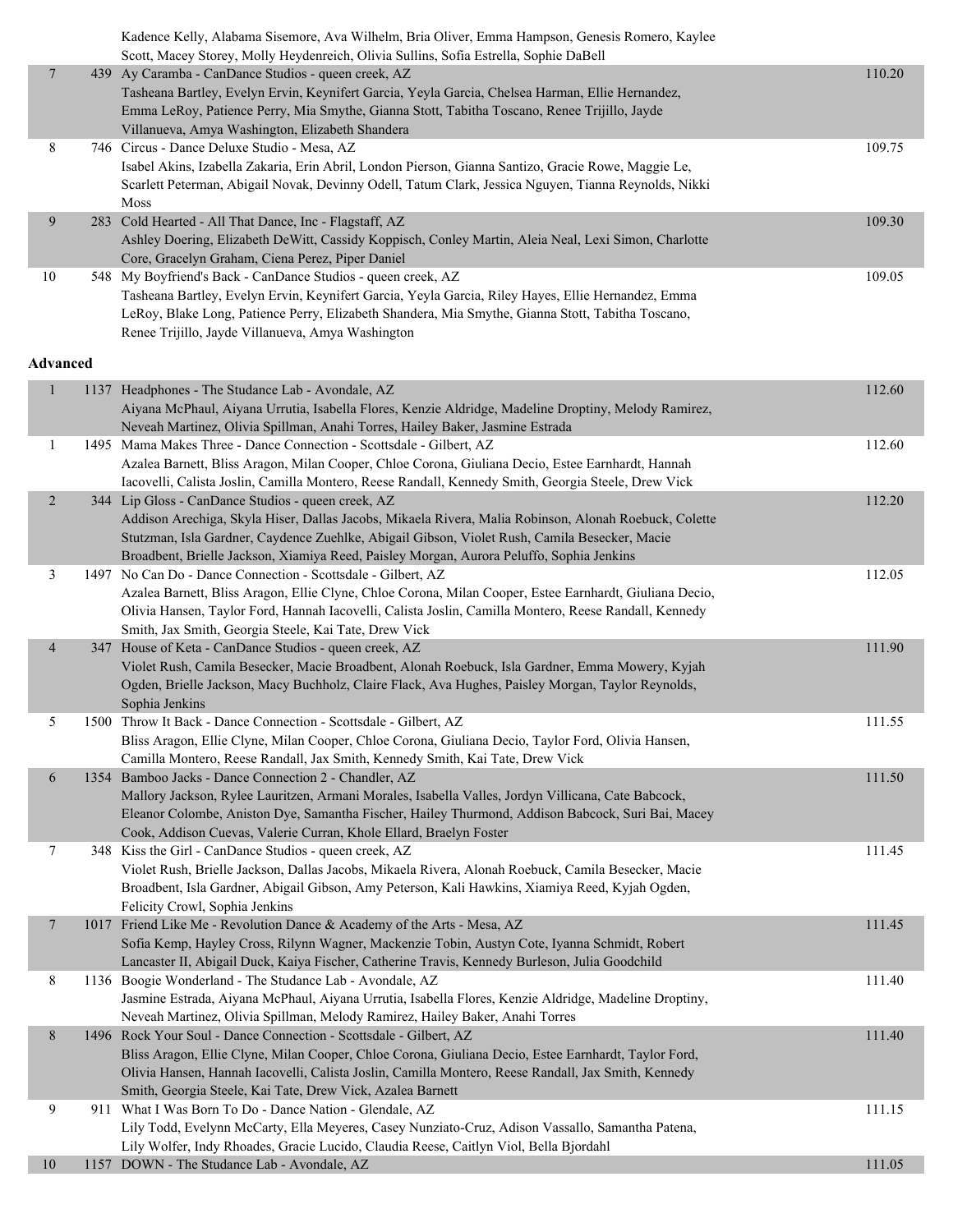Jasmine Estrada, Aiyana McPhaul, Aiyana Urrutia, Kenzie Aldridge, Madeline Droptiny, Melody Ramirez, Neveah Martinez, Olivia Spillman, Anahi Torres, Hailey Baker, Isabella Flores

#### **Competitive**

| $\mathbf{1}$ | 775 Red - Dance Deluxe Studio - Mesa, AZ                                                             | 113.75 |
|--------------|------------------------------------------------------------------------------------------------------|--------|
|              | Alexis Diaz Rodriguez, Leilani Brown, Logan Adams, Maci Silver, Reagan Heinze, Ruby Roman,           |        |
|              | Vanessa Soto, Emily Collins, Aria Bongiorno, Tiyonna Flores, Zahyrah Corral                          |        |
| 2            | 774 Steam Heat - Dance Deluxe Studio - Mesa, AZ                                                      | 113.55 |
|              | Zahyrah Corral, Vanessa Soto, Ruby Roman, Reagan Heinze, Logan Adams, Gage Davis, Alexis Diaz        |        |
|              | Rodriguez, Tiyonna Flores, Aly Bea, Madison Ferry                                                    |        |
| 3            | 1494 Shimmy - Dance Connection - Scottsdale - Gilbert, AZ                                            | 113.40 |
|              | Kinley Esplin, Hudson Kean, Kinley O'Keefe, Elle Slepak, Nina Stipp, Katie Townes, Fiona Wild, Lucy  |        |
|              | Wirick, Calista Joslin, Camilla Montero, Drew Vick, Alexia Anspach, Racquelle Arellano, Molly        |        |
|              | Brigham, Kate Cherrington, Bella Dyer, Gabbi Lujan                                                   |        |
| 4            | 1490 Covergirl - Dance Connection - Scottsdale - Gilbert, AZ                                         | 113.25 |
|              | Kinley Esplin, Hudson Kean, Emerson Moolenaar, Madison Murray, Kinley O'Keefe, Elle Slepak, Nina     |        |
|              | Stipp, Katie Townes, Fiona Wild, Lucy Wirick, Brynn Vierkoetter, Alexia Anspach, Racquelle Arellano, |        |
|              | Molly Brigham, Kate Cherrington, Bella Dyer, Gabbi Lujan                                             |        |
| 5            | 1491 Time Doesn't Exist - Dance Connection - Scottsdale - Gilbert, AZ                                | 112.90 |
|              | Kinley Esplin, Hudson Kean, Emerson Moolenaar, Madison Murray, Kinley O'Keefe, Elle Slepak, Nina     |        |
|              | Stipp, Katie Townes, Fiona Wild, Lucy Wirick, Brynn Vierkoetter, Alexia Anspach, Racquelle Arellano, |        |
|              | Molly Brigham, Kate Cherrington, Bella Dyer, Gabbi Lujan                                             |        |
| 6            | 1492 Jock Jams - Dance Connection - Scottsdale - Gilbert, AZ                                         | 112.80 |
|              | Kinley Esplin, Hudson Kean, Emerson Moolenaar, Madison Murray, Kinley O'Keefe, Elle Slepak, Nina     |        |
|              | Stipp, Katie Townes, Fiona Wild, Lucy Wirick, Brynn Vierkoetter, Alexia Anspach, Racquelle Arellano, |        |
|              | Molly Brigham, Kate Cherrington, Bella Dyer, Gabbi Lujan                                             |        |
| $\tau$       | 861 Hair Salon - Dance Deluxe Studio - Mesa, AZ                                                      | 112.40 |
|              | Jazzy Diaz, Colleen Heinze, Kaydence Mardis, Kamdyn Arnold, Haylie Birchman, Brighton Taylor, Aly    |        |
|              | Bea, Gavin Schwarze, Aria Bongiorno, Madison Ferry, Emily Collins                                    |        |
| 8            | 862 Carnival Del Barrio - Dance Deluxe Studio - Mesa, AZ                                             | 112.30 |
|              | Kaydence Mardis, Bella Diaz, Kamdyn Arnold, Haylie Birchman, Aleeza Qureshi, Brighton Taylor,        |        |
|              | Jaylynn Owen, Chloe Stafford, Addy Stafford, Gavin Schwarze, Alexa Schwarze, Remi Skidmore, Aria     |        |
|              | Bongiorno, Kaydence Lawton                                                                           |        |
|              |                                                                                                      |        |

### **Junior (9 - 11 yrs.) Super**

|                 | Performance |                                                                                                                                                                                                                                                                                                                                                                                                                                                                                                                                                                                           |        |
|-----------------|-------------|-------------------------------------------------------------------------------------------------------------------------------------------------------------------------------------------------------------------------------------------------------------------------------------------------------------------------------------------------------------------------------------------------------------------------------------------------------------------------------------------------------------------------------------------------------------------------------------------|--------|
|                 |             | 744 You Can't Stop The Beat - Dance Deluxe Studio - Mesa, AZ<br>Scarlett Peterman, Abigail Novak, Joseph Novak, Jayden Quintanilla, Jessica Nguyen, Isabel Akins,<br>Izabella Zakaria, Erin Abril, London Pierson, Gianna Santizo, Gracie Rowe, Mikayla Albrecht, Kaylee<br>Kesner, Delaney Ewing, Olivia Williams, Easton Darger, Maggie Le, Harper Heinze, Perla Soto, Eva<br>Gonzalez, Ellie Mullan, Lauren Allison, Alexandra Mayo, Devinny Odell, Tatum Clark, Tianna Reynolds,<br>Nikki Moss, Michael Gonzalez                                                                      | 110.10 |
| <b>Advanced</b> |             |                                                                                                                                                                                                                                                                                                                                                                                                                                                                                                                                                                                           |        |
|                 |             | 349 National Pastime - CanDance Studios - queen creek, AZ<br>Camila Besecker, Macie Broadbent, Addison Arechiga, Skyla Hiser, Dallas Jacobs, Mikaela Rivera, Malia<br>Robinson, Alonah Roebuck, Colette Stutzman, Ava Jones, Violet Rush, Maliyah Aidoo, Teegan Tobar,<br>Londyn Gazda, Brielle Jackson, Preslie Ball, Macy Buchholz, Felicity Crowl, Claire Flack, Ava Hughes,<br>Paisley Morgan, Aurora Peluffo, Brooklyn Pietz, Taylor Reynolds, Isla Gardner, Caydence Zuehlke,<br>Abigail Gibson, Zachary Gibson, Hannah Goates, Amy Peterson, Kali Hawkins, Sophia Jenkins, Xiamiya | 112.40 |

Reed, Emma Mowery, Kyjah Ogden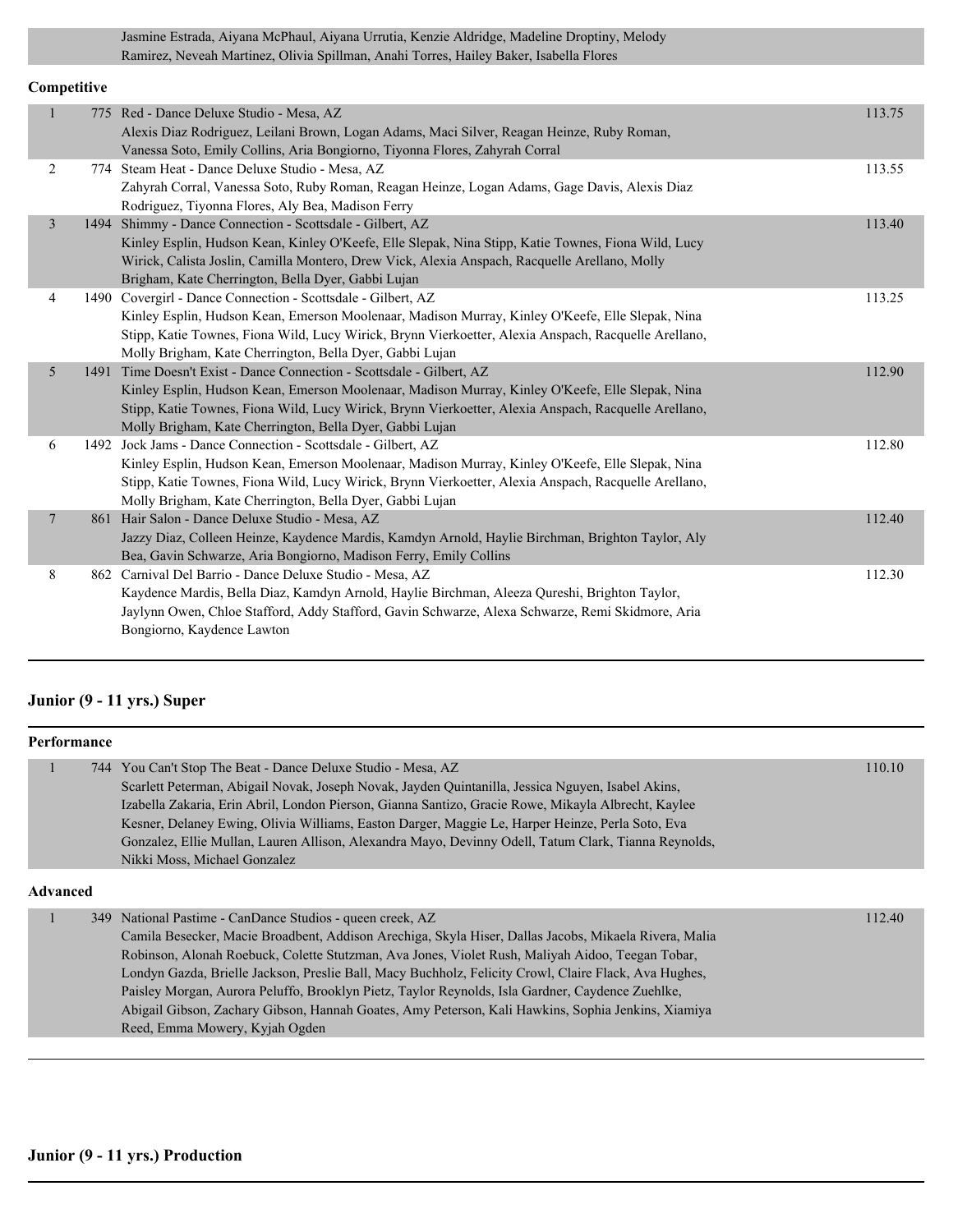| 112.15<br>Priceless - Dance Connection - Scottsdale - Gilbert, AZ<br>1539<br>Camille Payne, Brooklyn Singer, Nolan Steele, Katie Sturla, Rinna Valentine, Azalea Barnett, Kinley<br>Esplin, Hudson Kean, Emerson Moolenaar, Madison Murray, Kinley O'Keefe, Elle Slepak, Nina Stipp,<br>Katie Townes, Fiona Wild, Lucy Wirick, Bliss Aragon, Ellie Clyne, Milan Cooper, Chloe Corona,<br>Giuliana Decio, Estee Earnhardt, Taylor Ford, Olivia Hansen, Hannah Iacovelli, Calista Joslin, Camilla<br>Montero, Reese Randall, Jax Smith, Kennedy Smith, Georgia Steele, Kai Tate, Drew Vick, Aashna Birdi,<br>Katie Byerley, Lucy Crogan, Drae Epting, Preslee Fox, Lily Hennessy, Brooklyn Krewson, Olivia Larsen,<br>Harper Patel, Piper Patel, Reese Perry, Alston Smith, Pre Tate, Rayelle Vandenheuvel, Maddie Vick,<br>Addie Wagner, Aria Woon, Avery Adams, Jaznique Baptista-Burns, Madison Cadieux, Olivia Decio,<br>Kaya Deka, Quinn Duarte, Ashtyn Fay, Libby Johnson, Berkely Lugo, Paris Patton, Merin Powell, Piper<br>Ford, Christina Zawaneh, Sienna Schubert, Olivia Reinard, Alexia Anspach, Racquelle Arellano, Molly<br>Brigham, Kate Cherrington, Maya Dawson<br>Competitive<br>756 Hercules - Dance Deluxe Studio - Mesa, AZ<br>113.55<br>1<br>Aly Bea, Gage Davis, Brielle Bailey, Jaylynn Owen, Chloe Stafford, Addy Stafford, Gavin Schwarze,<br>Jazzy Diaz, Colleen Heinze, Kaydence Mardis, Bella Diaz, Kamdyn Arnold, Haylie Birchman, Aleeza<br>Qureshi, Brighton Taylor, Ariella Cusimano, Livian Bailey, Hayden Birchman, Hadley Davis, Azury<br>Muhammad, Allie Aston, Charlotte Hebting, Kennedy Lyell, Claire Connett, Vanessa Soto, Alexa<br>Schwarze, Caitlyn Pauley, Jordyn Chase, Jordynn Lafferty, McKenzie Costa, Amara Kircher, Mia Mateo, |  |                                                                                                 |  |
|----------------------------------------------------------------------------------------------------------------------------------------------------------------------------------------------------------------------------------------------------------------------------------------------------------------------------------------------------------------------------------------------------------------------------------------------------------------------------------------------------------------------------------------------------------------------------------------------------------------------------------------------------------------------------------------------------------------------------------------------------------------------------------------------------------------------------------------------------------------------------------------------------------------------------------------------------------------------------------------------------------------------------------------------------------------------------------------------------------------------------------------------------------------------------------------------------------------------------------------------------------------------------------------------------------------------------------------------------------------------------------------------------------------------------------------------------------------------------------------------------------------------------------------------------------------------------------------------------------------------------------------------------------------------------------------------------------------------------------------------------------------------------------|--|-------------------------------------------------------------------------------------------------|--|
|                                                                                                                                                                                                                                                                                                                                                                                                                                                                                                                                                                                                                                                                                                                                                                                                                                                                                                                                                                                                                                                                                                                                                                                                                                                                                                                                                                                                                                                                                                                                                                                                                                                                                                                                                                                  |  |                                                                                                 |  |
|                                                                                                                                                                                                                                                                                                                                                                                                                                                                                                                                                                                                                                                                                                                                                                                                                                                                                                                                                                                                                                                                                                                                                                                                                                                                                                                                                                                                                                                                                                                                                                                                                                                                                                                                                                                  |  |                                                                                                 |  |
|                                                                                                                                                                                                                                                                                                                                                                                                                                                                                                                                                                                                                                                                                                                                                                                                                                                                                                                                                                                                                                                                                                                                                                                                                                                                                                                                                                                                                                                                                                                                                                                                                                                                                                                                                                                  |  |                                                                                                 |  |
|                                                                                                                                                                                                                                                                                                                                                                                                                                                                                                                                                                                                                                                                                                                                                                                                                                                                                                                                                                                                                                                                                                                                                                                                                                                                                                                                                                                                                                                                                                                                                                                                                                                                                                                                                                                  |  |                                                                                                 |  |
|                                                                                                                                                                                                                                                                                                                                                                                                                                                                                                                                                                                                                                                                                                                                                                                                                                                                                                                                                                                                                                                                                                                                                                                                                                                                                                                                                                                                                                                                                                                                                                                                                                                                                                                                                                                  |  |                                                                                                 |  |
|                                                                                                                                                                                                                                                                                                                                                                                                                                                                                                                                                                                                                                                                                                                                                                                                                                                                                                                                                                                                                                                                                                                                                                                                                                                                                                                                                                                                                                                                                                                                                                                                                                                                                                                                                                                  |  |                                                                                                 |  |
|                                                                                                                                                                                                                                                                                                                                                                                                                                                                                                                                                                                                                                                                                                                                                                                                                                                                                                                                                                                                                                                                                                                                                                                                                                                                                                                                                                                                                                                                                                                                                                                                                                                                                                                                                                                  |  |                                                                                                 |  |
|                                                                                                                                                                                                                                                                                                                                                                                                                                                                                                                                                                                                                                                                                                                                                                                                                                                                                                                                                                                                                                                                                                                                                                                                                                                                                                                                                                                                                                                                                                                                                                                                                                                                                                                                                                                  |  |                                                                                                 |  |
|                                                                                                                                                                                                                                                                                                                                                                                                                                                                                                                                                                                                                                                                                                                                                                                                                                                                                                                                                                                                                                                                                                                                                                                                                                                                                                                                                                                                                                                                                                                                                                                                                                                                                                                                                                                  |  |                                                                                                 |  |
|                                                                                                                                                                                                                                                                                                                                                                                                                                                                                                                                                                                                                                                                                                                                                                                                                                                                                                                                                                                                                                                                                                                                                                                                                                                                                                                                                                                                                                                                                                                                                                                                                                                                                                                                                                                  |  |                                                                                                 |  |
|                                                                                                                                                                                                                                                                                                                                                                                                                                                                                                                                                                                                                                                                                                                                                                                                                                                                                                                                                                                                                                                                                                                                                                                                                                                                                                                                                                                                                                                                                                                                                                                                                                                                                                                                                                                  |  |                                                                                                 |  |
|                                                                                                                                                                                                                                                                                                                                                                                                                                                                                                                                                                                                                                                                                                                                                                                                                                                                                                                                                                                                                                                                                                                                                                                                                                                                                                                                                                                                                                                                                                                                                                                                                                                                                                                                                                                  |  |                                                                                                 |  |
|                                                                                                                                                                                                                                                                                                                                                                                                                                                                                                                                                                                                                                                                                                                                                                                                                                                                                                                                                                                                                                                                                                                                                                                                                                                                                                                                                                                                                                                                                                                                                                                                                                                                                                                                                                                  |  |                                                                                                 |  |
|                                                                                                                                                                                                                                                                                                                                                                                                                                                                                                                                                                                                                                                                                                                                                                                                                                                                                                                                                                                                                                                                                                                                                                                                                                                                                                                                                                                                                                                                                                                                                                                                                                                                                                                                                                                  |  |                                                                                                 |  |
|                                                                                                                                                                                                                                                                                                                                                                                                                                                                                                                                                                                                                                                                                                                                                                                                                                                                                                                                                                                                                                                                                                                                                                                                                                                                                                                                                                                                                                                                                                                                                                                                                                                                                                                                                                                  |  |                                                                                                 |  |
|                                                                                                                                                                                                                                                                                                                                                                                                                                                                                                                                                                                                                                                                                                                                                                                                                                                                                                                                                                                                                                                                                                                                                                                                                                                                                                                                                                                                                                                                                                                                                                                                                                                                                                                                                                                  |  |                                                                                                 |  |
|                                                                                                                                                                                                                                                                                                                                                                                                                                                                                                                                                                                                                                                                                                                                                                                                                                                                                                                                                                                                                                                                                                                                                                                                                                                                                                                                                                                                                                                                                                                                                                                                                                                                                                                                                                                  |  |                                                                                                 |  |
|                                                                                                                                                                                                                                                                                                                                                                                                                                                                                                                                                                                                                                                                                                                                                                                                                                                                                                                                                                                                                                                                                                                                                                                                                                                                                                                                                                                                                                                                                                                                                                                                                                                                                                                                                                                  |  |                                                                                                 |  |
|                                                                                                                                                                                                                                                                                                                                                                                                                                                                                                                                                                                                                                                                                                                                                                                                                                                                                                                                                                                                                                                                                                                                                                                                                                                                                                                                                                                                                                                                                                                                                                                                                                                                                                                                                                                  |  |                                                                                                 |  |
|                                                                                                                                                                                                                                                                                                                                                                                                                                                                                                                                                                                                                                                                                                                                                                                                                                                                                                                                                                                                                                                                                                                                                                                                                                                                                                                                                                                                                                                                                                                                                                                                                                                                                                                                                                                  |  |                                                                                                 |  |
|                                                                                                                                                                                                                                                                                                                                                                                                                                                                                                                                                                                                                                                                                                                                                                                                                                                                                                                                                                                                                                                                                                                                                                                                                                                                                                                                                                                                                                                                                                                                                                                                                                                                                                                                                                                  |  | Leighton Lyell, Remi Skidmore, Adelina Quintanilla, Lily Conaway, Maribel Gonzalez-Colin, Avery |  |

Stephens, Kennedy Miller, Emerson Mullan, Emily Collins, Aracely Lee, Aria Bongiorno, Madison Ferry,

Ellie Lake, Zoey Lake, Kaydence Lawton, Dana Homes, Annaliese Hurtado, Emily Kinion

# **Teen (12 - 14 yrs.) Solo**

| Performance    |                                                                                           |       |
|----------------|-------------------------------------------------------------------------------------------|-------|
| 1              | 949 See What I Wanna See - The Platform Dance Studio - Chandler, AZ<br>Thalia Campos      | 84.65 |
| 2              | 883 Wish You Were Here - Rhythm & Motion Dance Center - Mesa, AZ<br><b>Riley Contessa</b> | 84.20 |
| 3              | 522 Gorgeous - Just Dance AZ - Chandler, AZ<br>Leeanna Dennison                           | 84.05 |
| 4              | 1012 In My Blood - Revolution Dance & Academy of the Arts - Mesa, AZ<br>Catherine Travis  | 83.95 |
| 5              | 520 Helium - Just Dance AZ - Chandler, AZ<br>Amber Baker                                  | 83.80 |
| 6              | 599 Sound Of Silence - Gotta Dance Company - Peoria, AZ<br><b>Alison Reitz</b>            | 83.70 |
| $\overline{7}$ | 998 Fix You - Revolution Dance & Academy of the Arts - Mesa, AZ<br>Amber Mote             | 83.55 |
| 8              | 526 Get Me Bodied - Just Dance AZ - Chandler, AZ<br>Lillian Marr                          | 83.50 |
| 9              | 581 Got It - Gotta Dance Company - Peoria, AZ<br>Emma Digby                               | 83.45 |
| 9              | 1626 Jive Brother - Dance Connection - Scottsdale - Gilbert, AZ<br>Olivia Rothluebber     | 83.45 |
| 10<br>891      | Lost In The Rhythm - Rhythm & Motion Dance Center - Mesa, AZ<br><b>Kinzie Burrows</b>     | 83.35 |

#### **Advanced**

| 1569 Fall For You - Dance Connection - Scottsdale - Gilbert, AZ | 86.90 |
|-----------------------------------------------------------------|-------|
| Sophia Lin                                                      |       |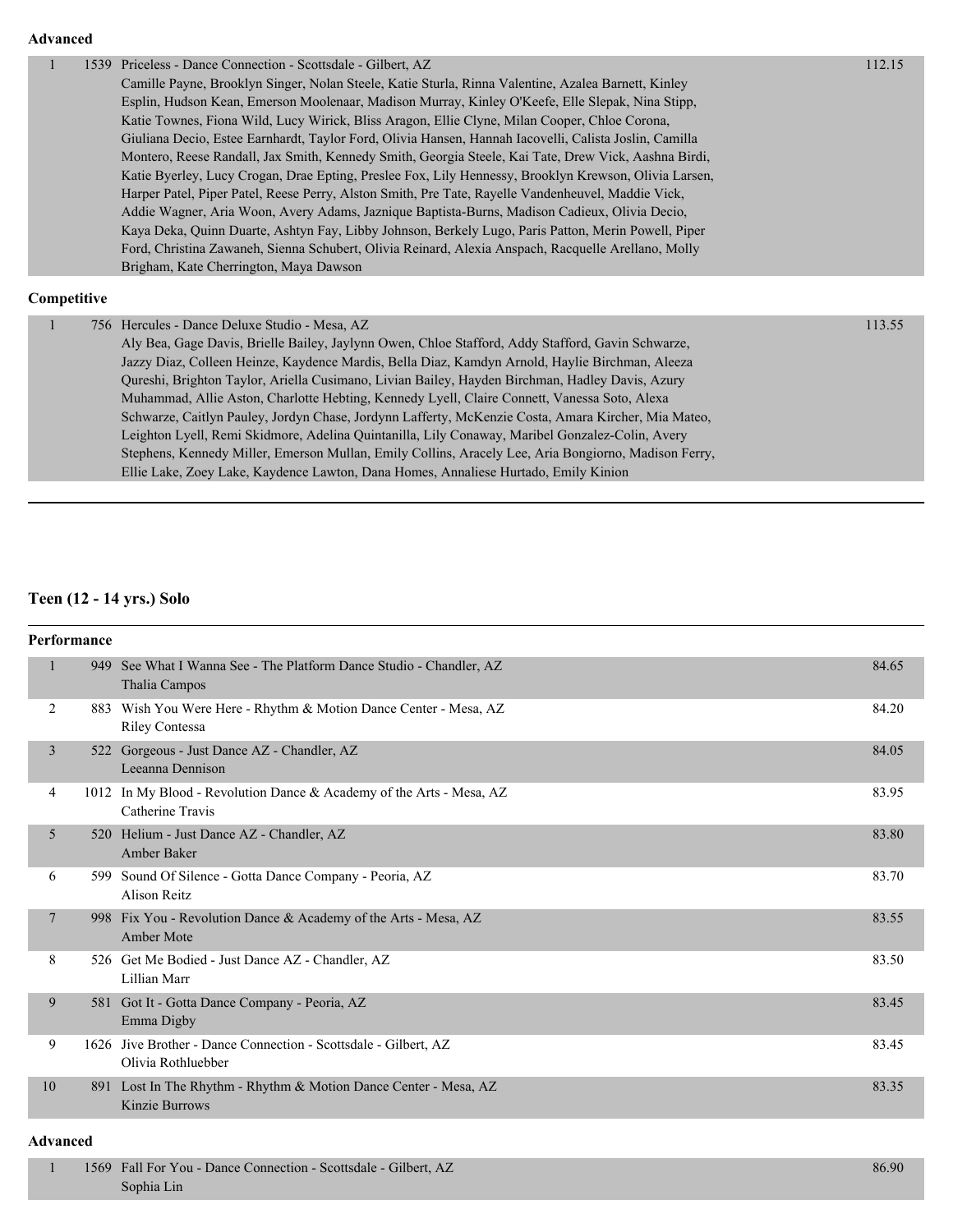| 2              | 942 Until We Go Down - Dance Nation - Glendale, AZ<br>Ava Griffith                       | 86.85 |
|----------------|------------------------------------------------------------------------------------------|-------|
| 3              | 1046 Mercy - The Platform Dance Studio - Chandler, AZ<br>Danielle MacKinnon              | 86.80 |
| 4              | 939 Cellophane - Dance Nation - Glendale, AZ<br>Rylee Willis                             | 86.65 |
| $\overline{4}$ | 1564 Cry - Dance Connection - Scottsdale - Gilbert, AZ<br>Racquelle Arellano             | 86.65 |
| 5              | 414 Dreams - CanDance Studios - queen creek, AZ<br>Jenika Jiron                          | 86.55 |
| 5              | 1563 Unwell - Dance Connection - Scottsdale - Gilbert, AZ<br>Alexia Anspach              | 86.55 |
| 6              | 951 The Way I Am - The Platform Dance Studio - Chandler, AZ<br>Haley Francoeur           | 86.45 |
| 7              | 403 All I Need Is The Girl - CanDance Studios - queen creek, AZ<br>Zachary Gibson        | 86.35 |
| 7              | 992 Stand Out - Revolution Dance & Academy of the Arts - Mesa, AZ<br>Robert Lancaster II | 86.35 |
| 8              | 1543 Nastalgia - Dance Connection - Scottsdale - Gilbert, AZ<br>Hayden McDermott         | 86.30 |
| 9              | 882 Body Language - Rhythm & Motion Dance Center - Mesa, AZ<br>Sadie Frank               | 86.25 |
| 10             | 1566 Gimmick - Dance Connection - Scottsdale - Gilbert, AZ<br>Kate Cherrington           | 86.20 |
|                |                                                                                          |       |

### **Competitive**

| 1  |      | 1542 Silver Screen - Dance Connection - Scottsdale - Gilbert, AZ<br>Arden Lujan            | 88.20 |
|----|------|--------------------------------------------------------------------------------------------|-------|
| 2  | 839  | Incomplete - Dance Deluxe Studio - Mesa, AZ<br>Gage Davis                                  | 87.95 |
| 3  | 594  | Send In The Clowns - Gotta Dance Company - Peoria, AZ<br>Ellie McGrady                     | 87.70 |
| 4  | 901  | In the Dark - Elektro Academy - Mesa, AZ<br>Eliana Weiss                                   | 87.50 |
| 5  |      | 1538 Summertime - Dance Connection - Scottsdale - Gilbert, AZ<br>Gussie Kean               | 87.25 |
| 6  |      | 27 Heart of Glass - The Dance Zoo - Bullhead City, AZ<br>Lauren Cornell                    | 87.15 |
| 7  |      | 1561 Cellophane - Dance Connection - Scottsdale - Gilbert, AZ<br>Claire Wirick             | 87.10 |
| 8  | 1553 | You Give Love A Bad Name - Dance Connection - Scottsdale - Gilbert, AZ<br>Madee Richardson | 87.05 |
| 9  |      | 1534 Like A River Runs - Dance Connection - Scottsdale - Gilbert, AZ<br>Keira Helm         | 87.00 |
| 10 |      | 435 California Dreamin - CanDance Studios - queen creek, AZ<br>Allie Scrimpshire           | 86.95 |
| 10 |      | 566 Raw - The Platform Dance Studio - Chandler, AZ<br>Lundyn Landvatter                    | 86.95 |

# **Teen (12 - 14 yrs.) Duet/Trio**

### **Performance**

|  | 271 Team - All That Dance, Inc - Flagstaff, AZ | 84.00 |
|--|------------------------------------------------|-------|
|  | Arianna Alderette, Kaila Brown                 |       |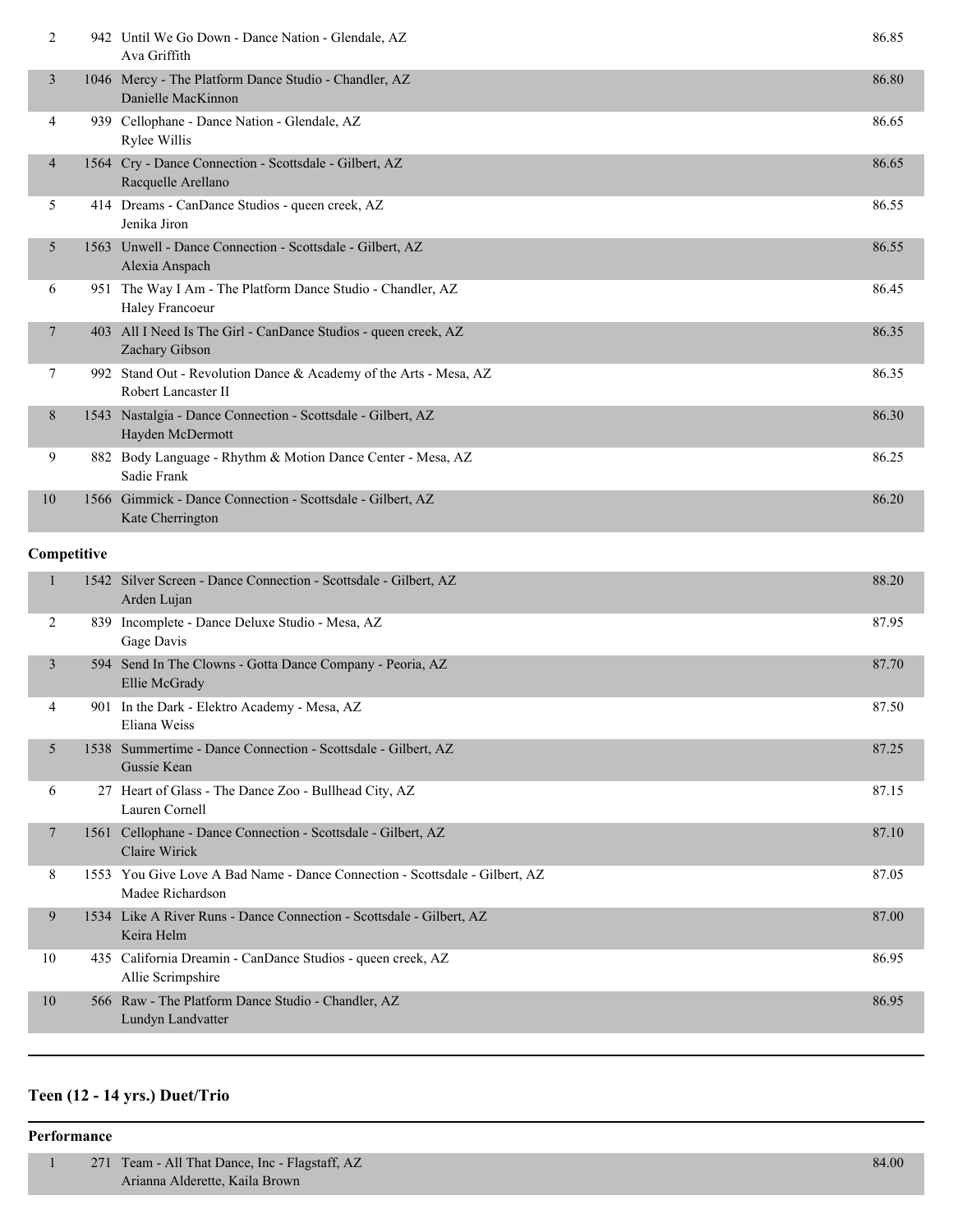|                                                            | 519 Slip - Just Dance AZ - Chandler, AZ<br>Leeanna Dennison, Amber Baker                                           | 84.00 |  |
|------------------------------------------------------------|--------------------------------------------------------------------------------------------------------------------|-------|--|
|                                                            | 273 Always Remember Us This Way - All That Dance, Inc - Flagstaff, AZ<br>Nia Sawulski, Torrie Daniel, Hannah Black | 83.65 |  |
| $\blacktriangle$ and $\blacktriangle$ and $\blacktriangle$ |                                                                                                                    |       |  |

|                |     | 916 River - Dance Nation - Glendale, AZ<br>Rylee Willis, Emma Bell, Ava Griffith                               | 115.00 |
|----------------|-----|----------------------------------------------------------------------------------------------------------------|--------|
| 2              |     | 42 Nature of Daylight - Dance XPO - Surprise, AZ<br>Ambrielle Colla, Addison Colla                             | 114.35 |
| 2              |     | 670 Anxiety - Rhythm & Motion Dance Center - Mesa, AZ<br>Hayden Ray, Reagan Aeppli, Elianna Betancourt         | 114.35 |
| 3              |     | 1150 Watch the Throne - The Studance Lab - Avondale, AZ<br>Madeline Droptiny, Neveah Martinez, Olivia Spillman | 114.30 |
| $\overline{4}$ | 650 | I'm Moving Forward - Phoenix Dance Studio - Phoenix, AZ<br>Nevaeh Spata, Abigail Hoang, Isabella Harlan        | 114.25 |
| 5              | 40  | Young and Free - Dance XPO - Surprise, AZ<br>Daisy Lugo, Kaylee Bernal                                         | 113.40 |
| 6              | 609 | Days Like This - Gotta Dance Company - Peoria, AZ<br>Macie Richards, Brooke Richardson, Sophia Colton          | 113.05 |
| 7              | 719 | Mama Yo - The Dance Zoo - Bullhead City, AZ<br>Danya Valdez, Emilee Shumake                                    | 112.60 |
| 8              | 720 | Come By Fire - The Dance Zoo - Bullhead City, AZ<br>Kaylee Schlau, Maiya Badia                                 | 105.95 |

### **Competitive**

| 1              |      | 1465 On Then & Now - Dance Connection - Scottsdale - Gilbert, AZ<br>Gussie Kean, Arden Lujan                      | 117.70 |
|----------------|------|-------------------------------------------------------------------------------------------------------------------|--------|
| 2              |      | 378 Care - CanDance Studios - queen creek, AZ<br>Bryten Nelson, Rosendo Arechiga                                  | 116.85 |
| $\overline{3}$ |      | 1464 Reasons - Dance Connection - Scottsdale - Gilbert, AZ<br>Keira Helm, Camryn Murphy                           | 116.50 |
| 4              |      | 718 A Different Kind of Love - The Dance Zoo - Bullhead City, AZ<br>Lauren Cornell, Jadyn Hoekstra                | 115.85 |
| 5              |      | 715 Snowing - The Dance Zoo - Bullhead City, AZ<br>Cassidy Clark, Jaeli Richardson, Italia Torres                 | 115.70 |
| 5              |      | 1480 NowadaysContinued - Dance Connection - Scottsdale - Gilbert, AZ<br>Madee Richardson, Claire Wirick           | 115.70 |
| 6              | 1479 | Boardwalks - Dance Connection - Scottsdale - Gilbert, AZ<br>Keegan Ponte, Audrey Saulnier, Stella Spilsbury       | 115.45 |
| $\tau$         | 489  | Among Fireflies - Diamond Dance Works - Phoenix, AZ<br>Riley Burris, Kalina Hackash, Ava Threedy                  | 115.30 |
| 8              |      | 1481 I Like Money - Dance Connection - Scottsdale - Gilbert, AZ<br>Alyvia Chen, Charlie Simon, Racquelle Arellano | 115.25 |
| 9              |      | 1466 Rain - Dance Connection - Scottsdale - Gilbert, AZ<br>Tori Bertsch, Ava Levine, Addison Lugo                 | 115.15 |
| 10             | 778  | Emergency - Dance Deluxe Studio - Mesa, AZ<br>Zahyrah Corral, Logan Adams, Alexis Diaz Rodriguez                  | 115.05 |

# **Teen (12 - 14 yrs.) Small**

#### **Performance**

| 985 Jealousy - Revolution Dance & Academy of the Arts - Mesa, AZ |  |
|------------------------------------------------------------------|--|
| Amber Mote, Brooke Mitchell, Catherine Travis, Miley Perez       |  |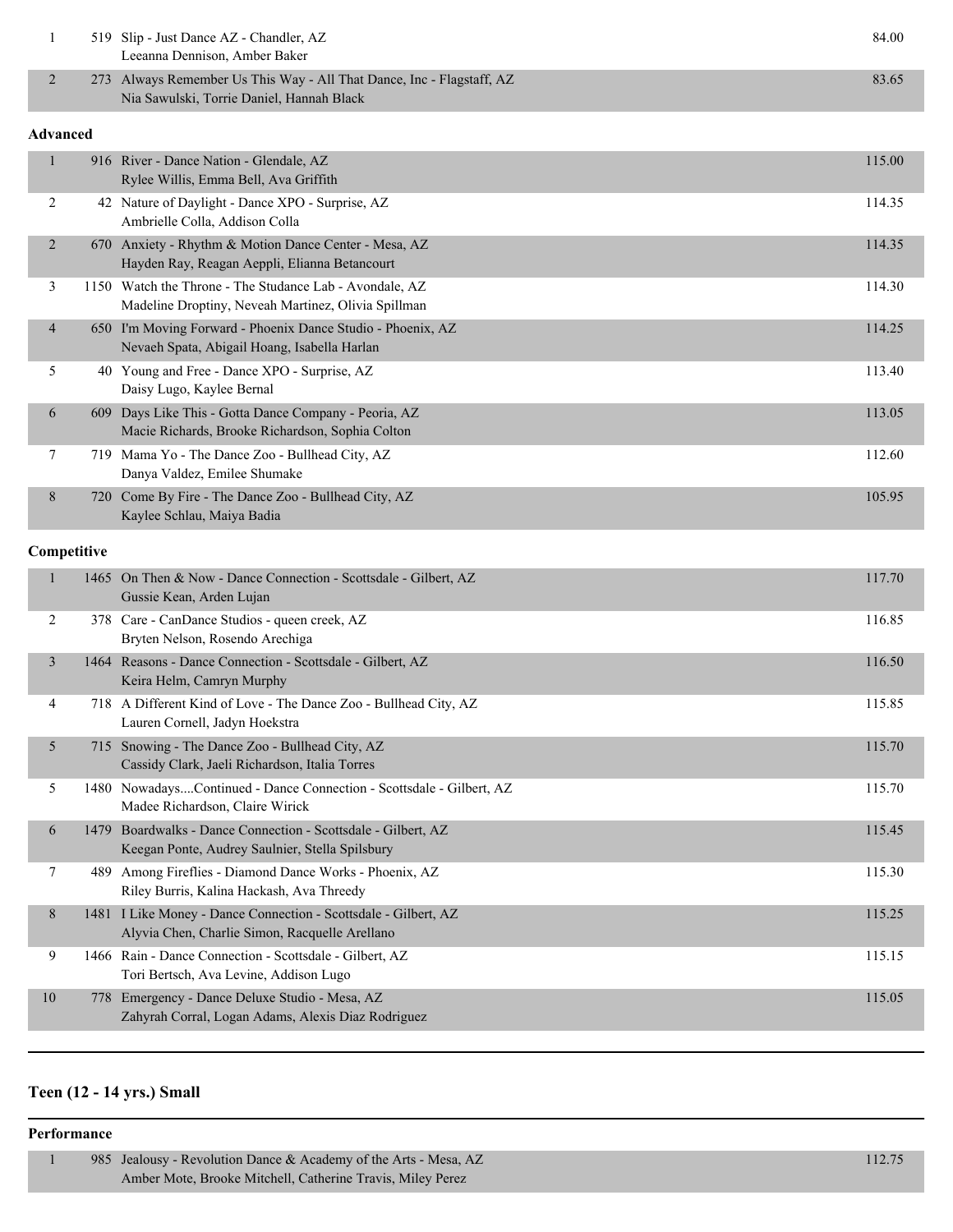| 2 | 1526 Cure For Me - Dance Connection - Scottsdale - Gilbert, AZ<br>Kolby Grace Abbate, Lilly Bates, Tessie DeGuzman, Kate Hunter, Olivia Rothluebber, Kylea Lathem,<br>Maria Stanius, Tabitha Watton | 112.35 |
|---|-----------------------------------------------------------------------------------------------------------------------------------------------------------------------------------------------------|--------|
| 3 | 986 Dirty Nikes - Revolution Dance & Academy of the Arts - Mesa, AZ<br>Amber Mote, Brooke Mitchell, Miley Perez, Catherine Travis                                                                   | 112.30 |
| 4 | 747 Fields of Gold - Dance Deluxe Studio - Mesa, AZ<br>Izabella Zakaria, Devinny Odell, Isabel Akins, Tatum Clark, Maggie Le, Jessica Nguyen                                                        | 112.00 |
| 5 | 281 Take It - All That Dance, Inc - Flagstaff, AZ<br>Arianna Alderette, Kaila Brown, Elsie Peace, Tessa Smith                                                                                       | 111.70 |
| 6 | 547 Never Met a Wolf - CanDance Studios - queen creek, AZ<br>Riley Hayes, Danni Black, Jazmyn Cantrell, Vivian Fogery, Cora Kasten, Brooklyn Kjos, Irelyn Leroy,<br>Mariah Rios, Libby Shortridge   | 111.65 |
|   | 278 Hard Knock Life - All That Dance, Inc - Flagstaff, AZ<br>Charlotte Core, Gracelyn Graham, Samantha Gibson, Elsie Peace                                                                          | 110.05 |

| $\mathbf{1}$   | 611 Muddy Waters - Rhythm & Motion Dance Center - Mesa, AZ<br>Sadie Frank, Hayden Ray, Britta Drum, Kayleigh Thie, Lily Cromie, Hailey Olin, Riley Contessa                                                     | 113.90 |
|----------------|-----------------------------------------------------------------------------------------------------------------------------------------------------------------------------------------------------------------|--------|
| $\overline{2}$ | 1015 Turn to Stone - Revolution Dance & Academy of the Arts - Mesa, AZ<br>Abigail Duck, Kaiya Fischer, Abigail Randall, Riley Munn, Julia Goodchild                                                             | 113.85 |
| 3              | 1019 Love Me Anyway - Revolution Dance & Academy of the Arts - Mesa, AZ<br>Robert Lancaster II, Abigail Duck, Kaiya Fischer, Austyn Cote, Iyanna Schmidt, Abigail Randall, Julia<br>Goodchild, Catherine Travis | 113.80 |
| 4              | 624 Cool Jets - Rhythm & Motion Dance Center - Mesa, AZ<br>Makenzie Wisniewski, Britta Drum, Kayleigh Thie, Elianna Betancourt, Sydney Pearce, Sadie Frank, Lily<br>Cromie, Rylan Pearce                        | 113.70 |
| 5              | 58 Human - Dance XPO - Surprise, AZ<br>Renessa Andrews, Daisy Lugo, Kaylee Bernal, Kally Dory, Gracie Smithson                                                                                                  | 113.65 |
| 5              | 912 He's a Dream - Dance Nation - Glendale, AZ<br>Sophia Swinford, Katie Tobin, Connor McCarty, Rylee Willis, Lexi Jones, Kylee Hall, Emma Bell, Ava<br>Griffith                                                | 113.65 |
| 6              | 659 Without You With Me - Rhythm & Motion Dance Center - Mesa, AZ<br>Makenzie Wisniewski, Kayleigh Thie, Sadie Frank, Lily Cromie, Rylan Pearce                                                                 | 113.60 |
| 6              | 989 Pieces - Revolution Dance & Academy of the Arts - Mesa, AZ<br>Julia Goodchild, Robert Lancaster II, Abigail Duck, Abigail Randall, Austyn Cote, Iyanna Schmidt, Kaiya<br>Fischer, Brooke Mitchell           | 113.60 |
| 7              | 631 Sweet Dreams - Rhythm & Motion Dance Center - Mesa, AZ<br>Elianna Betancourt, Sydney Pearce, Britta Drum, Sadie Frank, Makenzie Wisniewski, Lily Cromie,<br>Kayleigh Thie, Hayden Ray, Rylan Pearce         | 113.40 |
| 8              | 914 Let it Be - Dance Nation - Glendale, AZ<br>Rylee Willis, Lily Todd, Emma Bell, Ava Griffith, Adison Vassallo                                                                                                | 113.30 |
| 9              | 634 To Be A Woman - Phoenix Dance Studio - Phoenix, AZ<br>Nevaeh Spata, Abigail Hoang, Addison Sawyer, Isabella Harlan                                                                                          | 113.15 |
| 9              | 913 Miss You Love - Dance Nation - Glendale, AZ<br>Sophia Swinford, Katie Tobin, Connor McCarty, Lexi Jones, Kylee Hall                                                                                         | 113.15 |
| 10             | 446 Volcano - CanDance Studios - queen creek, AZ<br>Zaria Abalo-Torres, Gabrielle Figaro, Tylee Janicki, Tess Dickerson, Marin O'Neill, Lillian Binks, Allison<br>Connors, Cassia Whittle                       | 113.05 |
| Competitive    |                                                                                                                                                                                                                 |        |

|   | 1478 Curious Spirits - Dance Connection - Scottsdale - Gilbert, AZ                                  | 116.60 |
|---|-----------------------------------------------------------------------------------------------------|--------|
|   | Keira Helm, Ava Jackson, Arden Lujan, Gussie Kean, Jayda Bouey, Alyvia Chen, Jessica Sherman,       |        |
|   | Madee Richardson, Claire Wirick                                                                     |        |
|   | 351 The Gathering - CanDance Studios - queen creek, AZ                                              | 116.20 |
|   | Grace Truman, Isabella Giannina, Zachary Gibson, Ryah Moshier, Bryten Nelson, Amy Peterson, Sadie   |        |
|   | Price, Capri Doolin, Allie Scrimpshire                                                              |        |
|   | 358 Do You See Me - CanDance Studios - queen creek, AZ                                              | 116.15 |
|   | Jordyn Chhay, Julia Carvallo, Sadie Price, Alysha Ritschel, Faith Kramb, Allie Scrimpshire, Kendall |        |
|   | Birnbaum, Natalie Sterling, Bryten Nelson                                                           |        |
| 4 | 1140 La Raza - The Studance Lab - Avondale, AZ                                                      | 116.10 |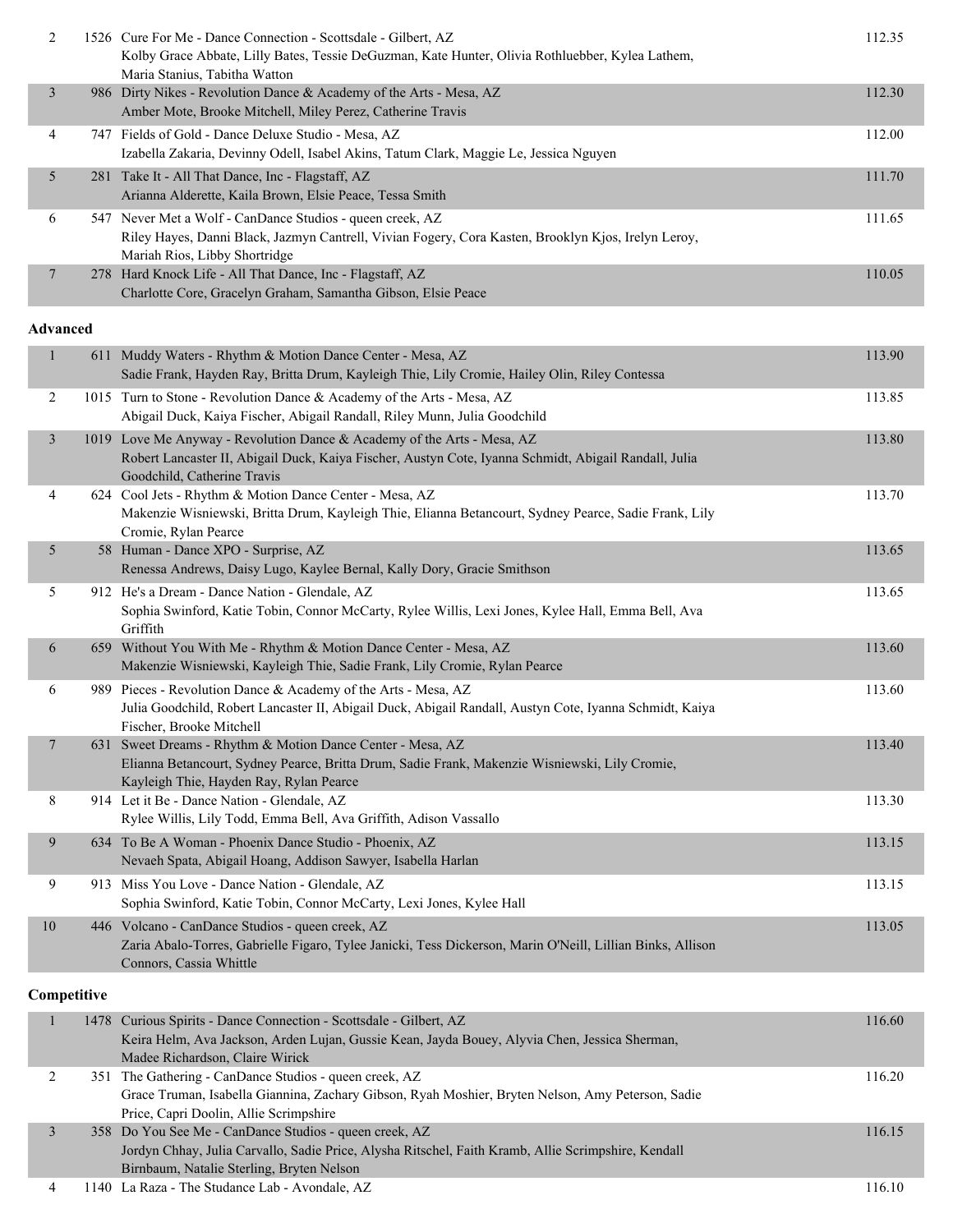|                |      | Lexi Klingbeil, Gabriella Young, Andrina Salcido, Staz'Zee Phipps, Destiny Cabecera, Sara Hamadeh,<br>Ava Lovett, Jada Johnson, Vida Toting                                                                                 |        |
|----------------|------|-----------------------------------------------------------------------------------------------------------------------------------------------------------------------------------------------------------------------------|--------|
| 5              | 1471 | Dog Days - Dance Connection - Scottsdale - Gilbert, AZ<br>Tori Bertsch, Ella Erickson, Keira Helm, Ava Jackson, Gussie Kean, Ava Levine, Addison Lugo, Camryn<br>Murphy, Arden Lujan                                        | 116.05 |
| 6              |      | 1468 Tore My Heart - Dance Connection - Scottsdale - Gilbert, AZ<br>Ella Erickson, Keira Helm, Ava Jackson, Gussie Kean, Addison Lugo, Arden Lujan, Camryn Murphy, Ivy<br>Vitaro                                            | 115.95 |
| $\overline{7}$ |      | 779 Wind - Dance Deluxe Studio - Mesa, AZ<br>Mia Rocha, Gavin Davis, Elle McAuley, Vanessa Soto, Gage Davis                                                                                                                 | 115.90 |
| 8              |      | 730 Gilead - The Dance Zoo - Bullhead City, AZ<br>Adilyn Bounous, Aleah Steinle, Haiden Loya, Lauren Cornell, Jadyn Hoekstra, Mataya Phillips, Cassidy<br>Clark, Jaeli Richardson, Italia Torres                            | 115.85 |
| 8              |      | 777 Technologic - Dance Deluxe Studio - Mesa, AZ<br>Mia Rocha, Kathryn Allison, Vanessa Soto, Ruby Roman, Logan Adams, Gage Davis, Tiyonna Flores                                                                           | 115.85 |
| 9              |      | 1484 All I Need Is The Girl - Dance Connection - Scottsdale - Gilbert, AZ<br>Alyvia Chen, Keegan Ponte, Audrey Saulnier, Madee Richardson, Jessica Sherman, Charlie Simon,<br>Leyton Smith, Stella Spilsbury, Claire Wirick | 115.65 |
| 10             | 373  | The Rain - CanDance Studios - queen creek, AZ<br>Ryah Moshier, Bryten Nelson, Sadie Price, Faith Kramb, Allie Scrimpshire, Kendall Birnbaum, Capri<br>Doolin                                                                | 115.30 |
|                |      |                                                                                                                                                                                                                             |        |

# **Teen (12 - 14 yrs.) Large**

| Performance    |                                                                                                      |                                                                                                                                                                                                                                                                                                                                                                                                                                                                                                                                                                                                                                                                                                                                                                                                                                                                                                                                                                                                                                                                                                                                                                                                                                                                                                                                                                                                                                                                                                                                                                                                                                                                                                                                                                                                                                                                                                                                                                                                  |  |  |
|----------------|------------------------------------------------------------------------------------------------------|--------------------------------------------------------------------------------------------------------------------------------------------------------------------------------------------------------------------------------------------------------------------------------------------------------------------------------------------------------------------------------------------------------------------------------------------------------------------------------------------------------------------------------------------------------------------------------------------------------------------------------------------------------------------------------------------------------------------------------------------------------------------------------------------------------------------------------------------------------------------------------------------------------------------------------------------------------------------------------------------------------------------------------------------------------------------------------------------------------------------------------------------------------------------------------------------------------------------------------------------------------------------------------------------------------------------------------------------------------------------------------------------------------------------------------------------------------------------------------------------------------------------------------------------------------------------------------------------------------------------------------------------------------------------------------------------------------------------------------------------------------------------------------------------------------------------------------------------------------------------------------------------------------------------------------------------------------------------------------------------------|--|--|
| 1              |                                                                                                      | 113.20                                                                                                                                                                                                                                                                                                                                                                                                                                                                                                                                                                                                                                                                                                                                                                                                                                                                                                                                                                                                                                                                                                                                                                                                                                                                                                                                                                                                                                                                                                                                                                                                                                                                                                                                                                                                                                                                                                                                                                                           |  |  |
|                | Maria Stanius, Tabitha Watton, Kolby Grace Abbate, Lilly Bates, Tessie DeGuzman, Jocelyn Denne, Kate |                                                                                                                                                                                                                                                                                                                                                                                                                                                                                                                                                                                                                                                                                                                                                                                                                                                                                                                                                                                                                                                                                                                                                                                                                                                                                                                                                                                                                                                                                                                                                                                                                                                                                                                                                                                                                                                                                                                                                                                                  |  |  |
|                | Hunter, Simryn Jain, Charlotte Johnson, Kylea Lathem, Olivia Rothluebber, Lara Shah                  |                                                                                                                                                                                                                                                                                                                                                                                                                                                                                                                                                                                                                                                                                                                                                                                                                                                                                                                                                                                                                                                                                                                                                                                                                                                                                                                                                                                                                                                                                                                                                                                                                                                                                                                                                                                                                                                                                                                                                                                                  |  |  |
| 2              |                                                                                                      | 113.05                                                                                                                                                                                                                                                                                                                                                                                                                                                                                                                                                                                                                                                                                                                                                                                                                                                                                                                                                                                                                                                                                                                                                                                                                                                                                                                                                                                                                                                                                                                                                                                                                                                                                                                                                                                                                                                                                                                                                                                           |  |  |
|                |                                                                                                      |                                                                                                                                                                                                                                                                                                                                                                                                                                                                                                                                                                                                                                                                                                                                                                                                                                                                                                                                                                                                                                                                                                                                                                                                                                                                                                                                                                                                                                                                                                                                                                                                                                                                                                                                                                                                                                                                                                                                                                                                  |  |  |
|                |                                                                                                      |                                                                                                                                                                                                                                                                                                                                                                                                                                                                                                                                                                                                                                                                                                                                                                                                                                                                                                                                                                                                                                                                                                                                                                                                                                                                                                                                                                                                                                                                                                                                                                                                                                                                                                                                                                                                                                                                                                                                                                                                  |  |  |
| $\mathfrak{Z}$ |                                                                                                      | 112.75                                                                                                                                                                                                                                                                                                                                                                                                                                                                                                                                                                                                                                                                                                                                                                                                                                                                                                                                                                                                                                                                                                                                                                                                                                                                                                                                                                                                                                                                                                                                                                                                                                                                                                                                                                                                                                                                                                                                                                                           |  |  |
|                |                                                                                                      |                                                                                                                                                                                                                                                                                                                                                                                                                                                                                                                                                                                                                                                                                                                                                                                                                                                                                                                                                                                                                                                                                                                                                                                                                                                                                                                                                                                                                                                                                                                                                                                                                                                                                                                                                                                                                                                                                                                                                                                                  |  |  |
|                |                                                                                                      |                                                                                                                                                                                                                                                                                                                                                                                                                                                                                                                                                                                                                                                                                                                                                                                                                                                                                                                                                                                                                                                                                                                                                                                                                                                                                                                                                                                                                                                                                                                                                                                                                                                                                                                                                                                                                                                                                                                                                                                                  |  |  |
| 4              |                                                                                                      | 112.45                                                                                                                                                                                                                                                                                                                                                                                                                                                                                                                                                                                                                                                                                                                                                                                                                                                                                                                                                                                                                                                                                                                                                                                                                                                                                                                                                                                                                                                                                                                                                                                                                                                                                                                                                                                                                                                                                                                                                                                           |  |  |
|                |                                                                                                      |                                                                                                                                                                                                                                                                                                                                                                                                                                                                                                                                                                                                                                                                                                                                                                                                                                                                                                                                                                                                                                                                                                                                                                                                                                                                                                                                                                                                                                                                                                                                                                                                                                                                                                                                                                                                                                                                                                                                                                                                  |  |  |
|                |                                                                                                      |                                                                                                                                                                                                                                                                                                                                                                                                                                                                                                                                                                                                                                                                                                                                                                                                                                                                                                                                                                                                                                                                                                                                                                                                                                                                                                                                                                                                                                                                                                                                                                                                                                                                                                                                                                                                                                                                                                                                                                                                  |  |  |
|                |                                                                                                      | 112.20                                                                                                                                                                                                                                                                                                                                                                                                                                                                                                                                                                                                                                                                                                                                                                                                                                                                                                                                                                                                                                                                                                                                                                                                                                                                                                                                                                                                                                                                                                                                                                                                                                                                                                                                                                                                                                                                                                                                                                                           |  |  |
|                |                                                                                                      |                                                                                                                                                                                                                                                                                                                                                                                                                                                                                                                                                                                                                                                                                                                                                                                                                                                                                                                                                                                                                                                                                                                                                                                                                                                                                                                                                                                                                                                                                                                                                                                                                                                                                                                                                                                                                                                                                                                                                                                                  |  |  |
|                |                                                                                                      |                                                                                                                                                                                                                                                                                                                                                                                                                                                                                                                                                                                                                                                                                                                                                                                                                                                                                                                                                                                                                                                                                                                                                                                                                                                                                                                                                                                                                                                                                                                                                                                                                                                                                                                                                                                                                                                                                                                                                                                                  |  |  |
|                |                                                                                                      |                                                                                                                                                                                                                                                                                                                                                                                                                                                                                                                                                                                                                                                                                                                                                                                                                                                                                                                                                                                                                                                                                                                                                                                                                                                                                                                                                                                                                                                                                                                                                                                                                                                                                                                                                                                                                                                                                                                                                                                                  |  |  |
|                |                                                                                                      | 111.95                                                                                                                                                                                                                                                                                                                                                                                                                                                                                                                                                                                                                                                                                                                                                                                                                                                                                                                                                                                                                                                                                                                                                                                                                                                                                                                                                                                                                                                                                                                                                                                                                                                                                                                                                                                                                                                                                                                                                                                           |  |  |
|                |                                                                                                      |                                                                                                                                                                                                                                                                                                                                                                                                                                                                                                                                                                                                                                                                                                                                                                                                                                                                                                                                                                                                                                                                                                                                                                                                                                                                                                                                                                                                                                                                                                                                                                                                                                                                                                                                                                                                                                                                                                                                                                                                  |  |  |
|                |                                                                                                      |                                                                                                                                                                                                                                                                                                                                                                                                                                                                                                                                                                                                                                                                                                                                                                                                                                                                                                                                                                                                                                                                                                                                                                                                                                                                                                                                                                                                                                                                                                                                                                                                                                                                                                                                                                                                                                                                                                                                                                                                  |  |  |
|                |                                                                                                      | 111.75                                                                                                                                                                                                                                                                                                                                                                                                                                                                                                                                                                                                                                                                                                                                                                                                                                                                                                                                                                                                                                                                                                                                                                                                                                                                                                                                                                                                                                                                                                                                                                                                                                                                                                                                                                                                                                                                                                                                                                                           |  |  |
|                |                                                                                                      |                                                                                                                                                                                                                                                                                                                                                                                                                                                                                                                                                                                                                                                                                                                                                                                                                                                                                                                                                                                                                                                                                                                                                                                                                                                                                                                                                                                                                                                                                                                                                                                                                                                                                                                                                                                                                                                                                                                                                                                                  |  |  |
|                |                                                                                                      |                                                                                                                                                                                                                                                                                                                                                                                                                                                                                                                                                                                                                                                                                                                                                                                                                                                                                                                                                                                                                                                                                                                                                                                                                                                                                                                                                                                                                                                                                                                                                                                                                                                                                                                                                                                                                                                                                                                                                                                                  |  |  |
|                |                                                                                                      |                                                                                                                                                                                                                                                                                                                                                                                                                                                                                                                                                                                                                                                                                                                                                                                                                                                                                                                                                                                                                                                                                                                                                                                                                                                                                                                                                                                                                                                                                                                                                                                                                                                                                                                                                                                                                                                                                                                                                                                                  |  |  |
|                |                                                                                                      |                                                                                                                                                                                                                                                                                                                                                                                                                                                                                                                                                                                                                                                                                                                                                                                                                                                                                                                                                                                                                                                                                                                                                                                                                                                                                                                                                                                                                                                                                                                                                                                                                                                                                                                                                                                                                                                                                                                                                                                                  |  |  |
|                |                                                                                                      | 114.65                                                                                                                                                                                                                                                                                                                                                                                                                                                                                                                                                                                                                                                                                                                                                                                                                                                                                                                                                                                                                                                                                                                                                                                                                                                                                                                                                                                                                                                                                                                                                                                                                                                                                                                                                                                                                                                                                                                                                                                           |  |  |
|                | Crystalyn Chesko, Hannah Goates, Madison Zuehlke, Alicia Reiners, Emma Mowery, Kyjah Ogden,          |                                                                                                                                                                                                                                                                                                                                                                                                                                                                                                                                                                                                                                                                                                                                                                                                                                                                                                                                                                                                                                                                                                                                                                                                                                                                                                                                                                                                                                                                                                                                                                                                                                                                                                                                                                                                                                                                                                                                                                                                  |  |  |
|                | Maliyah Aidoo, Teegan Tobar, Kali Hawkins, Felicity Crowl, Ava Hughes, Brooklyn Pietz, Taylor        |                                                                                                                                                                                                                                                                                                                                                                                                                                                                                                                                                                                                                                                                                                                                                                                                                                                                                                                                                                                                                                                                                                                                                                                                                                                                                                                                                                                                                                                                                                                                                                                                                                                                                                                                                                                                                                                                                                                                                                                                  |  |  |
|                | Reynolds                                                                                             |                                                                                                                                                                                                                                                                                                                                                                                                                                                                                                                                                                                                                                                                                                                                                                                                                                                                                                                                                                                                                                                                                                                                                                                                                                                                                                                                                                                                                                                                                                                                                                                                                                                                                                                                                                                                                                                                                                                                                                                                  |  |  |
| $\overline{2}$ |                                                                                                      | 113.95                                                                                                                                                                                                                                                                                                                                                                                                                                                                                                                                                                                                                                                                                                                                                                                                                                                                                                                                                                                                                                                                                                                                                                                                                                                                                                                                                                                                                                                                                                                                                                                                                                                                                                                                                                                                                                                                                                                                                                                           |  |  |
|                | Berkley Lopez, Madison Zuehlke, Brooklyn Gibson, Chloe Maxwell, Alicia Reiners, Crystalyn Chesko,    |                                                                                                                                                                                                                                                                                                                                                                                                                                                                                                                                                                                                                                                                                                                                                                                                                                                                                                                                                                                                                                                                                                                                                                                                                                                                                                                                                                                                                                                                                                                                                                                                                                                                                                                                                                                                                                                                                                                                                                                                  |  |  |
|                |                                                                                                      |                                                                                                                                                                                                                                                                                                                                                                                                                                                                                                                                                                                                                                                                                                                                                                                                                                                                                                                                                                                                                                                                                                                                                                                                                                                                                                                                                                                                                                                                                                                                                                                                                                                                                                                                                                                                                                                                                                                                                                                                  |  |  |
|                |                                                                                                      |                                                                                                                                                                                                                                                                                                                                                                                                                                                                                                                                                                                                                                                                                                                                                                                                                                                                                                                                                                                                                                                                                                                                                                                                                                                                                                                                                                                                                                                                                                                                                                                                                                                                                                                                                                                                                                                                                                                                                                                                  |  |  |
|                | 5<br>6<br>7<br><b>Advanced</b>                                                                       | 1523 Dem Beats - Dance Connection - Scottsdale - Gilbert, AZ<br>1138 Squad Goals - The Studance Lab - Avondale, AZ<br>Aliday Cardenas, Caitlin Villegas, Cristina Arrieta, Leticia Orozco, Lizzette Avechuco, Sara Hamadeh,<br>Sofia Flores, Jakira Johnson, Paschana Minter, Maya Hamadeh, Isabelle Miranda<br>1525 Displaced - Dance Connection - Scottsdale - Gilbert, AZ<br>Tabitha Watton, Maria Stanius, Kolby Grace Abbate, Lilly Bates, Tessie DeGuzman, Jocelyn Denne, Kate<br>Hunter, Simryn Jain, Charlotte Johnson, Kylea Lathem, Olivia Rothluebber, Lara Shah<br>1524 Salute - Dance Connection - Scottsdale - Gilbert, AZ<br>Tabitha Watton, Maria Stanius, Kolby Grace Abbate, Lilly Bates, Tessie DeGuzman, Jocelyn Denne, Kate<br>Hunter, Simryn Jain, Charlotte Johnson, Kylea Lathem, Olivia Rothluebber, Lara Shah<br>550 Are You Ready - CanDance Studios - queen creek, AZ<br>Yeyla Garcia, Riley Hayes, Blake Long, Patience Perry, Gianna Stott, Renee Trijillo, Amya Washington,<br>Jazmyn Cantrell, Molly Clark, Amyranny Compos, Tom Foldesh, Vivian Fogery, Brooklyn Kjos, Irelyn<br>Leroy, Mariah Rios, Janiya Taylor<br>282 Off the Grid - All That Dance, Inc - Flagstaff, AZ<br>Arianna Alderette, Brooke Fendley, Brynn Conway, Kaila Brown, Kendall Gross, Shelby Sharp, Elsie<br>Peace, Tessa Smith, Alissandra Whitehair-Hook, Charlotte Core, Gracelyn Graham, Ciena Perez, Piper<br>Daniel, Aleia Neal<br>549 Graffiti - CanDance Studios - queen creek, AZ<br>Danni Black, Jazmyn Cantrell, Molly Clark, Amyranny Compos, Tom Foldesh, Vivian Fogery, Cora<br>Kasten, Brooklyn Kjos, Irelyn Leroy, Mariah Rios, Libby Shortridge, Janiya Taylor<br>355 Losing You - CanDance Studios - queen creek, AZ<br>363 Crazy For You - CanDance Studios - queen creek, AZ<br>Kali Hawkins, Maliyah Aidoo, Teegan Tobar, Kyjah Ogden, Charlee Bourdreau, Daniya Siddiqui, Brenna<br>Bauer, Jenika Jiron, Zoey Decker, Claire Flack, Sydney Gibson, Banessa Fleming |  |  |

3 443 I Gotta Girl - CanDance Studios - queen creek, AZ 113.90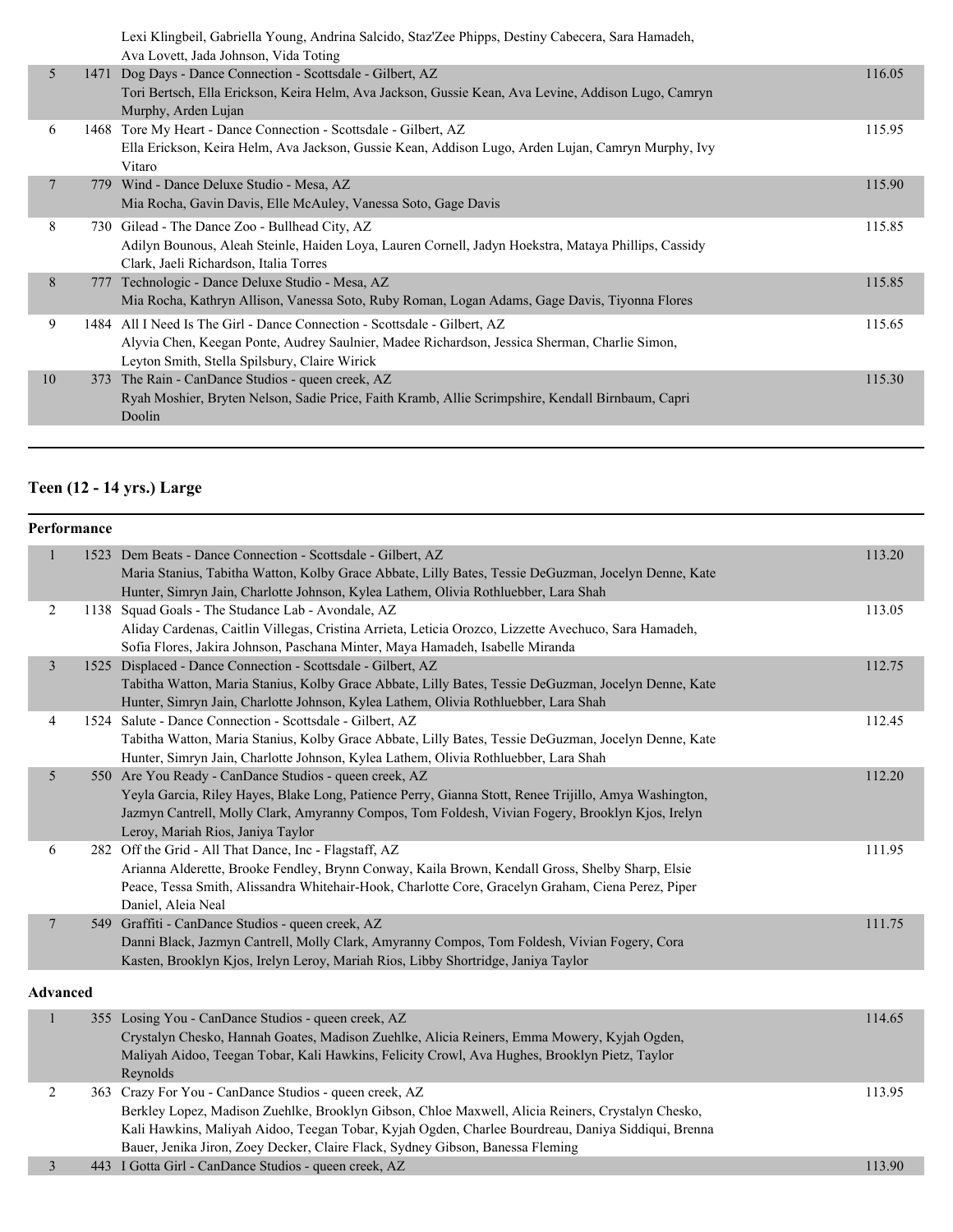|                |      | Luci Blanck, Danitza Brown, Tess Dickerson, Gabrielle Figaro, Brynlee Jones, Elianna Kelso, Tylee<br>Janicki, Zaria Abalo-Torres, Lillian Binks, Allison Connors, Noelle Connors, Autumn Johnson, Marin<br>O'Neill, Zane Melvin                                                                                                                         |        |
|----------------|------|---------------------------------------------------------------------------------------------------------------------------------------------------------------------------------------------------------------------------------------------------------------------------------------------------------------------------------------------------------|--------|
| 4              |      | 364 Float On - CanDance Studios - queen creek, AZ<br>Crystalyn Chesko, Charlee Bourdreau, Daniya Siddiqui, Brenna Bauer, Berkley Lopez, Madison Zuehlke,                                                                                                                                                                                                | 113.85 |
| 5              |      | Brooklyn Gibson, Chloe Maxwell, Alicia Reiners, Sydney Gibson<br>78 Fix You - Club Dance Studio - Mesa, AZ                                                                                                                                                                                                                                              | 113.80 |
|                |      | Brewster Briknerhoff, Kaylee Sobas, Kylie Slone, Kennedy Orvin, Xander Harris, Sydnee Deela, Avery<br>Dunwell, Cloee Flippone, Morgan Guisgand, Ariana Larsen, Lazariah McCarthy, Ashleigh Mcclure, Harli<br>Rees, Tatem Robinson, Camryn Vennard, Maliah Winey, Reese Fenstermaker, Maggie Hakes                                                       |        |
| 6              |      | 76 Diamonds - Club Dance Studio - Mesa, AZ<br>Kylie Slone, Kallie Sorensen, Ava Torrez, Camryn Vennard, Madalynn Wells, Maliah Winey, Kennedy<br>Orvin, Xander Harris, Daisy Betro, Brewster Brinkerhoff, Avery Dunwell, Quinlyn Eagan, Madelyn<br>Jensen, Ariana Larsen, Ashleigh Mcclure, Harli Rees, Tatem Robinson, Lazariah McCarthy, Kaylee Sobas | 113.50 |
| $\overline{7}$ |      | 77 Fantasy - Club Dance Studio - Mesa, AZ<br>Kaylee Sobas, Kylie Slone, Kennedy Orvin, Noa Agyei, Sydnee Deela, Audrey Dinerman, Cloee<br>Flippone, Morgan Guisgand, Gertrude Leibensperger, Lazariah McCarthy, Ashleigh Mcclure, Sophie<br>Petersen, Tatem Robinson, Camryn Vennard, Reese Fenstermaker, Harli Rees, Avery Dunwell                     | 113.40 |
| $\tau$         |      | 375 Turn it Up - CanDance Studios - queen creek, AZ<br>Luci Blanck, Danitza Brown, Tess Dickerson, Gabrielle Figaro, Brynlee Jones, Elianna Kelso, Tylee<br>Janicki, Zaria Abalo-Torres, Lillian Binks, Allison Connors, Noelle Connors, Autumn Johnson, Marin<br>O'Neill, Cassia Whittle, Zane Melvin                                                  | 113.40 |
| 8              |      | 1353 Light It Up - Dance Connection 2 - Chandler, AZ<br>Brooke Duncan, Keegan Evanega, Jadynn Kolle, Sophia McLean, Kayla Neer, Samantha Nemeth, Isabelle<br>Nienstedt, Alexa Pearce, Audrey Ruff, Arie Sanchez, Brooklyn Vigesaa, Taylor Cuevas, Chloe Morton,<br>Natalie Wertel, Ayvrie Litzler                                                       | 113.10 |
| 9              |      | 1656 Nicest Kids in Town - CanDance Studios - queen creek, AZ<br>Cassia Whittle, Mairin O'Neill, Zane Melvin, Elianna Kelso, Brynlee Jones, Autumn Johnson, Tylee<br>Janicki, Tess Dickerson, Noelle Connors, Allison Connors, Danitza Brown, Luci Blanck, Lillian Binks                                                                                | 113.00 |
| $10\,$         |      | 1016 Sunday Afternoon - Revolution Dance & Academy of the Arts - Mesa, AZ<br>Hayli Griffin, Julia Goodchild, Miley Perez, Abigail Duck, Austyn Cote, Kennedy Burleson, Iyanna<br>Schmidt, Kaiya Fischer, Amber Mote, Brooke Mitchell                                                                                                                    | 112.95 |
| Competitive    |      |                                                                                                                                                                                                                                                                                                                                                         |        |
| $\mathbf{1}$   | 1473 | Gimmie Gimmie - Dance Connection - Scottsdale - Gilbert, AZ<br>Molly Barlett, Tori Bertsch, Sadie Bloechel, Kayla Dawson, Ella Erickson, Cheyenne Fox, Keira Helm,<br>Peighton Hunter, Ava Jackson, Hannah Jensen, Gussie Kean, Ava Levine, Addison Lugo, Hayden<br>McDermott, Kate Metzler, Camryn Murphy, Ivy Vitaro, Arden Lujan                     | 116.85 |
| 2              |      | 1472 Hallucination - Dance Connection - Scottsdale - Gilbert, AZ<br>Molly Barlett, Tori Bertsch, Sadie Bloechel, Kayla Dawson, Ella Erickson, Keira Helm, Peighton Hunter,<br>Ava Jackson, Gussie Kean, Ava Levine, Addison Lugo, Kate Metzler, Camryn Murphy, Arden Lujan                                                                              | 116.30 |
| $\mathfrak{Z}$ |      | 1469 Fail Forever - Dance Connection - Scottsdale - Gilbert, AZ<br>Molly Barlett, Tori Bertsch, Sadie Bloechel, Ella Erickson, Cheyenne Fox, Keira Helm, Ava Jackson,<br>Hannah Jensen, Gussie Kean, Addison Lugo, Arden Lujan, Hayden McDermott, Camryn Murphy, Ivy<br>Vitaro                                                                          | 116.00 |
| 4              |      | 780 Hallelujah - Dance Deluxe Studio - Mesa, AZ<br>Mia Rocha, Lola Ornelas, Kathryn Allison, Gavin Davis, Zahyrah Corral, Vanessa Soto, Reagan Heinze,<br>Maci Silver, Leilani Brown, Logan Adams, Gage Davis                                                                                                                                           | 115.95 |
| 5              |      | 352 Blister in the Sun - CanDance Studios - queen creek, AZ<br>Grace Truman, Isabella Giannina, Zachary Gibson, Lisel Arechiga, Tylei Hiser, Ryah Moshier, Bryten<br>Nelson, Amy Peterson, Faith Kramb, Allie Scrimpshire, Jenika Jiron, Macy Buchholz, Capri Doolin,<br>Claire Flack                                                                   | 115.65 |
| 6              |      | 354 Stacks - CanDance Studios - queen creek, AZ<br>Crystalyn Chesko, Grace Truman, Isabella Giannina, Zachary Gibson, Hannah Goates, Ryah Moshier,<br>Bryten Nelson, Amy Peterson, Teegan Tobar, Charlee Bourdreau, Faith Kramb, Allie Scrimpshire, Macy<br>Buchholz, Sophia Crowl, Zoey Decker, Capri Doolin, Isabella Gomez                           | 115.60 |
| 6              |      | 1470 Drop It - Dance Connection - Scottsdale - Gilbert, AZ<br>Molly Barlett, Tori Bertsch, Sadie Bloechel, Kayla Dawson, Ella Erickson, Cheyenne Fox, Keira Helm,<br>Peighton Hunter, Ava Jackson, Hannah Jensen, Gussie Kean, Ava Levine, Addison Lugo, Arden Lujan,<br>Hayden McDermott, Kate Metzler, Camryn Murphy, Ivy Vitaro                      | 115.60 |
| 7              |      | 361 Splish Splash - CanDance Studios - queen creek, AZ                                                                                                                                                                                                                                                                                                  | 115.40 |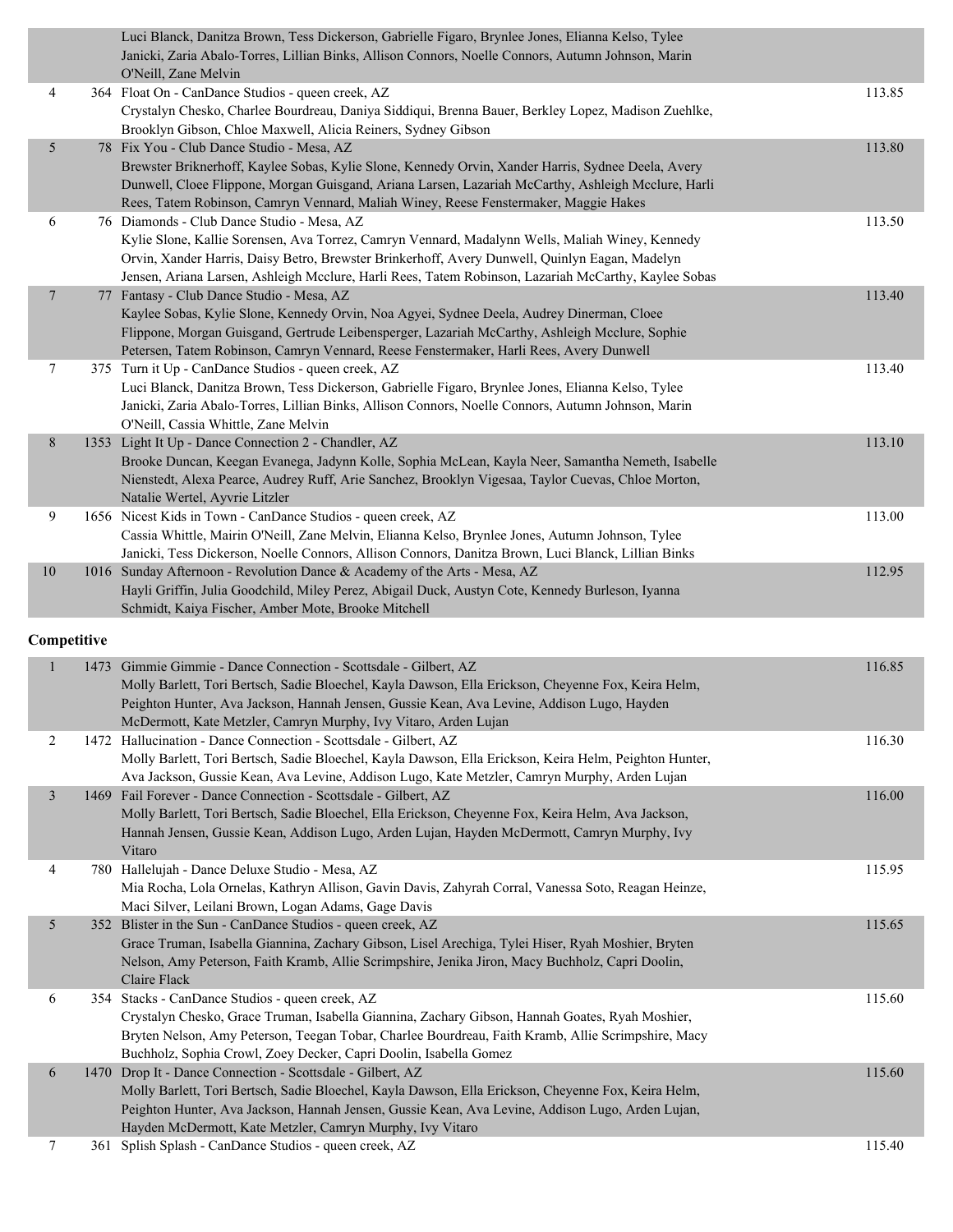|    |     | Lisel Arechiga, Scarlett Hargis, Milan Nudi, Alysha Ritschel, Poppy Tillotson, Charlee Bourdreau, Daniya<br>Siddiqui, Allie Scrimpshire, Taylor Tracy, Sophia Crowl, Zoey Decker, Capri Doolin, Tatum Droeg,<br>Isabella Gomez, Natalie Sterling |        |
|----|-----|--------------------------------------------------------------------------------------------------------------------------------------------------------------------------------------------------------------------------------------------------|--------|
| 7  |     | 782 Tribe - Dance Deluxe Studio - Mesa, AZ                                                                                                                                                                                                       | 115.40 |
|    |     | Paislee McAuley, Mia Rocha, Kathryn Allison, Elle McAuley, Zahyrah Corral, Vanessa Soto, Ruby                                                                                                                                                    |        |
|    |     | Roman, Maci Silver, Logan Adams, Alexis Diaz Rodriguez                                                                                                                                                                                           |        |
| 7  |     | 1485 From Now On - Dance Connection - Scottsdale - Gilbert, AZ                                                                                                                                                                                   | 115.40 |
|    |     | Mia Bennion, Jayda Bouey, Jiya Birdi, Alyvia Chen, Faith Kilgore, Lola Lewis, Keegan Ponte, Lauren                                                                                                                                               |        |
|    |     | Pulli, Madee Richardson, Audrey Saulnier, Charlie Simon, Jessica Sherman, Leyton Smith, Martina                                                                                                                                                  |        |
|    |     | Urueta, Stella Spilsbury, Claire Wirick                                                                                                                                                                                                          |        |
| 8  |     | 852 On God - Dance Deluxe Studio - Mesa, AZ                                                                                                                                                                                                      | 115.35 |
|    |     | Alexis Diaz Rodriguez, Gage Davis, Leilani Brown, Logan Adams, Ruby Roman, Vanessa Soto, Zahyrah                                                                                                                                                 |        |
|    |     | Corral, Gavin Davis, Kathryn Allison, Mia Rocha, Paislee McAuley, Tiyonna Flores                                                                                                                                                                 |        |
| 9  | 781 | Snap Clap - Dance Deluxe Studio - Mesa, AZ                                                                                                                                                                                                       | 115.20 |
|    |     | Paislee McAuley, Mia Rocha, Lola Ornelas, Kathryn Allison, Gavin Davis, Elle McAuley, Zahyrah                                                                                                                                                    |        |
|    |     | Corral, Vanessa Soto, Ruby Roman, Reagan Heinze, Maci Silver, Logan Adams, Leilani Brown, Gage                                                                                                                                                   |        |
|    |     | Davis, Coco Lee, Alexis Diaz Rodriguez                                                                                                                                                                                                           |        |
| 9  |     | 1483 You Know They're Out There - Dance Connection - Scottsdale - Gilbert, AZ                                                                                                                                                                    | 115.20 |
|    |     | Alyvia Chen, Ainsley Esplin, Madee Richardson, Martina Urueta, Mia Bennion, Jiya Birdi, Jessica                                                                                                                                                  |        |
|    |     | Sherman, Jayda Bouey, Camryn Hansen, Faith Kilgore, Lola Lewis, Lauren Pulli, Keegan Ponte, Audrey                                                                                                                                               |        |
|    |     | Saulnier, Charlie Simon, Leyton Smith, Stella Spilsbury, Claire Wirick                                                                                                                                                                           |        |
| 10 |     | 356 Anything I Do - CanDance Studios - queen creek, AZ                                                                                                                                                                                           | 115.15 |
|    |     | Berkley Lopez, Madison Zuehlke, Brooklyn Gibson, Chloe Maxwell, Alicia Reiners, Crystalyn Chesko,                                                                                                                                                |        |
|    |     | Grace Truman, Charlee Bourdreau, Daniya Siddiqui, Brenna Bauer, Jenika Jiron, Sydney Gibson, Sophia                                                                                                                                              |        |
|    |     | Crowl, Zoey Decker, Isabella Gomez                                                                                                                                                                                                               |        |
|    |     |                                                                                                                                                                                                                                                  |        |

#### **Teen (12 - 14 yrs.) Super**

### **Performance** 1 546 A little Party - CanDance Studios - queen creek, AZ 111.70 Amyranny Compos, Vivian Fogery, Tom Foldesh, Tasheana Bartley, Riley Hayes, Renee Trijillo, Patience Perry, Molly Clark, Mariah Rios, Jazmyn Cantrell, Janiya Taylor, Irelyn Leroy, Danni Black, Cora Kasten, Brooklyn Kjos, Blake Long, Amya Washington, Yeyla Garcia, Mia Smythe, Libby Shortridge, Keynifert Garcia, Jayde Villanueva, Gianna Stott, Evelyn Ervin, Emma LeRoy, Ellie Hernandez, Chelsea Harman, Elizabeth Shandera, Tabitha Toscano **Advanced** 1 900 Amadeus - Rhythm & Motion Dance Center - Mesa, AZ 114.30 Lexi Guy, Elizabeth Frey, Teresa Hanson, Hayden Ray, Madelyn Miller, Lena Hanson, Lyndsey Sollis, Makenzie Wisniewski, Addyson Korver, Sydney Pearce, Britta Drum, Kayleigh Thie, Reagan Aeppli, Elianna Betancourt, Zara Reinoso, Kinzie Burrows, Sadie Frank, Harmony Fuery, Idalis Patino, Victoria Bermudez, Lily Cromie, Olivia Jacobs, Hailey Olin, Rylan Pearce, Briella Quintero, Lyla Sollis, Lauren Sollis, Tinsley Stickle, Samantha Udell, Jacob Vella, Harvey CasConi, Cammy Dees, Alexandria Duncan, Bryn Jean, Jacqueline Stratton, Dutch Miller, Beatrix Beauchamp, Madelyn Blakely, Kensie Casamento, Riley Contessa, Everleigh Davis, Caitlyn Dees, Lillian Fernando, Emily Fink, Aaliyah Harris, MayElla Jackson, Evelyn Marquis, Alyxandria Maya, Brie Medley, Madeline Moore, Maylee Moore, Kianna Rico, Elena Sandoval, River Segerman, Addison Smith, Braelynn Weaver, VeraNika White 2 629 All That Jazz - Rhythm & Motion Dance Center - Mesa, AZ 114.15 Britta Drum, Reagan Aeppli, Elianna Betancourt, Lexi Guy, Elizabeth Frey, Teresa Hanson, Madelyn Miller, Lena Hanson, Addyson Korver, Sydney Pearce, Makenzie Wisniewski, Sadie Frank, Idalis Patino, Victoria Bermudez, Lily Cromie, Olivia Jacobs, Rylan Pearce, Briella Quintero, Lauren Sollis, Bryn Jean 3 903 Footprints in the Sand - Dance Nation - Glendale, AZ 113.90 Sophia Swinford, Katie Tobin, Connor McCarty, Stella Kuettel, Rylee Willis, Lily Todd, Lexi Jones, Kylee Hall, Hadley Ou, Evelynn McCarty, Emma Bell, Ella Meyeres, Devin Marinaccio, Casey Nunziato-Cruz, Ava Griffith, Adison Vassallo, Talia Brendel, Simone Davison, Samantha Patena, Lily Wolfer, Lillian Schecker, Lexi Netzel, Layla Netzel, Kherington Young, Kadianne Seltzer, Indy Rhoades, Harper McFarland, Gracie Lucido, Emma Pellumbi, Claudia Reese, Carly DiVenti, Camille Constantino, Caitlyn Viol, Bella Bjordahl, Audrey Lang, Aubrey Costa, Alani McCarty, Scarlett Witkowski, Samantha Ng, Natalie Davison, Mabel Sorensen, Lilly Netzel, Ivy Brnilovich, Haylee Mae Ahern, Audrey Miller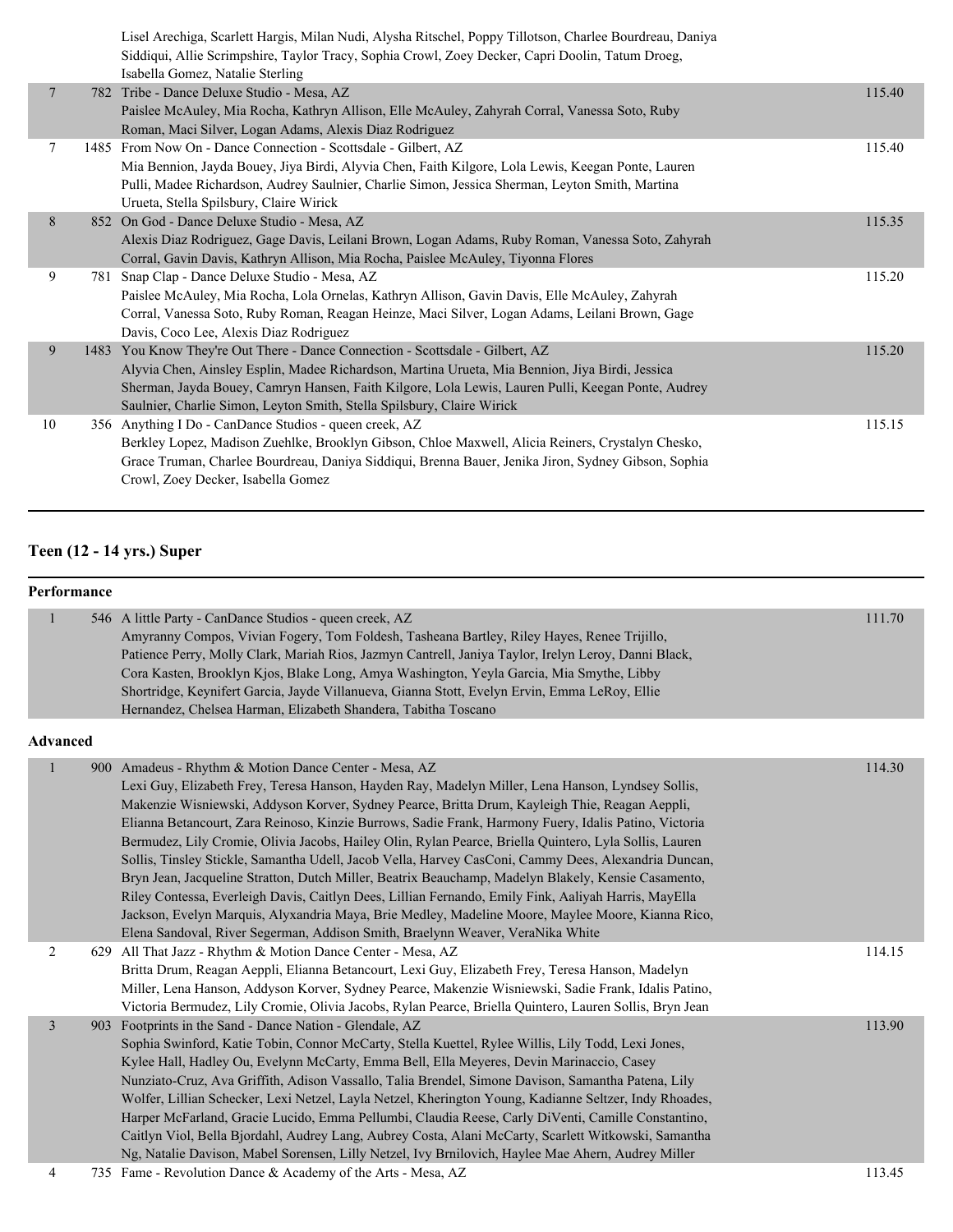|             | Julia Goodchild, Hayli Griffin, Sydney Randall, Brynlee Gooch, Trinity Gavigan, Catherine Travis,<br>Abigail Duck, Abigail Randall, Austyn Cote, Kennedy Burleson, Iyanna Schmidt, Kaiya Fischer, Bryxton<br>Smith-Szymczak, Robert Lancaster II, Hayley Cross, Rilynn Wagner, Amber Mote, Elisa Flores, Lily<br>Hollowell, Sofia Kemp, Scarlette Maramonte, Miley Perez, Avalynn Smith, Mackenzie Tobin, Peyton<br>Weaver, Kylee Bradford, Sydney Bradford, Riley Munn, Brooke Mitchell                                                                                                                                                                                                                                               |        |
|-------------|----------------------------------------------------------------------------------------------------------------------------------------------------------------------------------------------------------------------------------------------------------------------------------------------------------------------------------------------------------------------------------------------------------------------------------------------------------------------------------------------------------------------------------------------------------------------------------------------------------------------------------------------------------------------------------------------------------------------------------------|--------|
| 5           | 1352 Grease - Dance Connection 2 - Chandler, AZ<br>Taylor Cuevas, Chloe Morton, Natalie Wertel, Cate Babcock, Eleanor Colombe, Aniston Dye, Leia<br>Farran, Samantha Fischer, Ella Rempfer, Hailey Thurmond, Ayvrie Litzler, Bliss Bunker, Capriana<br>Camacho, Brielyn Rosales, Malia White, Olivia Calcagno, Madison Carter, Frankie Decker, Kimber<br>Keffler, Hudson Pritchett, Makiko Rhoads, Alexis Smith, Olivia Thomas, Londyn Wolfe, Grace Breinholt,<br>Victoria Clark, Braelynn Cwick, Roenn Echols, Sophie Harmon, Elena Shunk, Addison Babcock, Keegan<br>Evanega, Jadynn Kolle, Sophia McLean, Samantha Nemeth, Isabelle Nienstedt, Audrey Ruff, Brooklyn<br>Vigesaa, Mallory Jackson, Isabella Valles, Jordyn Villicana | 113.15 |
| 6           | 1036 The Champ Is Here - The Movement Studio - Prescott, AZ<br>Emma Foster, Amaiya Simpson, Kendra Logan, Sean Smith, Jr, Shea Sobel, Cassandra Corder, Madelyn<br>Gwinn, Addisyn Allerdings, Julia Brown, Megan Kelsey, Naya Marinaccio, Lela Naasz, Zaeda Newnum,<br>Madelyn Picard, Sophie Setter, Addison Sullivan, Reagan Sullivan, Colton Walters, Maggie Giles,<br>Yazleen Salazar                                                                                                                                                                                                                                                                                                                                              | 112.85 |
| Competitive |                                                                                                                                                                                                                                                                                                                                                                                                                                                                                                                                                                                                                                                                                                                                        |        |
| 1           | 1477 Take It Easy - Dance Connection - Scottsdale - Gilbert, AZ<br>Tori Bertsch, Ella Erickson, Cheyenne Fox, Keira Helm, Peighton Hunter, Ava Jackson, Gussie Kean,<br>Ava Levine, Addison Lugo, Camryn Murphy, Ivy Vitaro, Jayda Bouey, Alyvia Chen, Keegan Ponte,<br>Lauren Pulli, Madee Richardson, Audrey Saulnier, Jessica Sherman, Charlie Simon, Stella Spilsbury,<br>Martina Urueta, Claire Wirick, Arden Lujan                                                                                                                                                                                                                                                                                                               | 115.75 |
| 2           | 243 Lean On Me - All That Dance, Inc - Flagstaff, AZ<br>Helyn Belsanti, Tavi Sawulski, Nia Sawulski, Piper Robinson, Ashley Doering, Natalie Odem, Johanna<br>Thebert, Charlotte Core, Gracelyn Graham, Ciena Perez, Addison Rosario, Piper Daniel, Kaylynn Bird,<br>Hannah Black, Lexi Simon, Macy Smyers, Carli Harper, Torrie Daniel, Morgan Eden, Elizabeth DeWitt,<br>Cassidy Koppisch, Conley Martin, Aleia Neal                                                                                                                                                                                                                                                                                                                 | 114.10 |

# **Teen (12 - 14 yrs.) Production**

| <b>Competitive</b> |  |                                                                                                       |        |  |  |
|--------------------|--|-------------------------------------------------------------------------------------------------------|--------|--|--|
|                    |  | 357 Unite - CanDance Studios - queen creek, AZ                                                        | 116.00 |  |  |
|                    |  | Camila Besecker, Macie Broadbent, Jordyn Chhay, Dallas Jacobs, Mikaela Rivera, Alonah Roebuck,        |        |  |  |
|                    |  | Isabella Giannina, Abigail Gibson, Zachary Gibson, Hannah Goates, Berkley Lopez, Madison Zuehlke,     |        |  |  |
|                    |  | Lisel Arechiga, Brooklyn Gibson, Tylei Hiser, Ryah Moshier, Bryten Nelson, Amy Peterson, Alicia       |        |  |  |
|                    |  | Reiners, Rosendo Arechiga, Sadie Price, Alysha Ritschel, Poppy Tillotson, Crystalyn Chesko, Grace     |        |  |  |
|                    |  | Truman, Violet Rush, Maliyah Aidoo, Teegan Tobar, Londyn Gazda, Julia Carvallo, Kali Hawkins,         |        |  |  |
|                    |  | Sophia Jenkins, Macy Buchholz, Felicity Crowl, Sophia Crowl, Zoey Decker, Capri Doolin, Claire Flack, |        |  |  |
|                    |  | Isabella Gomez, Ava Hughes, Paisley Morgan, Brooklyn Pietz, Taylor Reynolds, Emma Mowery, Kyjah       |        |  |  |
|                    |  | Ogden, Charlee Bourdreau, Daniya Siddiqui, Faith Kramb, Allie Scrimpshire, Kendall Birnbaum, Jenika   |        |  |  |
|                    |  | Jiron                                                                                                 |        |  |  |

# **Senior (15 - 19 yrs.) Solo**

| Performance |  |                                                                       |        |  |
|-------------|--|-----------------------------------------------------------------------|--------|--|
|             |  | 645 Where To Go - Phoenix Dance Studio - Phoenix, AZ                  | 113.10 |  |
|             |  | Abigail Hoang                                                         |        |  |
|             |  | 996 Lose My Faith - Revolution Dance & Academy of the Arts - Mesa, AZ | 112.45 |  |
|             |  | <b>Brooke Mitchell</b>                                                |        |  |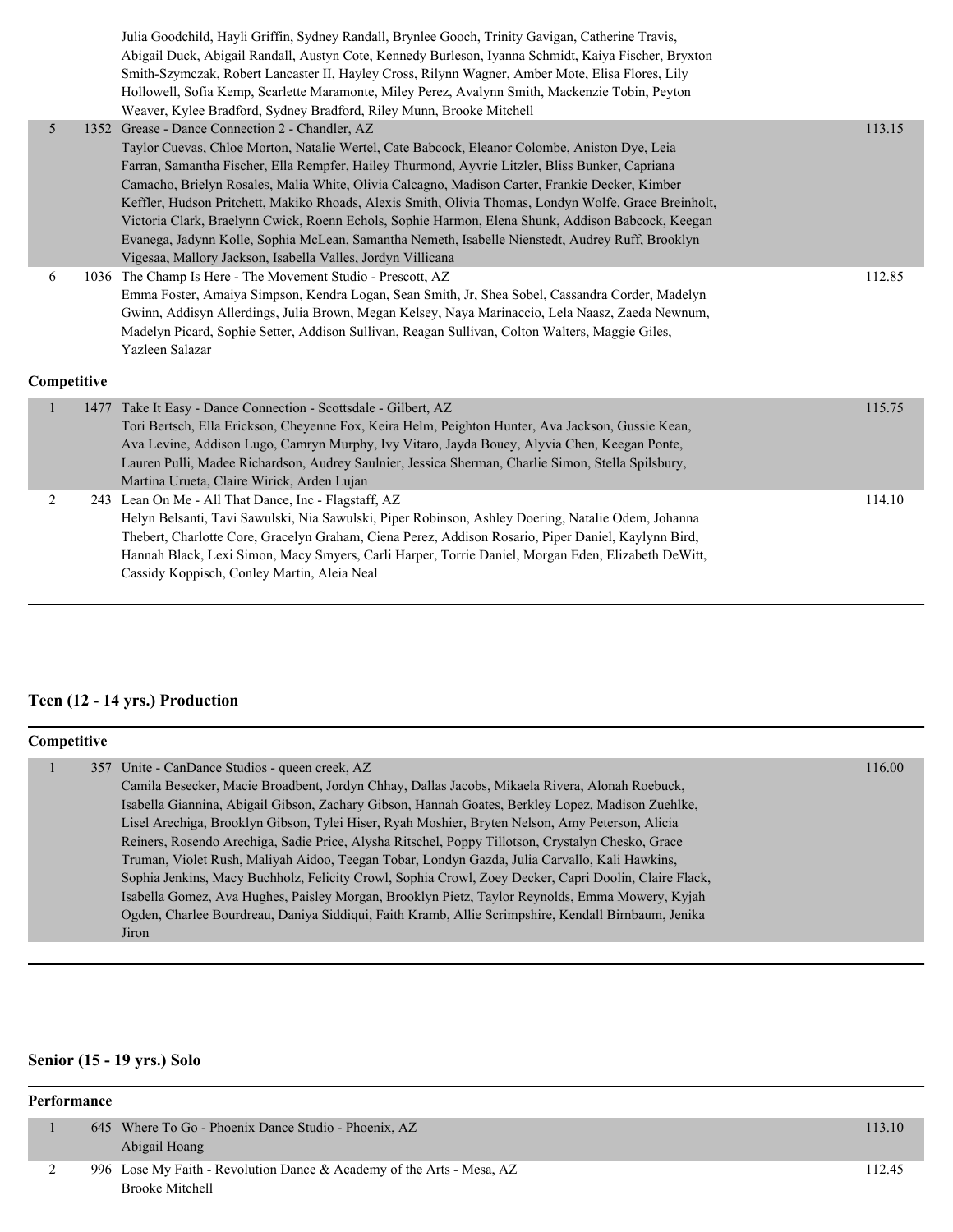| $\overline{3}$  | 251 Show Stop - All That Dance, Inc - Flagstaff, AZ<br>Arianna Alderette                   | 111.85 |
|-----------------|--------------------------------------------------------------------------------------------|--------|
| 4               | 662 Never Let Me Go - Rhythm & Motion Dance Center - Mesa, AZ<br>Hailey Olin               | 111.75 |
| <b>Advanced</b> |                                                                                            |        |
| $\mathbf{1}$    | 937 Hold On To Me - Dance Nation - Glendale, AZ<br>Katie Tobin                             | 86.80  |
| 2               | 1014 Peace In War - Revolution Dance & Academy of the Arts - Mesa, AZ<br><b>Riley Munn</b> | 86.55  |
| 3               | 436 What I Love - CanDance Studios - queen creek, AZ<br>Daniya Siddiqui                    | 86.45  |
| 4               | 167 Found - Club Dance Studio - Mesa, AZ<br>Sabrina Digne                                  | 86.05  |
| 5               | 213 Blackout - Club Dance Studio - Mesa, AZ<br>Isabel Cude                                 | 85.95  |
| 6               | 664 Let You Go - Rhythm & Motion Dance Center - Mesa, AZ<br>Kayleigh Thie                  | 85.65  |
| 7               | 667 Deranged - Rhythm & Motion Dance Center - Mesa, AZ<br>Makenzie Wisniewski              | 85.60  |
| 8               | 401 Social Stamina - CanDance Studios - queen creek, AZ<br>Brooklyn Gibson                 | 85.55  |
| 8               | 563 Bury A Friend - The Platform Dance Studio - Chandler, AZ<br>Ryan Young                 | 85.55  |
| 9               | 165 Strange - Club Dance Studio - Mesa, AZ<br>Vivienne Coats                               | 85.45  |
| 10              | 1625 11 Hours - Dance Connection - Scottsdale - Gilbert, AZ<br>Kayla Singer                | 85.40  |
| Competitive     |                                                                                            |        |
| $\mathbf{1}$    | 392 Purple Rain Thing - CanDance Studios - queen creek, AZ<br><b>Anthony Curley</b>        | 88.25  |
| $\overline{2}$  | 43 Ave Maria - Dance XPO - Surprise, AZ<br>Vivianna Vargas                                 | 87.65  |
| $\mathfrak{Z}$  | 420 Why - CanDance Studios - queen creek, AZ<br>Peyton Martineau                           | 87.60  |
| 3               | 1113 The Night - Dance Connection 2 - Chandler, AZ<br>Davyd Williams                       | 87.60  |
| 4               | 1094 Why - Dance Connection 2 - Chandler, AZ<br>Mia Larkin                                 | 87.50  |
| 5               | 381 Nemesis - CanDance Studios - queen creek, AZ<br>Rosendo Arechiga                       | 87.45  |
| 6               | 965 Autumn Leaves - Ascend Dance Academy - Phoenix, AZ<br><b>Brynn Summers</b>             | 87.35  |
| 7               | 406 Plain Gold Ring - CanDance Studios - queen creek, AZ<br><b>Trinity Gray</b>            | 87.20  |
| 8               | 390 Lovin You Is Lonely - CanDance Studios - queen creek, AZ<br>Jordyn Chhay               | 87.05  |
| 9               | 437 Panorama - CanDance Studios - queen creek, AZ<br>Natalie Sterling                      | 87.00  |
| 10              | 444 Heavenly - CanDance Studios - queen creek, AZ                                          | 86.95  |

Keylee Watkins 10 963 Notwithstanding - Ascend Dance Academy - Phoenix, AZ 86.95 Julian Rodriguez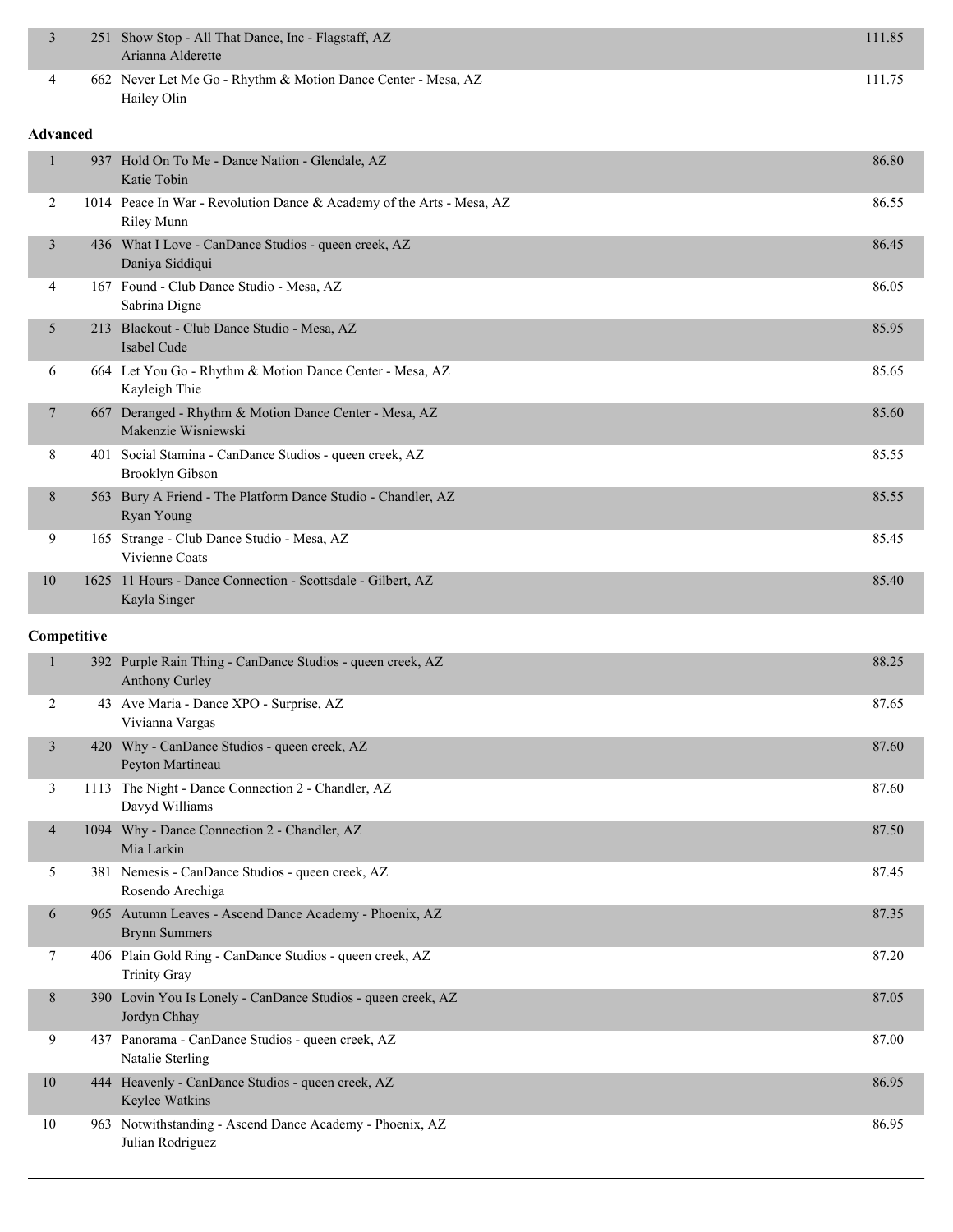### **Senior (15 - 19 yrs.) Duet/Trio**

| <b>Advanced</b> |             |                                                                                                        |        |  |  |  |
|-----------------|-------------|--------------------------------------------------------------------------------------------------------|--------|--|--|--|
| $\mathbf{1}$    |             | 19 Son Of A Gun - Elite Dance Academy - Surprise, AZ<br>Lexy Hurn, Marissa Rhoads, Chanel Robles       | 113.50 |  |  |  |
| $\overline{c}$  |             | 20 Iris - Elite Dance Academy - Surprise, AZ<br>Lexy Hurn, Marissa Rhoads, Chanel Robles               | 113.15 |  |  |  |
| $\mathfrak{Z}$  |             | 544 End of Time - Elite Dance Academy - Surprise, AZ<br>Lexy Hurn, Marissa Rhoads, Chanel Robles       | 112.80 |  |  |  |
| 4               |             | 276 Sisters - All That Dance, Inc - Flagstaff, AZ<br>Tavi Sawulski, Nia Sawulski                       | 112.60 |  |  |  |
|                 | Competitive |                                                                                                        |        |  |  |  |
| $\mathbf{1}$    |             | 713 Beauty - The Dance Zoo - Bullhead City, AZ<br>Mataya Phillips, Lauren Cornell, Aleah Steinle       | 116.65 |  |  |  |
| $\overline{c}$  |             | 377 Backseat - CanDance Studios - queen creek, AZ<br>Jordyn Chhay, Peyton Martineau, Anthony Curley    | 116.50 |  |  |  |
| $\overline{3}$  |             | 712 If I Were A Boy - The Dance Zoo - Bullhead City, AZ<br>Jadyn Hoekstra, Adilyn Bounous, Haiden Loya | 116.25 |  |  |  |
| $\overline{4}$  |             | 787 Tessellate - Dance Deluxe Studio - Mesa, AZ<br>Gavin Davis, Mia Rocha, Kathryn Allison             | 115.85 |  |  |  |
| 5               |             | 1151 Aaliyah - The Studance Lab - Avondale, AZ<br>Andrina Salcido, Sara Hamadeh, Lexi Klingbeil        | 115.80 |  |  |  |
| 6               |             | 499 Horse to Water - Diamond Dance Works - Phoenix, AZ<br>Samantha Welliver, Bridgett Quinn            | 115.70 |  |  |  |
| 6               |             | 788 Eat My Fears - Dance Deluxe Studio - Mesa, AZ<br>Paislee McAuley, Elle McAuley                     | 115.70 |  |  |  |
| $\tau$          |             | 268 It's Ok - All That Dance, Inc - Flagstaff, AZ<br>Gabbie Singleton, Bailee Ramsey                   | 115.40 |  |  |  |
| 8               |             | 968 Nowadays - Ascend Dance Academy - Phoenix, AZ<br>Alyssa Bashaar, Abby Lindsey                      | 115.00 |  |  |  |
| 9               |             | 39 Scream - Dance XPO - Surprise, AZ<br>Malia Koberstein, Stephanie Lugo, Vivianna Vargas              | 114.90 |  |  |  |
| 9               |             | 708 Just Fine - The Dance Zoo - Bullhead City, AZ<br>Adilyn Bounous, Amy Cottrell, Mataya Phillips     | 114.90 |  |  |  |
| 10              |             | 1152 Talk to Me - The Studance Lab - Avondale, AZ<br>Ella Waitz, Olivia Picazo                         | 114.75 |  |  |  |

# **Senior (15 - 19 yrs.) Small**

| <b>Advanced</b>    |  |                                                                                                      |        |  |  |
|--------------------|--|------------------------------------------------------------------------------------------------------|--------|--|--|
| п                  |  | 1512 Falling Apart - Dance Connection - Scottsdale - Gilbert, AZ                                     | 114.10 |  |  |
|                    |  | Caroline Chappel, Hannah Dobbs, Molly Haarer, Jacquelyn Heathcott, Amanda Ortega, Sofia Pulli, Jade  |        |  |  |
|                    |  | Secrest, Kayla Singer, Maddy Singer                                                                  |        |  |  |
|                    |  | 277 No Right to Love You - All That Dance, Inc - Flagstaff, AZ                                       | 110.65 |  |  |
|                    |  | Elsie Peace, Tessa Smith, Samantha Gibson, Carli Harper                                              |        |  |  |
|                    |  |                                                                                                      |        |  |  |
| <b>Competitive</b> |  |                                                                                                      |        |  |  |
|                    |  | 369 Someone Else - CanDance Studios - queen creek, AZ                                                | 117.15 |  |  |
|                    |  | Jordyn Chhay, Peyton Martineau, Keylee Watkins, Anthony Curley, Natalie Sterling, Trinity Gray       |        |  |  |
| 2                  |  | 25 Schindler's List - Dance XPO - Surprise, AZ                                                       | 116.55 |  |  |
|                    |  | Malia Koberstein, Stephanie Lugo, Kelly Clarke, Rylie Ericksen, Vivianna Vargas, Loren Rhoads-Harris |        |  |  |
| 3                  |  | 360 Not Your Honey - CanDance Studios - queen creek, AZ                                              | 116.30 |  |  |
|                    |  | Peyton Martineau, Keylee Watkins, Julia Carvallo, Rosendo Arechiga, Alysha Ritschel, Anthony Curley  |        |  |  |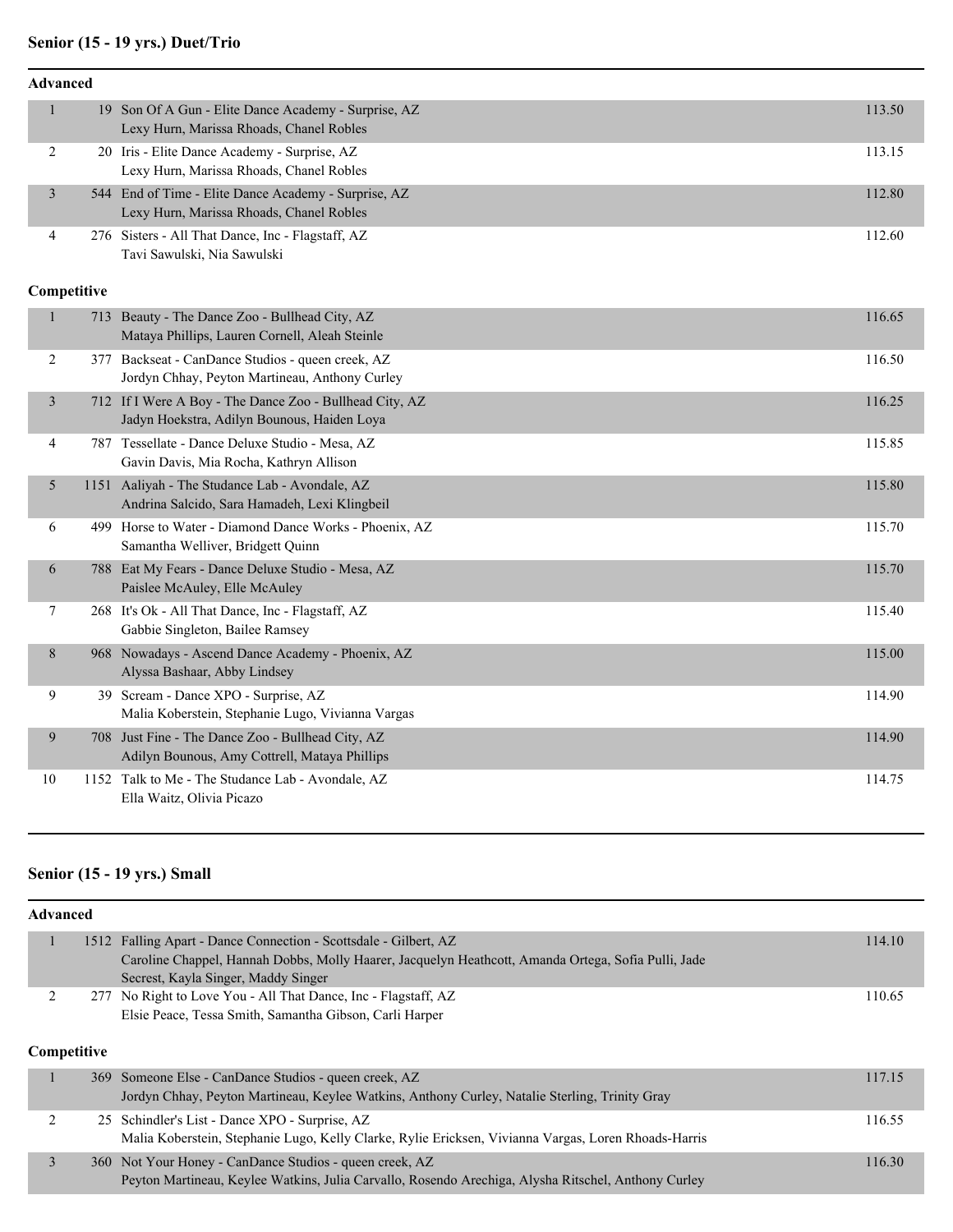| 4              |     | 38 Highway 27 - Dance XPO - Surprise, AZ<br>Loren Rhoads-Harris, Malia Koberstein, Stephanie Lugo, Kelly Clarke, Rylie Ericksen, Vivianna Vargas                                                        | 115.80 |
|----------------|-----|---------------------------------------------------------------------------------------------------------------------------------------------------------------------------------------------------------|--------|
| $\overline{4}$ |     | 507 Lilac Wine - Diamond Dance Works - Phoenix, AZ<br>Samantha Welliver, Riley Burris, Marysa D'Amico, Sanah Khan, Bridgett Quinn                                                                       | 115.80 |
| 5              |     | 508 Fashion Blogger - Diamond Dance Works - Phoenix, AZ<br>Samantha Welliver, Riley Burris, Marysa D'Amico, Sanah Khan, Bridgett Quinn                                                                  | 115.60 |
| 6              | 371 | Summertime - CanDance Studios - queen creek, AZ<br>Taylor Tracy, Autumn Hayes, Tatum Droeg, Abrielle Maceira, Scarlett Hargis, Milan Nudi, Poppy<br>Tillotson                                           | 115.35 |
| 7              |     | 287 Lo Vas A Olividar - All That Dance, Inc - Flagstaff, AZ<br>Tavi Sawulski, Natalie Odem, Johanna Thebert, Gabbie Singleton                                                                           | 115.30 |
| 8              |     | 783 Exile - Dance Deluxe Studio - Mesa, AZ<br>Paislee McAuley, Gavin Davis, Lola Ornelas, Mia Rocha, Elle McAuley, Kathryn Allison                                                                      | 115.25 |
| 8              |     | 784 One Step - Dance Deluxe Studio - Mesa, AZ<br>Paislee McAuley, Mia Rocha, Kathryn Allison, Gavin Davis, Zahyrah Corral, Logan Adams                                                                  | 115.25 |
| 8              |     | 1087 Brotsjor - Desert Sun Performing Arts - Maricopa, AZ<br>Sarah Turik, Diana Harris, Emily Turik, Emma Rubink, Makayla Thacker                                                                       | 115.25 |
| 8              |     | 1631 Misfit's Polka - Desert Sun Performing Arts - Maricopa, AZ<br>Sarah Turik, Brooke Allen, Diana Harris, Emily Turik, Emma Rubink, Makayla Thacker                                                   | 115.25 |
| 9              |     | 506 Good Riddance - Diamond Dance Works - Phoenix, AZ<br>Samantha Welliver, Riley Burris, Marysa D'Amico, Sanah Khan, Bridgett Quinn                                                                    | 115.10 |
| 10             |     | 1139 Work It Out - The Studance Lab - Avondale, AZ<br>Staz'Zee Phipps, Jackeline DeHaro, Ava Lovett, Andrina Salcido, Cassandra DeHaro, Esmeralda Ortiz,<br>Olivia Picazo, Savannah Bingham, Ella Waitz | 114.90 |

# **Senior (15 - 19 yrs.) Large**

### **Advanced**

|                |      | 1510 Take Me Back - Dance Connection - Scottsdale - Gilbert, AZ<br>Jelena Budurin, Caroline Chappel, Hannah Dobbs, Molly Haarer, Jacquelyn Heathcott, Ava Lowman,<br>Savannah Neel, Amanda Ortega, Sofia Pulli, Abby Rachlin, Sophie Schneider, Brooklyn Shaver, Jade<br>Secrest, Kayla Singer, Maddy Singer                    | 114.45 |
|----------------|------|---------------------------------------------------------------------------------------------------------------------------------------------------------------------------------------------------------------------------------------------------------------------------------------------------------------------------------|--------|
| $\overline{2}$ | 1511 | Shake & Pop - Dance Connection - Scottsdale - Gilbert, AZ<br>Jelena Budurin, Caroline Chappel, Hannah Dobbs, Molly Haarer, Jacquelyn Heathcott, Ava Lowman,<br>Savannah Neel, Amanda Ortega, Abby Rachlin, Sofia Pulli, Sophie Schneider, Brooklyn Shaver, Jade<br>Secrest, Kayla Singer, Maddy Singer                          | 113.45 |
| Competitive    |      |                                                                                                                                                                                                                                                                                                                                 |        |
|                |      | 1658 Wolves - CanDance Studios - queen creek, AZ<br>Keylee Watkins, Ella Szymanski, Natalie Sterling, Alysha Ritschel, Bryten Nelson, Peyton Martineau,<br>Sccarlett Hargis, Jordyn Chhay, Anthony Curley, Julia Carvalho, Kendall Brinbaum, Rosendo Arechiga                                                                   | 117.85 |
| 2              |      | 362 Format it - CanDance Studios - queen creek, AZ<br>Jordyn Chhay, Peyton Martineau, Rosendo Arechiga, Scarlett Hargis, Sadie Price, Alysha Ritschel,<br>Anthony Curley, Keylee Watkins, Julia Carvallo, Trinity Gray, Kendall Birnbaum, Natalie Sterling                                                                      | 117.30 |
| $\overline{3}$ |      | 366 Hijacked - CanDance Studios - queen creek, AZ<br>Jordyn Chhay, Peyton Martineau, Keylee Watkins, Autumn Hayes, Natalie Sterling, Julia Carvallo, Lisel<br>Arechiga, Tylei Hiser, Rosendo Arechiga, Scarlett Hargis, Milan Nudi, Sadie Price, Alysha Ritschel,<br>Anthony Curley, Abrielle Maceira                           | 117.20 |
| 4              |      | 372 M.I.R - CanDance Studios - queen creek, AZ<br>Jordyn Chhay, Peyton Martineau, Keylee Watkins, Scarlett Hargis, Milan Nudi, Sadie Price, Alysha<br>Ritschel, Poppy Tillotson, Brenna Bauer, Taylor Tracy, Kendall Birnbaum, Autumn Hayes, Natalie<br>Sterling, Julia Carvallo, Tatum Droeg, Isabella Gomez, Abrielle Maceira | 116.40 |
| 5              |      | 370 National - CanDance Studios - queen creek, AZ<br>Keylee Watkins, Scarlett Hargis, Milan Nudi, Alysha Ritschel, Poppy Tillotson, Tatum Droeg, Isabella<br>Gomez, Trinity Gray, Brenna Bauer, Faith Kramb, Taylor Tracy, Kendall Birnbaum, Autumn Hayes,<br>Natalie Sterling                                                  | 116.25 |
|                |      |                                                                                                                                                                                                                                                                                                                                 |        |

6 365 Ladies Night - CanDance Studios - queen creek, AZ 115.45